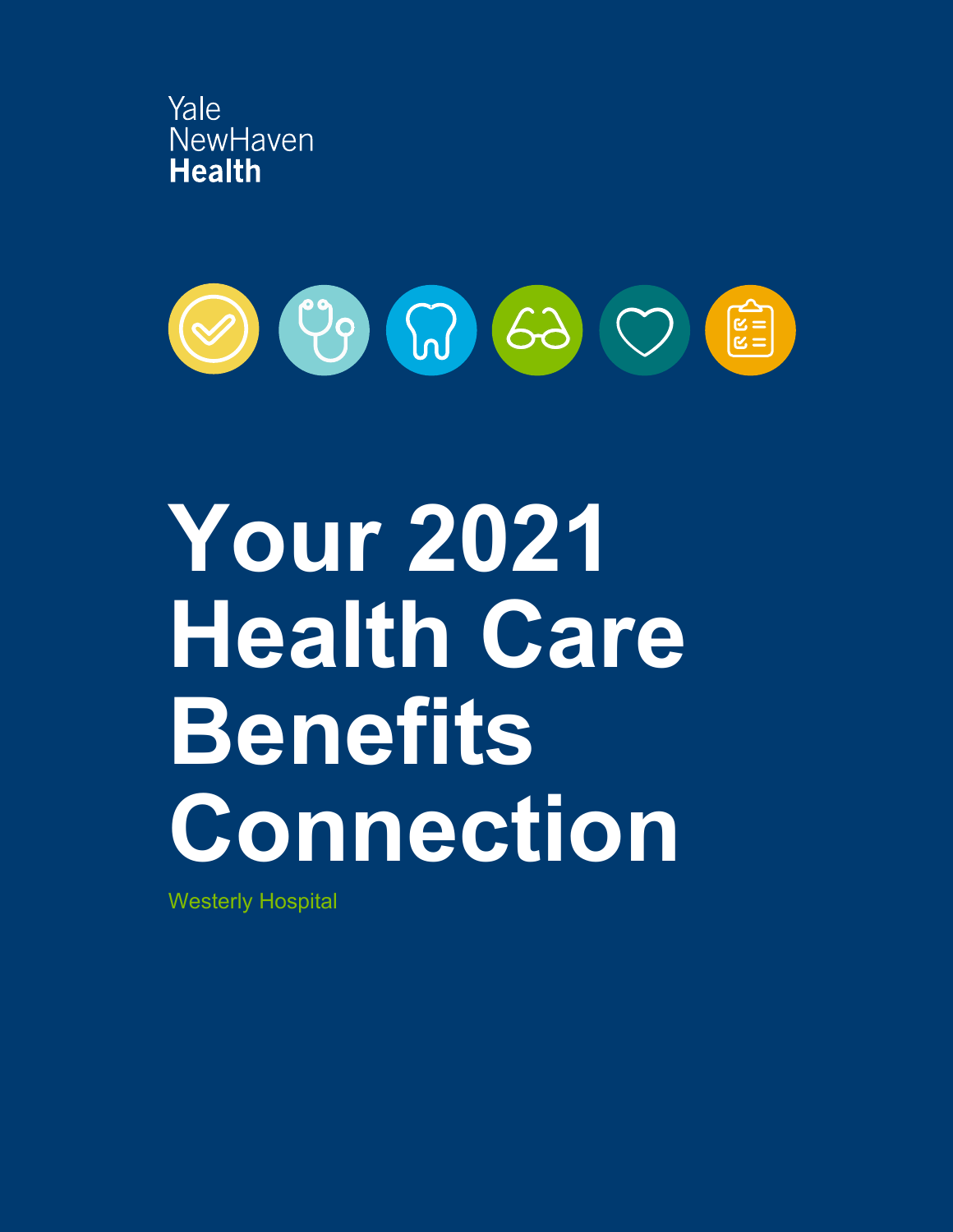## **What's Inside**

| Yale New Haven Health System (YNHHS) Medical Plan  9 |
|------------------------------------------------------|
|                                                      |
|                                                      |
|                                                      |
|                                                      |
|                                                      |
|                                                      |
|                                                      |
|                                                      |
|                                                      |
|                                                      |
|                                                      |
|                                                      |
|                                                      |
|                                                      |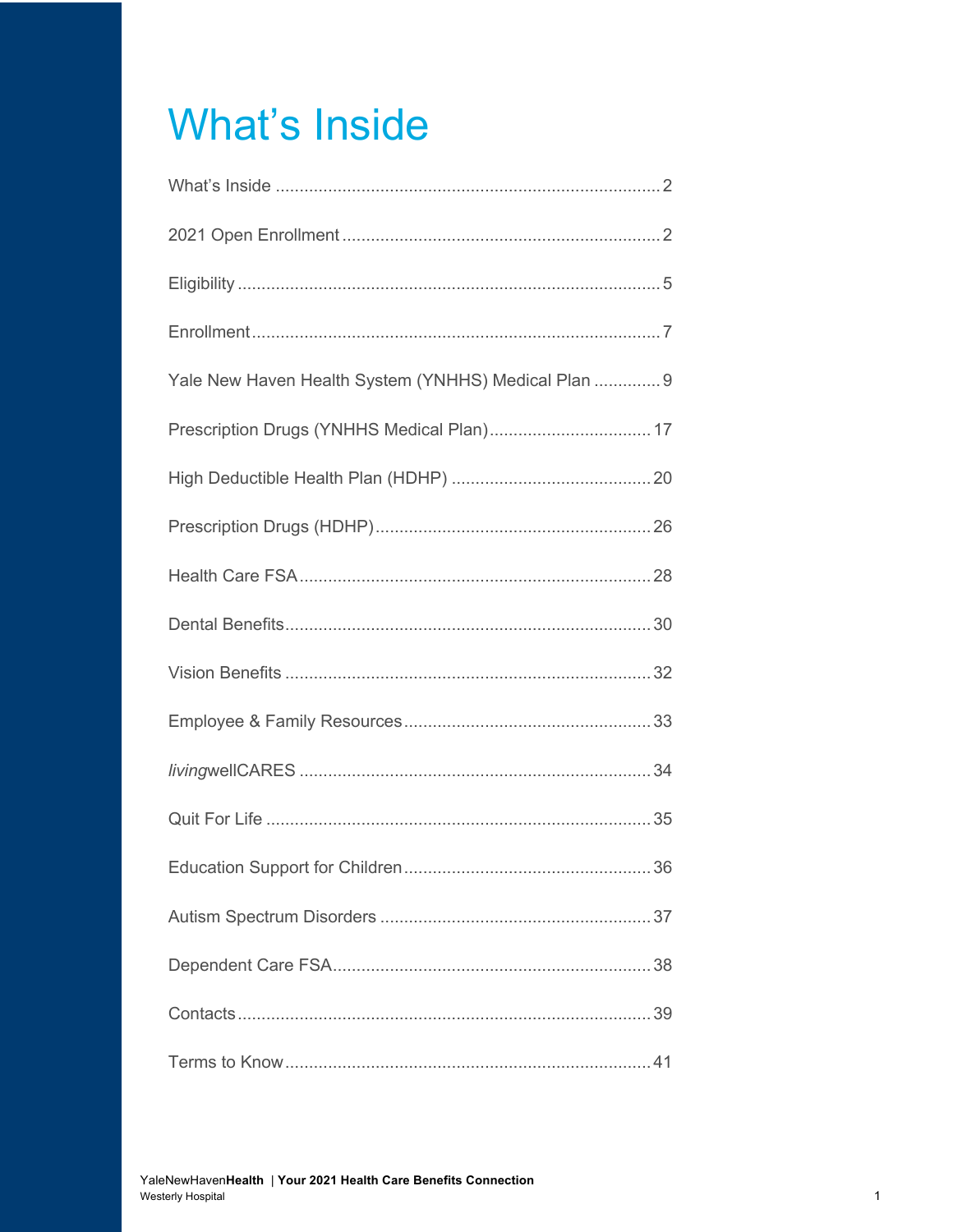

## 2021 Open Enrollment

## Enroll October 26–November 6, 5 p.m. ET

## New year. A new medical plan.

No deductibles. No coinsurance. Just copays when you use our Signature providers.

Open enrollment is your once-a-year opportunity to make changes to your benefits so they continue to be the right fit for you and your family. Outside of experiencing a qualifying life event, it's the only time you can change plans or add or remove dependents.

Please take a moment to review what's new and changing for 2021—in particular, the new medical plan option and new Signature provider network you'll have beginning January 1 if you elect the YNHHS Medical Plan. You'll also find minor changes to other plans. It's important that you understand all these changes and what they mean for you going forward.

#### **If you don't enroll by 5 p.m. ET on November 6:**

- You will not have a Health Care or Dependent Care Flexible Spending Account for 2021.
- You will be unable to contribute to the Health Savings Account in 2021.
- If you're currently enrolled in one of the High-Deductible Health Plans, you and any dependents you currently cover will automatically be enrolled in the same plan for 2021. If you're currently enrolled in one of the YNHHS Advantage PPO Plans, you and any dependents you currently cover will automatically be enrolled in the new YNHHS Medical Plan and in living**wellCARES**.
- You and any dependents currently on your plan will have the same dental and vision coverage for 2021.
- If you waived coverage for 2020, your coverage will be waived for 2021.

## Enrollment questions?

HRConnect has the answers. Call Monday–Friday, 7:30 a.m.–5 p.m. ET 844-543-2147 Enroll now: ynhhsbenefits.com

## What You Need to Know

The new Benefits Connection website (ynhhsbenefitsconnection.org) replaces the Benefit Summary Blue Book you've received every year to guide your enrollment decisions. It's designed to provide easily accessible benefits information to you and your family, wherever you are, whenever you need it—via smartphone, tablet, or desktop. Just tap on the active links embedded in the content to take action or find more information. Be sure to save it to your favorites so it's handy!

Even better, the site links you directly to bswift, your enrollment site. It's also mobile-optimized, so you can enroll from your phone, tablet, or desktop.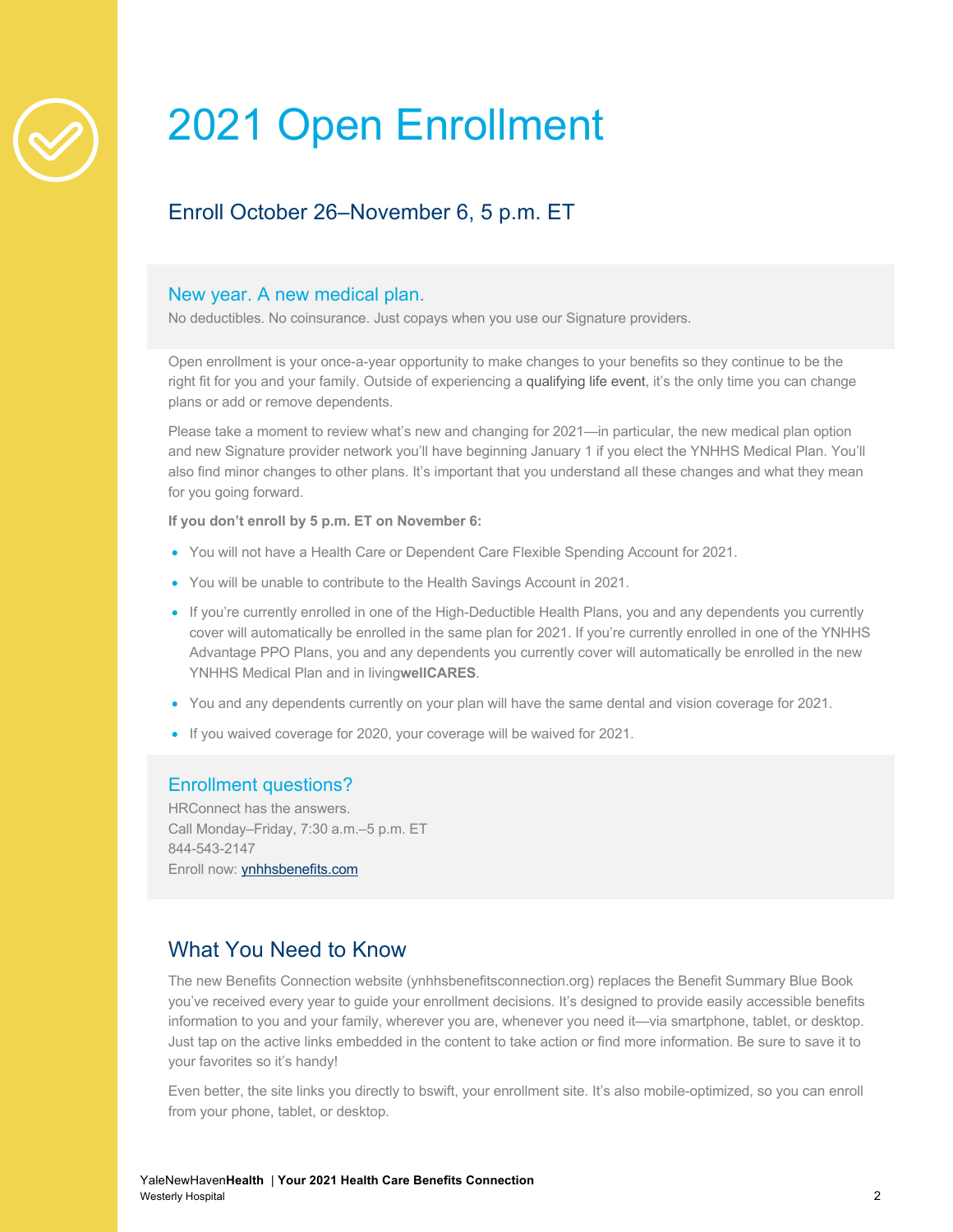

## What's New and Changing for 2021

**The Medical Plan.** Beginning January 1, the new YNHHS Medical Plan replaces the Advantage and Advantage Plus Medical Plans. It is offered in addition to the High-Deductible Health Plan with Health Savings Account or Health Reimbursement Account. The YNHHS Medical Plan connects you to the world-class care our facilities and affiliated physicians offer at reduced copays. You can also choose to get care through the Anthem Century Preferred Network or from out-of-network providers.

Under the new plan:

- You'll pay less for care when you use YNHHS providers and facilities in the Signature network. You'll pay no deductible or coinsurance—just copays.
- If you choose to use an Anthem network provider, you'll first have to meet a \$3,500 (individual)/\$7,000 (family) deductible before the plan begins to share some of the costs. After you meet your deductible, you'll pay a copay or coinsurance for services.
- You'll need to meet only one combined annual out-of-pocket maximum for medical and prescription drugs.
- **If you're enrolling in the new YNHHS Medical Plan,** you'll also be enrolled in the *living***wellCARES** care management program. During enrollment, you'll have the opportunity to opt out of this program.
- The Dependent Care and Health Care FSA administrator will change from PayFlex to HSA Bank beginning January 1, 2021.
- **Dependent Care FSA.** You have until December 31, 2020, to submit 2020 claims through PayFlex. After January 1, you will submit claims for 2021 expenses through HSA Bank.
- Health Care FSA. Up to \$550 of unused funds will automatically roll into 2021. Claims for expenses incurred between now and **December 31, 2020**, should be submitted through **PayFlex by March 31, 2021**. After January 1, you will submit claims for 2021 expenses through HSA Bank. Your rollover funds, if applicable, will be available after April 1, 2021.

## What You Need to Do

- Review this site for your medical, dental and vision plan options, and consider how your needs may be different for 2021.
- Add or remove dependents, as needed.
- Make your Dependent Care Flexible Spending Account and/or Health Care Flexible Spending Account contribution elections for 2021.
- Enroll to make your benefit elections for 2021. You can return to the enrollment site at any time to change your elections between October 26 and November 6 at 5 p.m. ET.
- Print a copy of your enrollment confirmation and keep it for your records.

## Things to Keep In Mind

- Use your Dependent Care FSA funds by December 31 or you'll lose them.
- **If you have a Health Care FSA, you can roll over up to \$550 for 2021**, but you'll forfeit any balance above that. Reminder: You have until March 31, 2021, to submit claims for 2020 through PayFlex.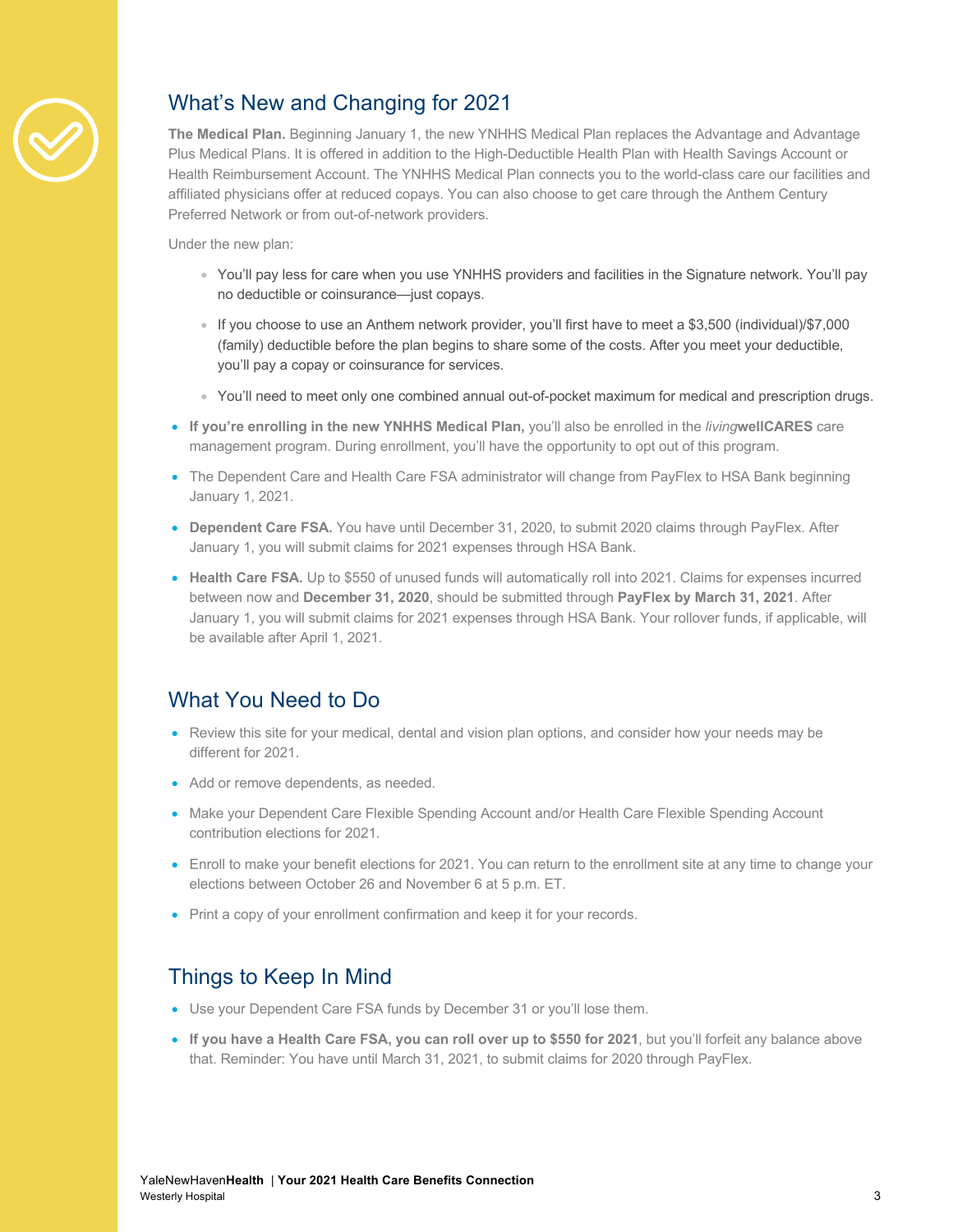

- **Don't skimp on care.** Although you may be tempted to put off a doctor's visit, it's always better to get care sooner rather than later. Use your telehealth benefit [link to Urgent Care & Telehealth page] to get the care you need, when you need it—without leaving home.
- **Plan for the unexpected** by providing additional financial security for your family. Through YNHHS voluntary benefits, you can purchase group hospital indemnity insurance, group legal insurance, and group critical illness insurance at prices that are typically below market rates. You can also enroll in auto, home, or pet insurance, as well as identity theft protection any time of the year.
- **If you or your dependents have student loan debt,** you may want to consider the Common Bond Student Loan Refinancing program. It's a new offering for 2021.
- **It's a good idea to review your 403(b) and life insurance beneficiaries** every year, and make changes as needed.
- **If you participated in the Know Your Numbers Plus program** in 2020, you'll see your annual employee premium credit on your enrollment confirmation statement if you enroll in the YNHHS Medical Plan. If you did not participate this year or are a new hire, you'll be able to participate in 2021 to earn credit toward your 2022 medical premium.

## If You Take No Action During Open Enrollment

- You will be unable to contribute to a Health Care or Dependent Care FSA or to the Health Savings Account (HSA) in 2021.
- You will receive no employer contributions to your HSA in 2021.
- You and any dependents you currently cover on your medical plan will be automatically enrolled in the new YNHHS Medical Plan if you're currently covered by one of the Advantage Medical Plans. If you're covered by one of the HDHPs, you and any dependents on your plan will be automatically enrolled in that plan for 2021.
- You and any dependents you currently cover (if eligible) will be automatically enrolled in the same dental and vision plans you had in 2020.
- If you waived plan coverage in 2020, your coverage will remain waived in 2021.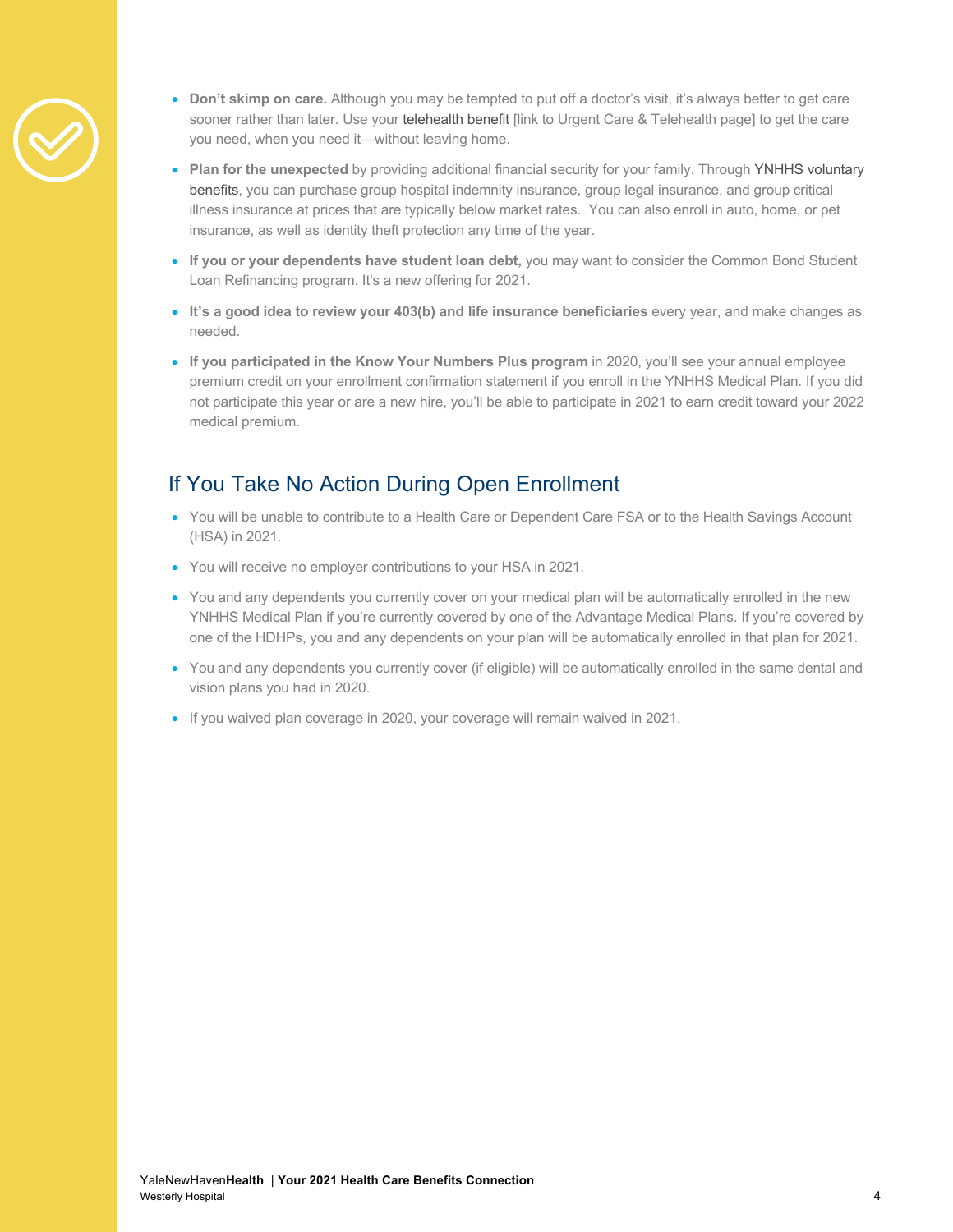

## **Eligibility**

#### **WHAT YOU NEED TO KNOW**

If you're eligible for benefits, you can enroll yourself, your spouse or domestic partner, and/or your dependent children in medical, prescription drug, dental, and vision coverage—plus other voluntary and financial benefits. Your benefits are effective on your first day of employment or first of the month following 30 days if your status changes to benefits-eligible. Who's Eligible for Coverage

## Who's Eligible for Coverage

You're eligible for benefits if you're a regular, full-time employee (36 or more hours per week) or a benefits-eligible part-time employee (generally 24–35 hours per week) of Westerly Hospital. **Note:** Under the YNHHS Medical Plan, eligibility is a minimum of 24 hours per week, and domestic partners are not covered.

If you're eligible, you can also enroll:

- Your legal spouse
- Your domestic partner (in the HDHP Medical Plan only)
- Your dependent children under age 26:
	- Biological children
	- Stepchildren
	- Adopted children, including those placed for adoption
	- Foster children
	- Any children for whom you are responsible per a court order
- Your dependent children over age 26, if fully dependent on you for support due to a disability and covered by you prior to age 26

#### **Supporting documentation required for dependents**

To enroll your dependents, you'll need to provide applicable supporting documentation such as a marriage certificate, birth certificate, court order, or federal income tax return. For details, visit HRConnect.

## Coverage Under Multiple Plans (YNHHS Medical Plan only)

If you are enrolled in the YNHHS Medical Plan and you or members of your family are covered under more than one medical plan, your plan coordinates benefits to prevent duplication and overpayment of benefits. Here's how that works:

#### **When you (the employee) are the patient**

Your plan will be the first to pay benefits. After you submit a claim, the other plan will then pay benefits according to its policies.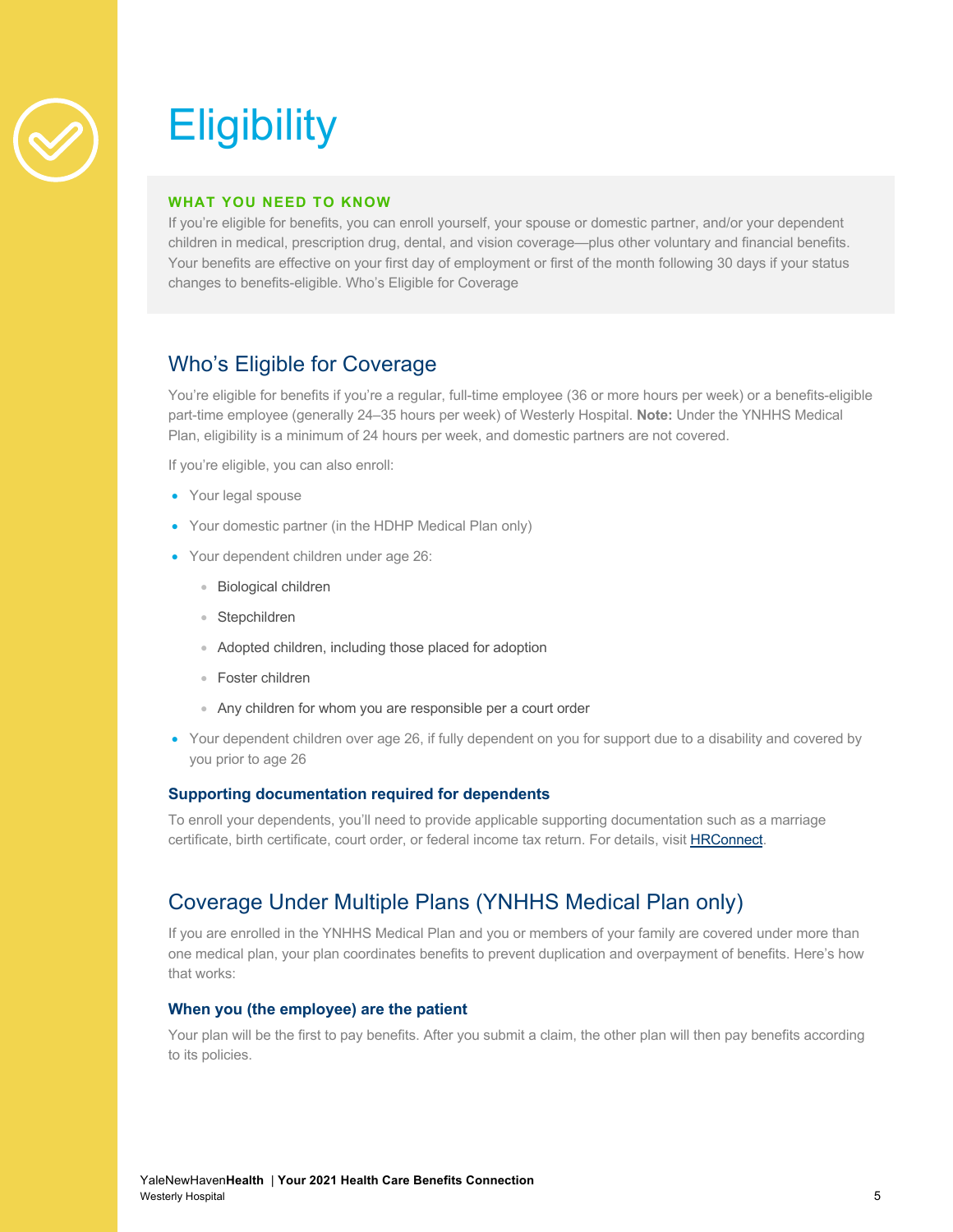

#### **When your spouse/partner is the patient**

His/her plan will pay benefits first. Then, your plan will pay its normal benefits, minus any benefits paid by your spouse/partner's plan. If his/her plan pays benefits that are equal to or greater than the benefits your plan would otherwise pay, your plan will not pay benefits.

## **When your child is the patient and he or she is covered by your plan and your spouse/partner's plan**

The dates of your and your spouse/partner's birthday will drive which plan pays benefits first. The plan of the person whose birthday occurs earlier in the year will pay benefits first. If your plan pays benefits second, its normal benefit will be reduced by the amount paid by the other plan.

## Connect with…

**HRConnect** Monday–Friday, 7:30 a.m. to 5 p.m. ET 844-543-2147 203-200-3838 (fax)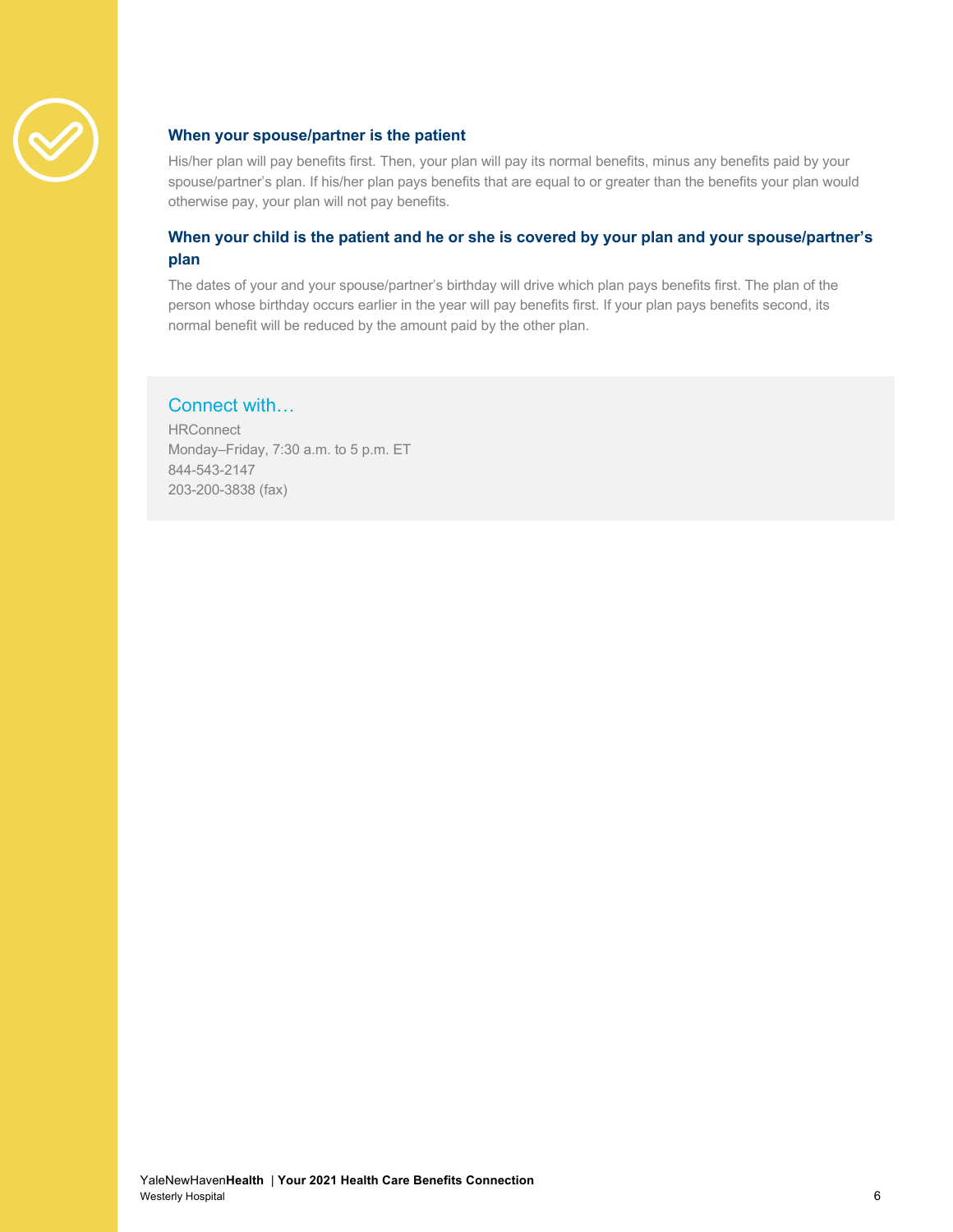

## **Enrollment**

### **WHAT YOU NEED TO KNOW**

As a new employee, you must enroll in benefits within 30 days, or you and your dependents will have no medical, prescription drug, dental, or vision coverage. You'll have to wait until the next open enrollment period to elect these benefits, unless you experience a qualifying life event.

Don't forget—you'll need supporting documentation to enroll your dependents.

## When to Enroll

Enroll for the following benefits within 30 days of your first day on the job, during the annual open enrollment period, or within 31 days of experiencing a qualifying life event:

- Medical coverage
- Prescription drug coverage
- Dental coverage
- Vision coverage
- Health Care Flexible Spending Account
- Dependent Care Flexible Spending Account
- Limited Purpose Health Care Flexible Spending Account (HDHP Medical Plan only)
- Group legal plan (voluntary benefit)
- Hospital indemnity coverage (voluntary benefit)
- Group critical illness insurance (voluntary benefit)

As a new employee, you're automatically enrolled in the 401(k) plan.

**Enroll at any time for:**

- Auto and home insurance (voluntary benefit)
- Pet insurance (voluntary benefit)
- Identity protection (voluntary benefit)
- Student Loan Refinancing Program (voluntary benefit)

Learn more about the voluntary benefits you can choose. To enroll, call **866-874-2837** or visit the voluntary benefits website.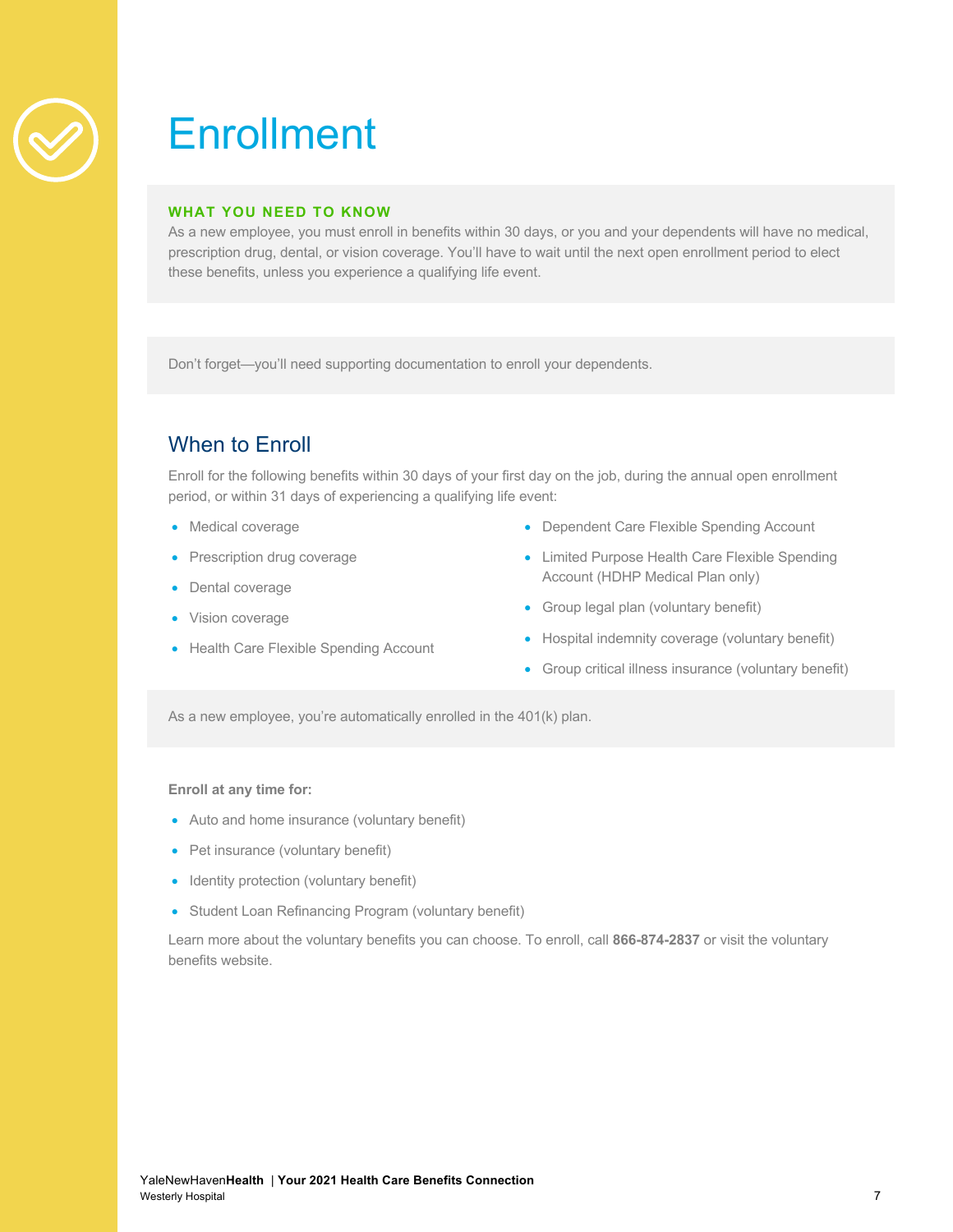

## When Changes Are Allowed

After you enroll, you can make changes only during annual open enrollment or within 31 days of experiencing a qualifying life event:

- Marriage
- Divorce
- Childbirth/adoption
- Coverage loss or gain

You must submit documentation that supports the event.

## How to Enroll

To enroll or make changes to your benefits, visit bswift (http://www.ynhhsbenefits.com/), our secure, online enrollment website. You'll be prompted to enter your YNHHS username and password. If you run into problems, call HRConnect at **844-543-2147**.

Need more info first? You'll find details at HRConnect.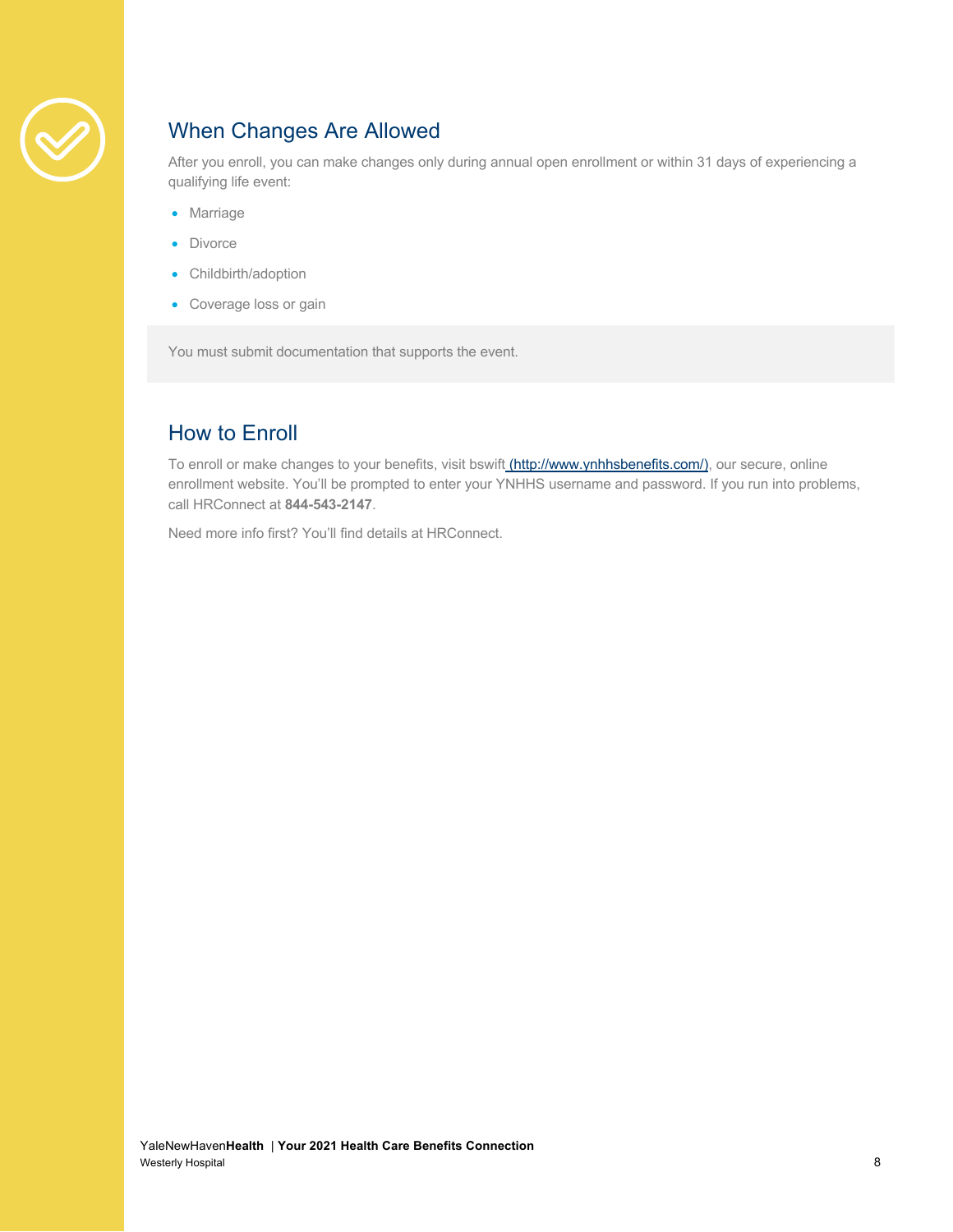## Yale New Haven Health System (YNHHS) Medical Plan

## YNHHS Medical Plan—**New Plan for 2021!**

### **WHAT YOU NEED TO KNOW**

New for 2021, the YNHHS Medical Plan connects you to the world-class care provided by our new Signature networks of facilities and providers. Of course, you can also use Anthem PPO or out-of-network providers, but you'll usually pay more if you do. The medical plan is administered by Anthem Blue Cross and Blue Shield.

## Connect with YNHHS Provider

The Signature network includes: YNHHS facilities/hospitals, PCP's from NEMG, Community Medical Group (CMG), Yale Medicine (YM), WestMed in CT, Trinity Health of New England hospitals and affiliated physicians. Also included are specialists from YM, NEMG, CMG and Trinity Health, and those credentialed at YNHHS.

## How the Plan Works

The new YNHHS Medical Plan is designed to help keep you and your family healthy. Used in tandem with your other benefits—including care and condition management and coaching services—it's here to support you when you need care.

- You'll pay nothing for preventive care—including some preventive tests and prescription medications—when you use network providers.
- If you choose to use an Anthem network provider, you'll first have to meet a \$3,500 (individual)/\$7,000 (family) deductible before the plan begins to share costs. After you meet your deductible, you'll pay a copay or coinsurance for services.
- Behavioral health and substance abuse benefits are included in the medical plan.
- You only need to meet one combined annual out-of-pocket maximum for medical and prescription drugs. All your copays and coinsurance for covered services are applied toward this maximum. Once the out-of-pocket maximum is met, the plan pays 100% of eligible expenses for the remainder of the calendar year for each enrolled person.
- Special rules apply when you or your covered dependents are covered by more than one plan.

You may choose to waive medical coverage if you're covered by another plan or your spouse is a YNHHS employee.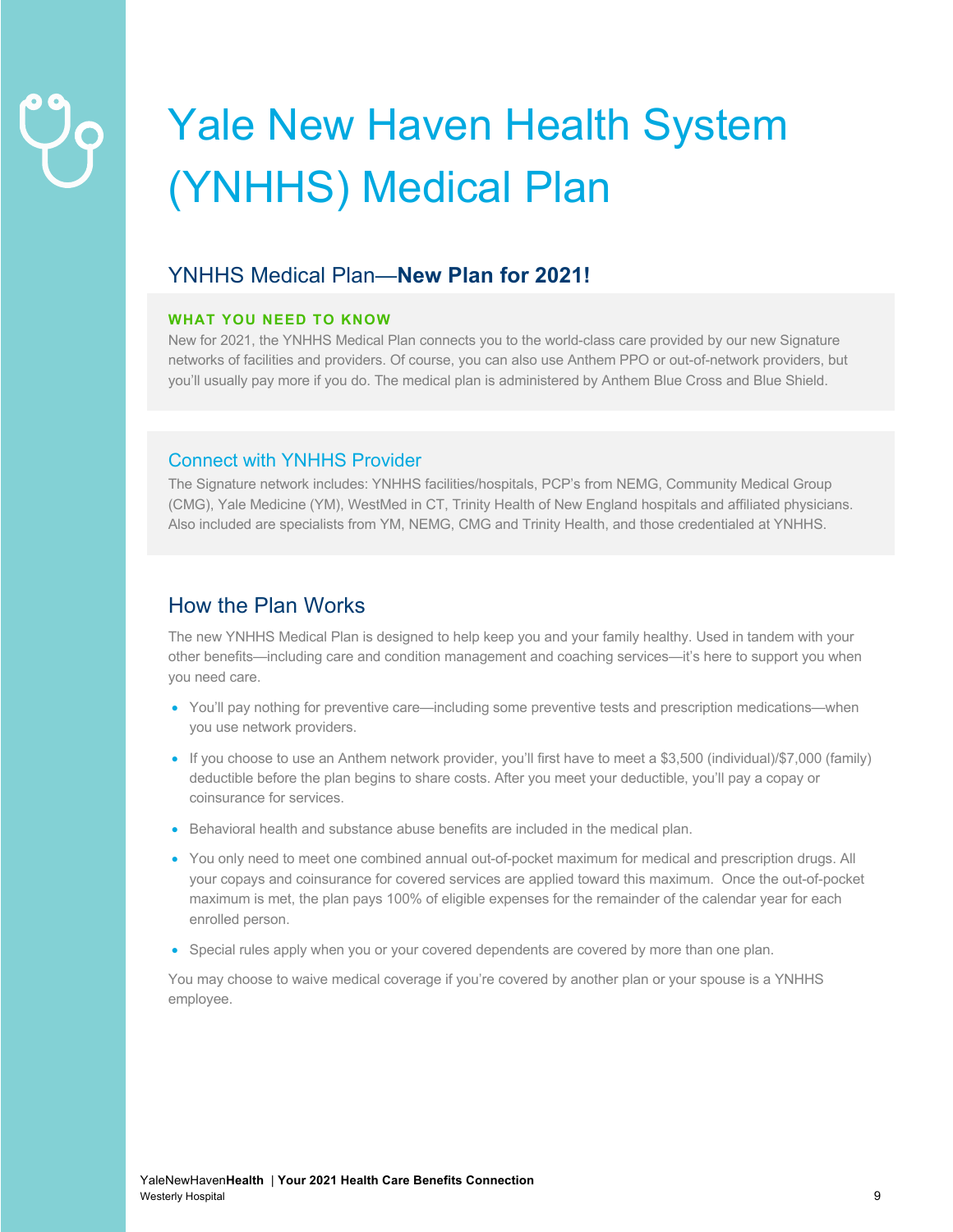

How much you pay for care depends on the provider or facility you choose:

#### **Signature Network—YNHHS Facilities & Providers**

When you use a Signature network provider and facility, you'll pay less for covered services. You pay a flat copay for care and do not have to pay a deductible before the plan begins to pay benefits.

**Note:** Some Signature Network providers also provide care at facilities that are not in our health system. If you receive care at these other sites, you will pay higher costs for these facilities. For example, a surgeon who practices at Signature network facilities may also perform surgery at private surgical centers. If your surgery is done at a private center, you would pay the Anthem PPO network or Out-Of-Network rate for the doctor and the facility.

- You'll generally pay a flat copay for care when you use Signature network providers and facilities, including:
	- Facilities owned by Yale New Haven Health and Trinity New England
	- Our Signature Clinician network of Signature primary care providers and specialists who are credentialed at a facility owned by Yale New Haven Health
	- For a complete list of the Signature network providers, visit HRConnect.
- Once you meet your annual out-of-pocket maximum, the plan will pay 100% of covered expenses through that calendar year.

#### **Anthem PPO Providers**

When you choose to receive care from an Anthem Century Preferred Network provider:

- You'll need to meet your annual deductible before the plan begins to share the cost of your care.
- After you meet your deductible, you'll generally pay 20% coinsurance or a copay until you reach your annual out-of-pocket maximum.
- Once you meet your annual out-of-pocket maximum, the plan will pay 100% of covered expenses through that calendar year.

To find a provider in the Anthem Century Preferred Network, visit the Anthem website (http://anthem.com/) or call **888-266-2896**.

#### **Out-of-Network Providers**

When you use a provider or facility that is not in the Signature or Anthem Century Preferred Network:

- You'll pay the most for care.
- Anthem will pay a maximum allowable amount (MAA) for covered services.
- You will be responsible for costs up to your annual deductible, coinsurance, and any difference between the MAA and the amount billed by the provider.
- You'll need to file a claim for the care to be covered. Payments will be made directly to the provider unless you submit a bill showing you've paid it already.

## No-cost vaccines for you and your dependents

You and your covered dependents can get no-cost vaccines for shingles, pneumonia, flu (ages 18 and older only), tetanus/diphtheria, and hepatitis A and B through the CVS Caremark Broader Vaccination Network.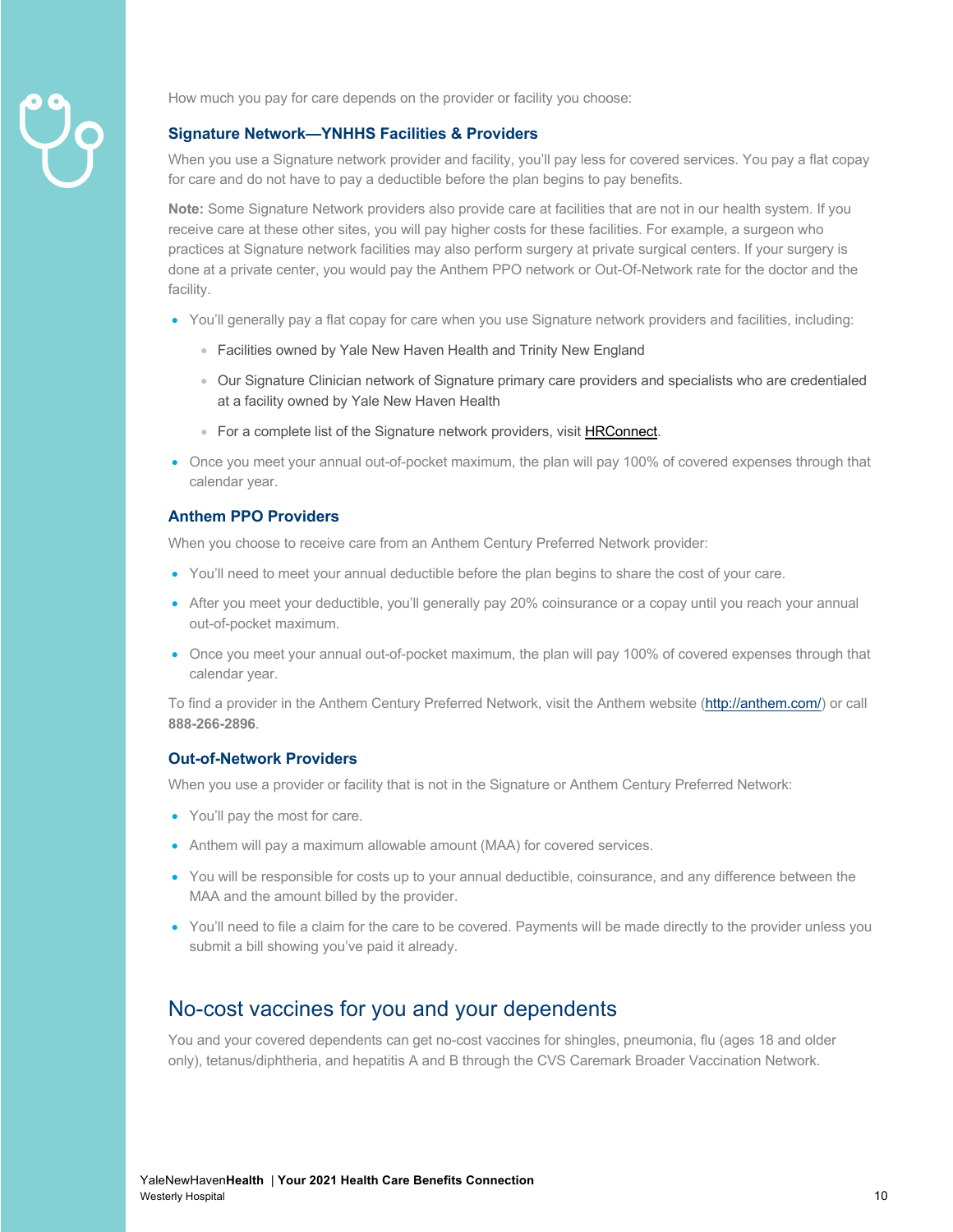

## What You Pay for Care

Below is a summary of how certain services are covered. For a more complete list and any limitations, visit HRConnect to view the summary plan description (SPD), which will be available January 1, 2021.

To see employee premium contributions for the medical plan, visit the enrollment site.

| <b>Plan Feature</b>                                                                   | <b>Signature Facility/ Provider</b>                            | Anthem PPO Provider                                           | <b>Out-of-Network Provider</b>           |
|---------------------------------------------------------------------------------------|----------------------------------------------------------------|---------------------------------------------------------------|------------------------------------------|
| <b>Annual Deductible</b>                                                              | Individual: \$0<br>Family: \$0                                 | Individual: \$3,500<br>Family: \$7,000                        | Individual: \$10,000<br>Family: \$20,000 |
| Out-of-Pocket Maximum <sup>1</sup>                                                    | Individual: \$3,000<br>Family: \$6,000                         | Individual: \$8,150<br>Family: \$16,300                       | Individual: \$30,000<br>Family: \$60,000 |
| <b>Office Visits and Physician Services</b>                                           |                                                                |                                                               |                                          |
| Primary Care Visit <sup>2,3</sup>                                                     | \$10 copay                                                     | \$30 copay                                                    | 50% of MAA* after<br>deductible          |
| Specialist Office Visit <sup>2</sup>                                                  | \$25 copay                                                     | \$50 copay                                                    | 50% of MAA* after<br>deductible          |
| Routine Adult Exam <sup>2,4</sup>                                                     | 0%, no copay                                                   | 0%, no copay                                                  | 50% of MAA* after<br>deductible          |
| <b>Doctor or Surgeon</b><br>Services <sup>5</sup>                                     | 0%, \$0 copay                                                  | 20% after deductible                                          | 50% of MAA* after<br>deductible          |
| <b>Allergy Shot in Doctor's</b><br>Office (no MD visit)                               | \$10 copay                                                     | \$30 copay                                                    | 50% of MAA* after<br>deductible          |
| <b>Nutrition Counseling and</b><br>Diabetes Self-<br><b>Management Training</b>       | 0%, no copay                                                   | 0%, \$0 copay                                                 | 50% of MAA* after<br>deductible          |
| <b>Women and Children</b>                                                             |                                                                |                                                               |                                          |
| <b>Well-Woman Visit</b><br>(OB/GYN preventive<br>$exam)$ <sup>6</sup>                 | 0%, \$0 copay                                                  | 0%, \$0 copay                                                 | 50% of MAA* after<br>deductible          |
| Mammography <sup>7</sup> (including<br>3D and bone density test)                      | 0%, \$0 copay                                                  | 0%, \$0 copay                                                 | 50% of MAA* after<br>deductible          |
| <b>Screening Breast</b><br><b>Ultrasound</b> (if dense<br>breast tissue or a history) | \$20 copay                                                     | \$20 copay                                                    | 50% of MAA* after<br>deductible          |
| Maternity Care <sup>8</sup> (initial<br>visit)                                        | \$10 copay                                                     | \$10 copay                                                    | 50% of MAA* after<br>deductible          |
| Well-Baby/Well-Child<br>Care <sup>2,9</sup>                                           | 0%, \$0 copay                                                  | 0%, \$0 copay                                                 | 50% of MAA* after<br>deductible          |
| <b>Specialized Infant</b><br>Formula                                                  | n/a                                                            | 50% coinsurance                                               | 50% of MAA* after<br>deductible          |
| Infertility Services <sup>10</sup>                                                    | 100% up to lifetime max<br>with limits for certain<br>services | 50% up to lifetime max<br>with limits for certain<br>services | n/a                                      |
| <b>Ancillary Services</b>                                                             |                                                                |                                                               |                                          |
| <b>Lab Services</b>                                                                   | \$25 copay                                                     | 20% after deductible                                          | 50% of MAA* after<br>deductible          |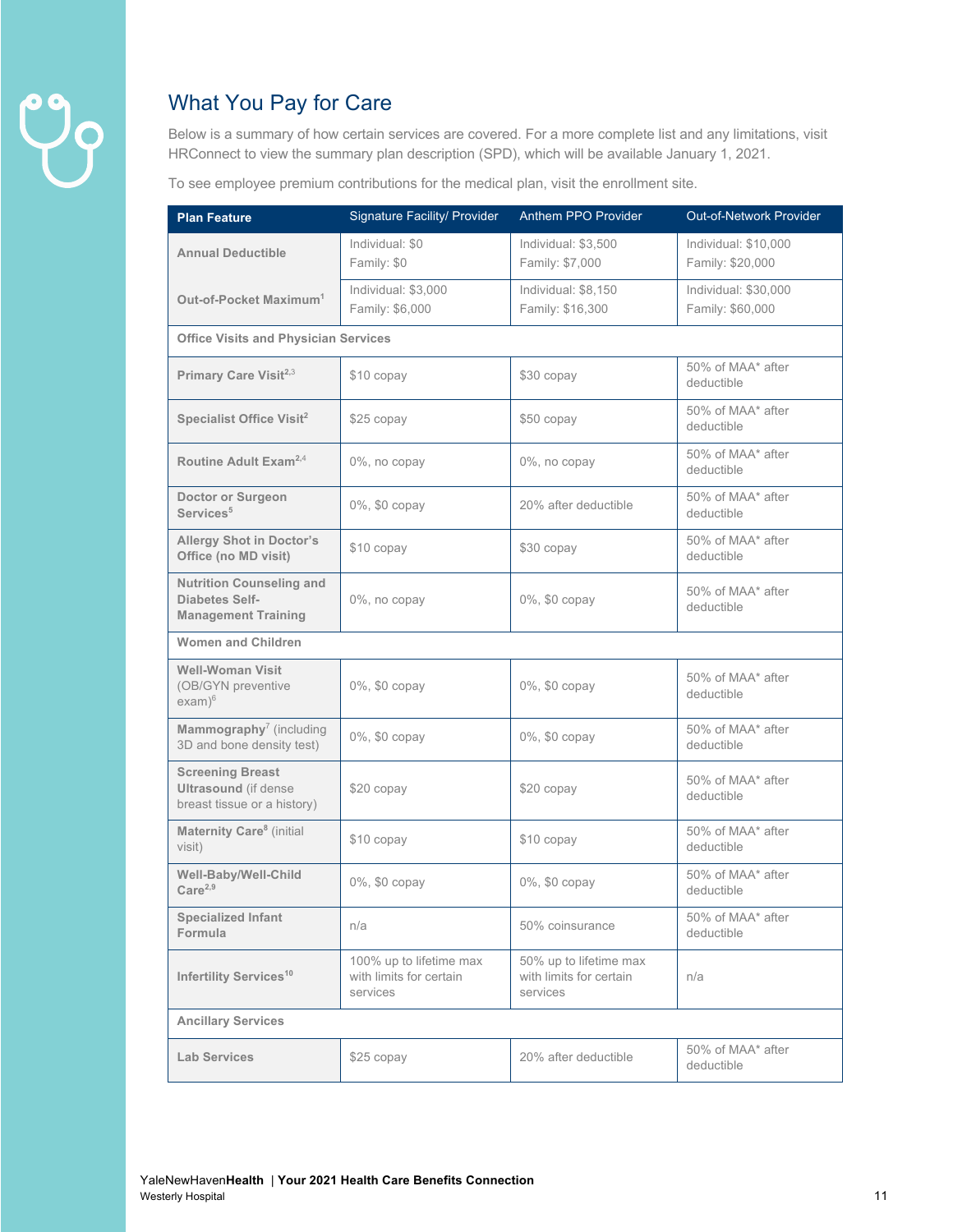| <b>Plan Feature</b>                                                             | Signature Facility/ Provider      | Anthem PPO Provider               | Out-of-Network Provider         |
|---------------------------------------------------------------------------------|-----------------------------------|-----------------------------------|---------------------------------|
| Diagnostic Testing <sup>11</sup> (facility<br>charges only)                     | \$25 copay                        | 20% after deductible              | 50% of MAA* after<br>deductible |
| <b>High-Tech Diagnostic</b><br>Imaging <sup>12</sup> (facility charges<br>only) | $$100$ copay                      | 20% after deductible              | 50% of MAA* after<br>deductible |
| <b>Colorectal Cancer</b><br>Screening <sup>13</sup>                             | 0%, \$0 copay                     | 0%, \$0 copay                     | 50% of MAA* after<br>deductible |
| <b>Chiropractic Visits<sup>14</sup></b>                                         | n/a                               | \$30 copay                        | 50% of MAA* after<br>deductible |
| <b>Physical and Occupational</b><br>Therapy <sup>14</sup>                       | \$10 copay                        | \$30 copay                        | 50% of MAA* after<br>deductible |
| Speech Therapy <sup>14</sup>                                                    | \$10 copay                        | \$10 copay                        | 50% of MAA* after<br>deductible |
| <b>Inpatient and Outpatient Care</b>                                            |                                   |                                   |                                 |
| <b>Inpatient Hospital</b><br>Services <sup>15</sup>                             | $$250$ copay                      | 20% after deductible              | 50% of MAA* after<br>deductible |
| Outpatient Surgery <sup>16</sup>                                                | \$100                             | 20% after deductible              | 50% of MAA* after<br>deductible |
| <b>Infusion and Radiation</b><br>Therapy                                        | \$25 copay                        | 20% after deductible              | 50% of MAA* after<br>deductible |
| <b>Behavioral Health and Substance Abuse</b>                                    |                                   |                                   |                                 |
| <b>Inpatient Treatment (facility</b><br>charges only)                           | $$250$ copay                      | 20% after deductible              | 50% of MAA* after<br>deductible |
| Outpatient Treatment <sup>17</sup>                                              | \$10 copay                        | \$10 copay                        | 50% of MAA* after<br>deductible |
| ABA Therapy <sup>18</sup>                                                       | n/a                               | $$10$ copay                       | 50% of MAA* after<br>deductible |
| <b>Urgent and Emergency Care and Telehealth</b>                                 |                                   |                                   |                                 |
| <b>Emergency Department</b>                                                     | \$250 copay                       | $$250$ copay                      | $$250$ copay                    |
| <b>Urgent Care Facility and</b><br><b>Walk-In Medical Center</b>                | \$25 copay                        | \$50 copay                        | \$50 copay                      |
| Ambulance                                                                       | n/a                               | 0% after deductible               | 0% after deductible             |
| <b>Telehealth</b>                                                               | 0%, \$0 copay                     | \$30 copay                        | Not covered                     |
| <b>Non-Acute Care</b>                                                           |                                   |                                   |                                 |
| <b>Skilled Nursing Facility<sup>19</sup></b>                                    | 20% coinsurance, no<br>deductible | 20% coinsurance, no<br>deductible | 50% of MAA* after<br>deductible |
| Home Health Care <sup>20</sup>                                                  | 20% coinsurance, no<br>deductible | 20% coinsurance, no<br>deductible | 50% of MAA* after<br>deductible |
| Hospice Care <sup>21</sup>                                                      | n/a                               | 20% coinsurance, no<br>deductible | 50% of MAA* after<br>deductible |
| Other                                                                           |                                   |                                   |                                 |
| <b>Durable Medical Equipment</b>                                                | n/a                               | 20% coinsurance, no<br>deductible | 50% of MAA* after<br>deductible |
|                                                                                 |                                   |                                   |                                 |

 $\ddot{\rho}$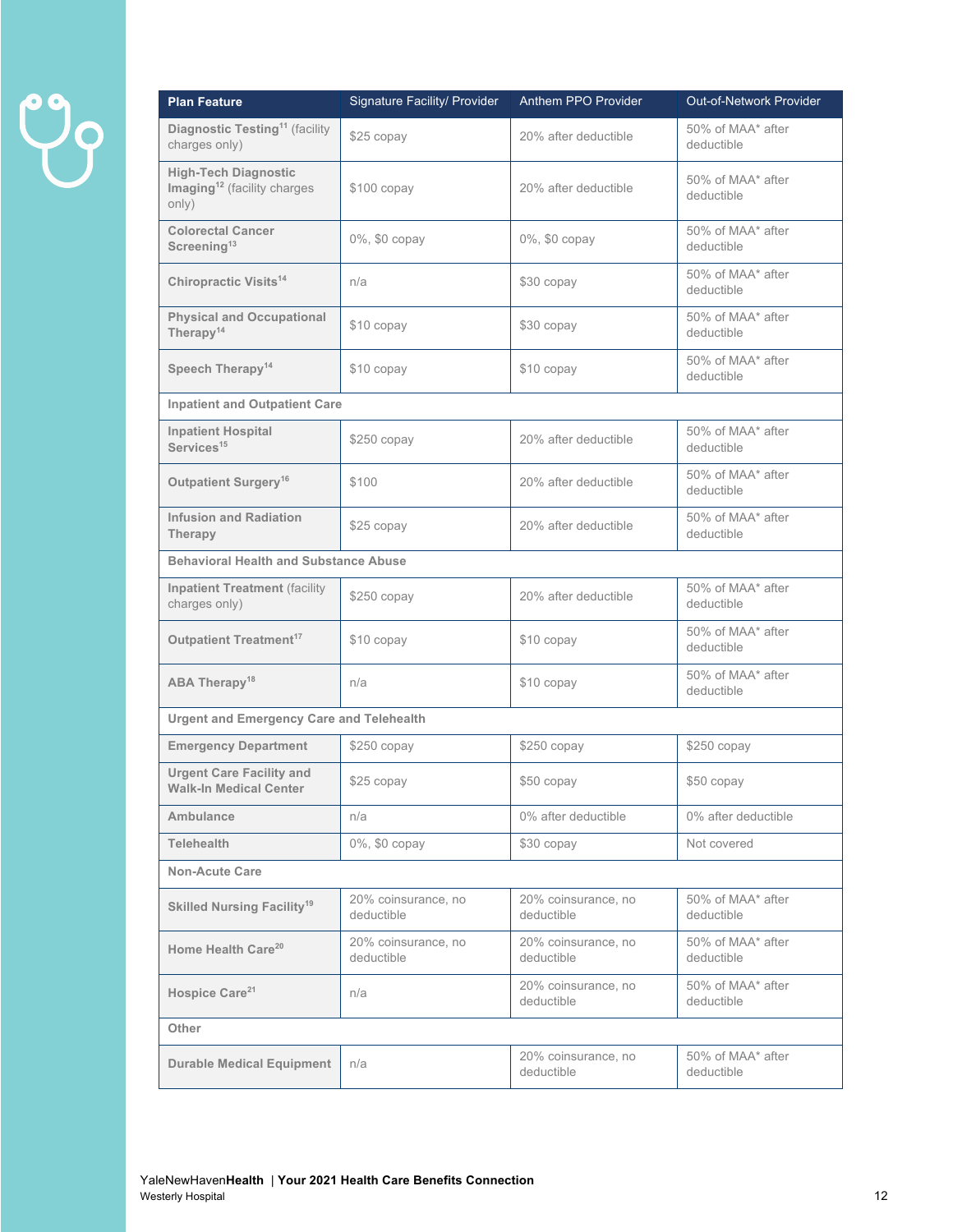

| <b>Plan Feature</b>        | Signature Facility/ Provider | Anthem PPO Provider               | Out-of-Network Provider         |
|----------------------------|------------------------------|-----------------------------------|---------------------------------|
| Hearing Aids <sup>22</sup> | n/a                          | 50% coinsurance, no<br>deductible | 50% of MAA* after<br>deductible |
| <b>Orthotics</b>           | n/a                          | 50% coinsurance, no<br>deductible | 50% of MAA* after<br>deductible |

\* Maximum allowable amount.

- <sup>1</sup> Amounts paid toward care provided by all in-network providers accumulate toward both the YNHHS and Anthem PPO out-of-pocket maximums. However, when the YNHHS in-network out-of-pocket maximum has been reached, amounts paid for YNHHS in-network care no longer accrue toward the Anthem PPO out-of-pocket maximum. Amounts paid for Anthem PPO in-network care continue to accrue until the Anthem PPO out-of-pocket maximum is met.
- $2$  Tests (e.g., some lab work) that are associated with office visits may be subject to a copay or deductible and coinsurance if they are not mandated by the ACA. Check with your provider or call Anthem to determine if a specific test is covered at 100%.
- <sup>3</sup> A list of Signature providers is posted to: http://ynhhs.org/hrconnect
- 4 One exam every calendar year starting at age 22 (includes immunizations).
- 5 Other than office visit; includes maternity claims.
- <sup>6</sup> One per calendar year. All other OB/GYN office visits are covered at the specialist office visit benefit level.
- <sup>7</sup> Screening mammography only. Does not include breast ultrasounds.
- <sup>8</sup> Prenatal care and delivery. Well visits to the obstetric provider are billed with one global fee that includes trimester visits, delivery, and postpartum care. Any maternity-related tests that are needed, such as blood work, glucose tolerance tests, stress tests, ultrasounds, or amniocentesis, are billed separately. Inpatient hospital and doctor or surgeon services also apply.
- 9 Seven exams from birth to age 1 year; seven exams from ages 1 to 5; one exam from ages 6 to 21.
- <sup>10</sup> The plan covers in-network fertility services only through YNHHS and Anthem PPO providers. YNHHS providers: Yale Reproductive Endocrinology and Infertility (REI) Center and YNHHS Outpatient Pharmacy Services. 100% up to lifetime max of \$14,000 for medical and freezing and transferring embryos, and 100% up to lifetime maximum of \$2,000 for prescription drugs through the pharmacy benefit. Anthem PPO providers: 50% of covered medical services at a participating Anthem provider, plus covered prescription drugs at a participating CVS Caremark pharmacy, up to a combined lifetime maximum of \$10,000.
- 11 Includes x-rays, echo stress tests, ultrasounds, diagnostic mammograms, and EKGs. Patients will receive a bill for the reading of the diagnostic testing and imaging (covered under "Doctor or Surgeon Services").
- 12 PET, SPECT, MRI, MRA, CTA, and CAT.
- <sup>13</sup> Diagnostic colonoscopies covered under the outpatient surgery benefit level. Includes fecal occult blood test, barium enema, flexible sigmoidoscopy, and screening colonoscopy.
- 14 Chiropractic, physical therapy, occupational therapy, and speech therapy combined maximum: 50 visits per calendar year.
- <sup>15</sup> Room and board, lab work, medical supplies, and other hospital ancillary services.
- 16 Hospital or surgical center facility charges only.
- <sup>17</sup> The Employee and Family Resources (EFR) program provides up to six (6) confidential counseling sessions at no cost.
- 18 Applied behavioral analysis, up to age 21.
- <sup>19</sup> Up to 120 days per calendar year after a hospital stay.
- <sup>20</sup> Up to 120 days per calendar year.
- <sup>21</sup> Up to 60 days per calendar year.
- <sup>22</sup> Two hearing aids every 36 months.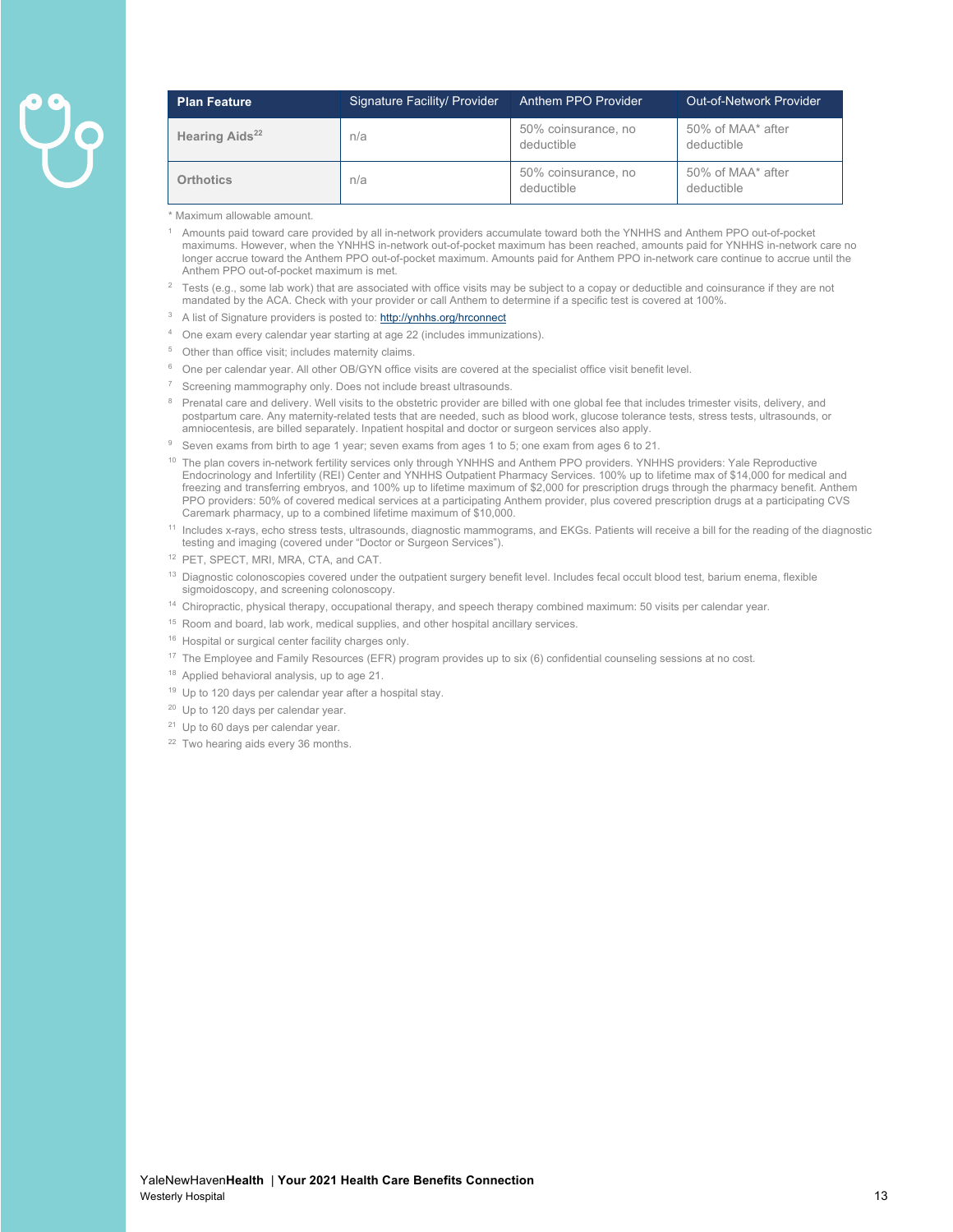## Save With Signature Providers & Facilities

The following examples\* show how using a Signature provider and facility can save you money. As a reminder, if you use a Signature provider but your care takes place in a facility that is not in our network, the facility expenses will be covered as Anthem or out-of-network care.

## **Example #1: Signature Savings**

Tony saves \$7,150 using a Signature provider and Signature facility for his knee surgery.

|                                                                         | <b>YNHHS Signature</b><br><b>Provider and Facility</b> | <b>Anthem PPO</b><br><b>Provider &amp; Facility</b> |
|-------------------------------------------------------------------------|--------------------------------------------------------|-----------------------------------------------------|
| <b>Facility Charge Allowed</b>                                          | \$20,000                                               | \$20,000                                            |
| Doctor or Surgeon Fees Allowed                                          | \$3,000                                                | \$3,000                                             |
| Annual deductible (paid by Tony)                                        | \$0                                                    | \$3,500                                             |
| Amount Left to Pay                                                      | \$23,000                                               | \$19,500                                            |
| Tony's Cost after Deductible (including<br>inpatient copay/coinsurance) | \$250                                                  | $20\% = $3,900$                                     |
| <b>Total Amount Plan Pays</b>                                           | \$22,750                                               | \$15,600                                            |
| <b>Total Amount Tony Pays</b>                                           | \$250                                                  | $$3,900 + $3,500 = $7,400$                          |

## **Example #2: Signature Provider + Anthem Facility Costs**

If Tony had the same procedure but it takes place in an Anthem facility, he will spend \$6,550 more than in the first example.

|                                                                   | <b>YNHHS Signature Provider</b>                                                                   | <b>Anthem Facility</b>        |
|-------------------------------------------------------------------|---------------------------------------------------------------------------------------------------|-------------------------------|
| <b>Facility Charge Allowed</b>                                    | N/A                                                                                               | \$20,000                      |
| Doctor or Surgeon Fees Allowed                                    | \$3,000                                                                                           | N/A                           |
| Annual Deductible (paid by Tony)                                  | \$0                                                                                               | \$3,500 (for Anthem facility) |
| Amount Left to Pay                                                | \$3,000                                                                                           | \$16,500                      |
| Tony's Cost after Deductible<br>(including inpatient coinsurance) | \$0 owed for doctor or surgeon fees $+20\%$ for facility =<br>$$3,300$ (\$16,500 x 20% = \$3,300) |                               |
| <b>Total Amount Plan Pays</b>                                     | \$3,000                                                                                           | \$16,500                      |
| <b>Total Amount Tony Pays</b>                                     | $$6,800$ (\$3,500 deductible $+ $3,300$ coinsurance)                                              |                               |

## **Example #3: Anthem PPO Provider + Anthem Facility Costs**

If Tony uses an Anthem provider and an Anthem facility, he will spend \$600 more than in the second example.

|                                                                         | <b>Anthem PPO Provider &amp; Facility</b> |
|-------------------------------------------------------------------------|-------------------------------------------|
| <b>Facility Charge Allowed</b>                                          | \$20,000                                  |
| Doctor or Surgeon Fees Allowed                                          | \$3,000                                   |
| Annual deductible (paid by Tony)                                        | \$3.500                                   |
| Amount Left to Pay                                                      | \$19,500                                  |
| Tony's Cost after Deductible<br>(including inpatient copay/coinsurance) | $20\% = $3,900$ (\$19,500 x 20%)          |
| <b>Total Amount Plan Pays</b>                                           | \$15,600                                  |
| <b>Total Amount Tony Pays</b>                                           | $$3,900 + $3,500 = $7,400$                |

\*These examples are for illustrative purposes only. Your actual cost share may vary depending on the care you receive, the facility used, and specifics if you're admitted as an inpatient. These examples are not provided as a guarantee of coverage or an actual estimate of specific benefits under the plan.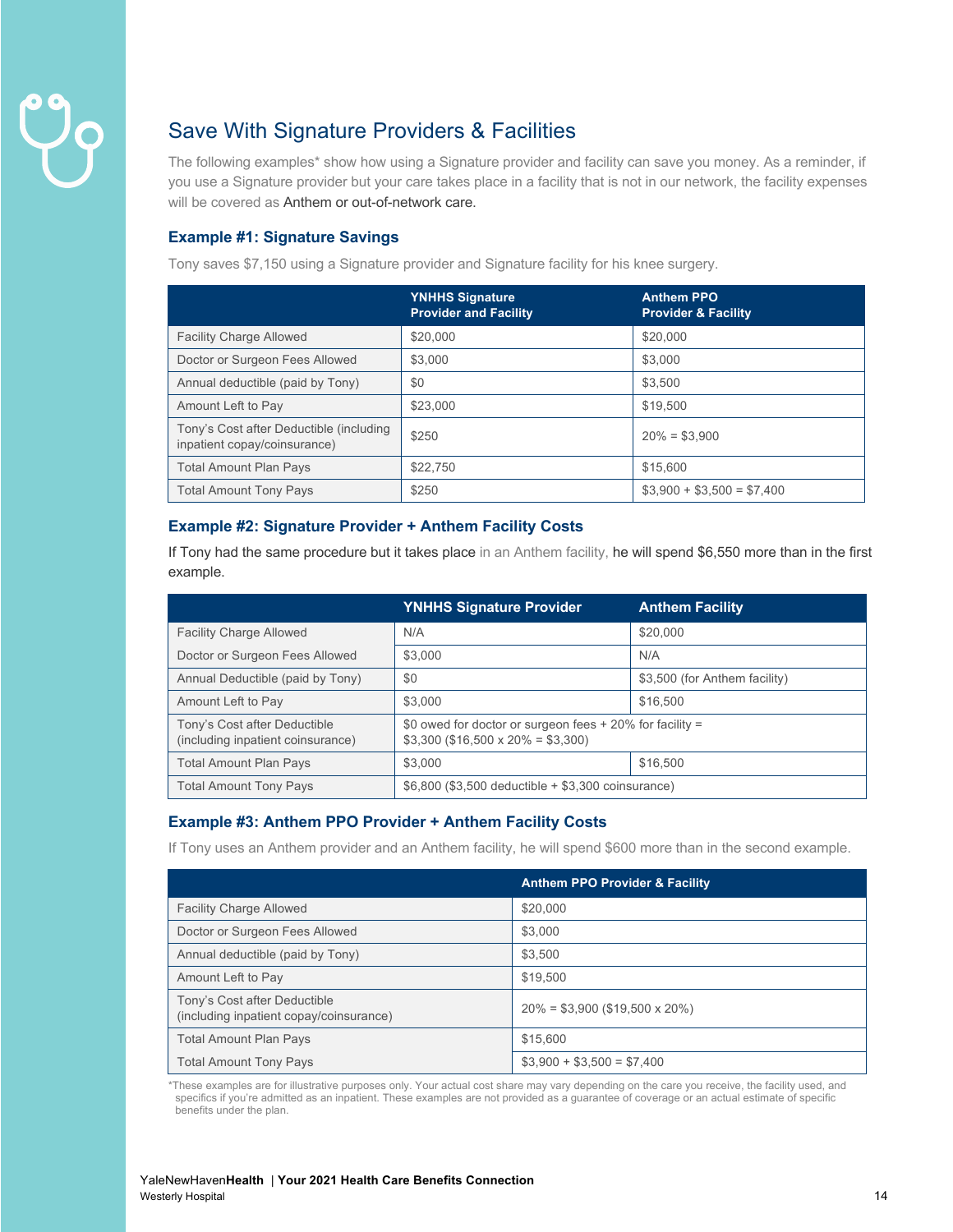

## When to Connect With Anthem

For a medical stay and/or service preauthorization, call 800-238-2227 (in Connecticut) or 800-248-2227 (out of state). For behavioral health or substance abuse stays, call 800-934-0331.

Before receiving any of these services, you must call Anthem for preauthorization. Otherwise, your benefits will be reduced.

- **Inpatient stays** in a hospital, skilled nursing facility, hospice facility, subacute care or acute rehabilitation facility, or behavioral health or substance abuse treatment center (call at least 24 hours before the start of your stay)
- **High-cost diagnostic imaging services** prescribed by an out-of-network provider
- **Organ/tissue transplants,** including evaluation, donor search, organ procurement/tissue harvest, or transplant

For admissions following emergency or urgent care, you, your representative, or your doctor must call Anthem within 48 hours of admission.

If you do not precertify for the services above:

- Benefits for inpatient stays will be reduced by \$200.
- Benefits for doctor fees will be reduced by 25%.

You can also connect with Anthem to:

- Find a provider in the Anthem Century Preferred Network
- Resolve insurance claim and billing issues
- Ask questions about preventive and/or diagnostic care
- Get general health information

## Urgent Care & Telehealth (YNHHS Medical Plan)

## **WHAT YOU NEED TO KNOW**

Can't wait to see a doctor? Urgent care and telehealth services help you quickly connect with affordable care.

## Urgent Care

When you need immediate care for an illness or injury, you can visit the nearest YNHHS walk-in facility or a PhysicianOne Urgent Care center. To locate an urgent care center close to you, visit HRConnect (ynhhs.org/hrconnect) and search for urgent care.

You'll pay a \$25 copay when visiting a YNHHS facility, and you'll pay more if you use other providers.

## **Telehealth**

Telehealth is an ideal alternative for immediate treatment of an illness or injury when you can't get to a doctor's office or urgent care center.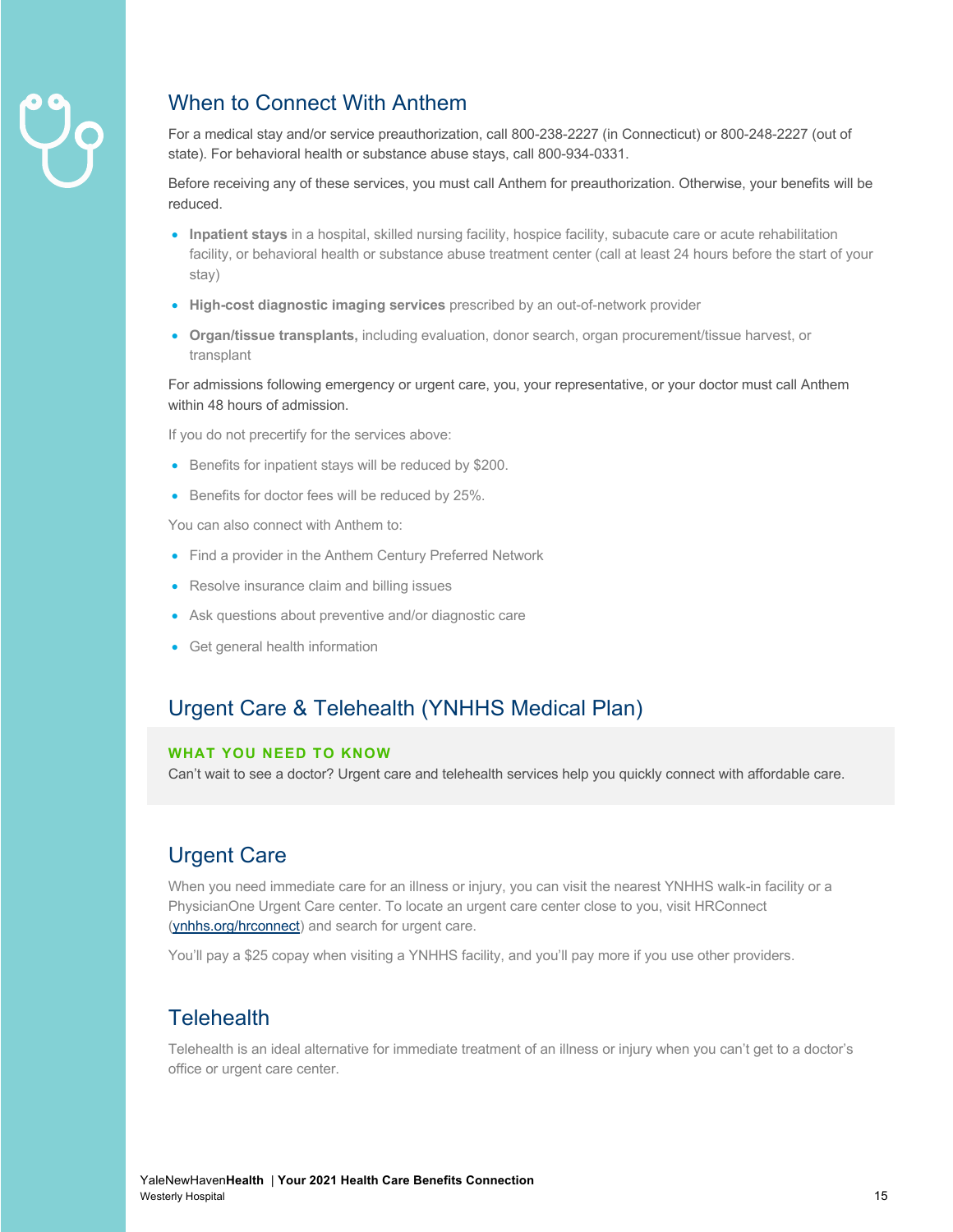

You and your covered family members can visit a doctor virtually, wherever you are, whenever you need care via phone, tablet, or computer. If you need medication, the doctor can even send a prescription to your pharmacy (within Connecticut, New York, Massachusetts, and Rhode Island).

Use the telehealth services below to connect to care outside the usual office hours. **Telehealth is not an alternative to emergency care for a life-threatening condition.** 

## **OnDemand**

See one of our own Northeast Medical Group (NEMG) providers weekdays from 7 a.m. to 7 p.m. ET, excluding holidays. To get started, download the MyChart mobile app.

The NEMG providers you see OnDemand can:

- Diagnose symptoms
- Order testing
- Prescribe medication
- Send prescriptions to the pharmacy of your choice in Connecticut, New York, Massachusetts, and Rhode Island.

OnDemand does not cover pediatric services. Find more information about OnDemand at HRConnect (ynhhs.org/hrconnect).

#### **How It Works**

- 1. Register with MyChart online at ynhhs.org/ondemand or through the mobile app.
- 2. Schedule your OnDemand visit. You'll get reminder emails, phone calls, and app pushes to remind you of your upcoming visit.
- 3. Complete e-Checkin on the mobile app or website 15 minutes before your visit. You'll answer questions about your medical history and insurance coverage.
- 4. Pay for your visit with a credit card, debit card, or your HSA Bank Flexible Spending Account debit card.
- 5. Join a virtual waiting room, where a medical assistant will greet you and confirm your information.
- 6. Visit your OnDemand doctor.
- 7. After your appointment, find a summary of your visit in the MyChart app.

## When you or your child can't wait for care

LiveHealth Online is there for you 24/7/365. Pediatric services are not covered by OnDemand. Call 888-548-3432.

## LiveHealth Online

For pediatric services, or to see a board-certified doctor after hours, on weekends and holidays, and when you're out of state, visit LiveHealth Online (livehealthonline.com/), download the mobile app, or call **888-548-3432**.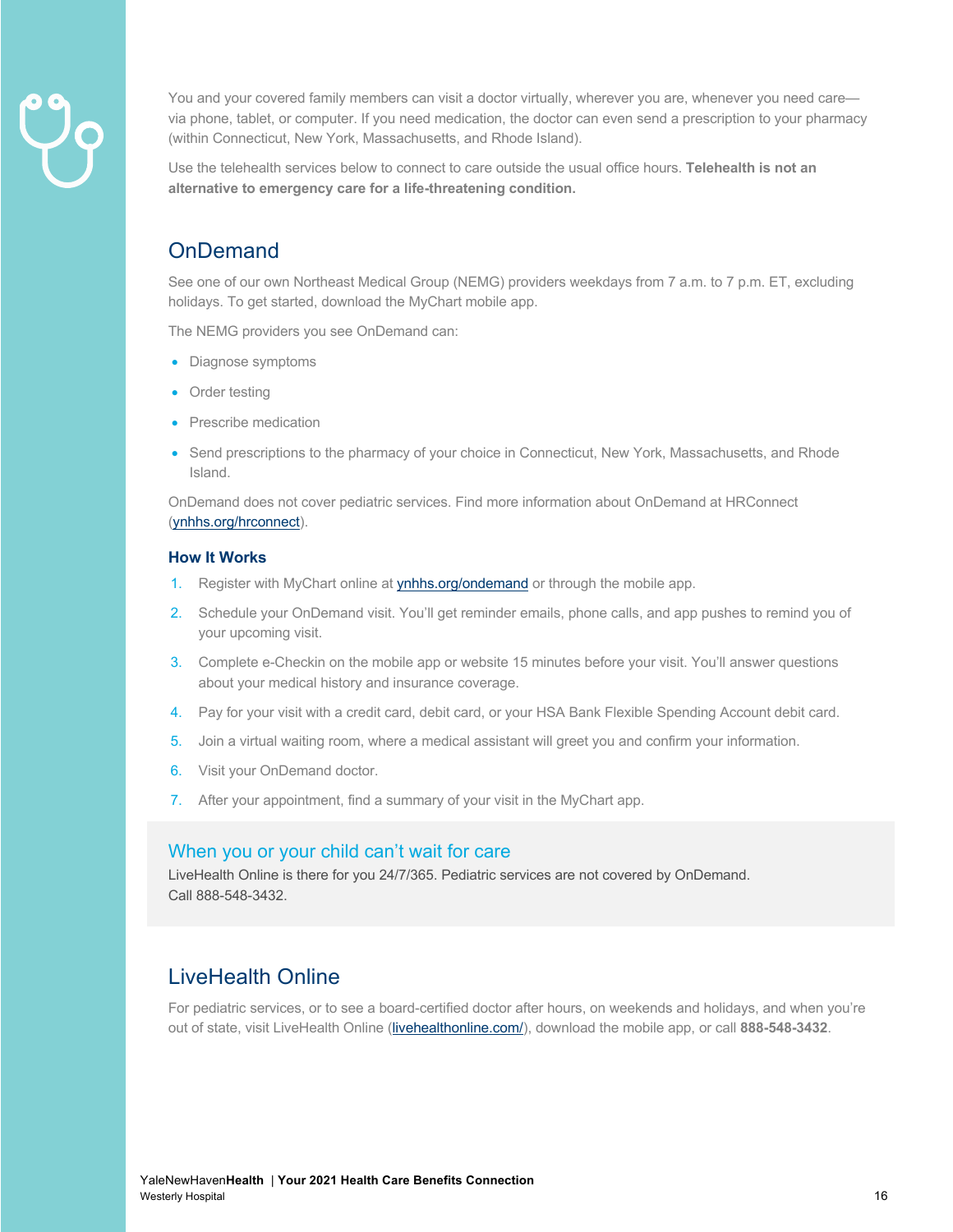## Prescription Drugs (YNHHS Medical Plan)

#### **WHAT YOU NEED TO KNOW**

You automatically have prescription drug coverage when you enroll in the YNHHS Medical Plan. You can fill covered prescriptions at participating CVS retail pharmacies, through mail order, or through YNHHS Outpatient Pharmacy Services.

## Need to fill a prescription?

Find a participating pharmacy near you. Connect with a local pharmacy: cvs.com/store-locator/landing

## Filling Your Prescription

Your prescription will be covered only if it's filled at a participating pharmacy. To fill 30-day supply prescriptions, just present your prescription and CVS Caremark prescription drug card at a pharmacy in the CVS Caremark network. To fill a maintenance medication, you must use a CVS retail pharmacy, mail order, or visit a YNHHS Outpatient Pharmacy. For specialty medications, you'll need to use mail order or specialty pharmacy services, as described below.

In an emergency or if you're out of state and can't get to a participating pharmacy, you'll pay out of pocket and then file a claim for reimbursement from CVS Caremark.

## Pay nothing for certain preventive drugs

The Affordable Care Act (ACA) makes many prescription medications, vaccines, and supplements—including contraceptives and statins—available to you at no cost. No-Cost Preventive Drug List: caremark.com/portal/asset/NoCost\_Preventive\_List.pdf

When you're covered by the YNHHS Medical Plan, the out-of-pocket maximum is the most you'll pay out of pocket for medical care and prescription drugs.

When a generic is available and you or your doctor chooses a brand-name drug, you'll pay the brand-name coinsurance—plus the difference in cost between the two medications.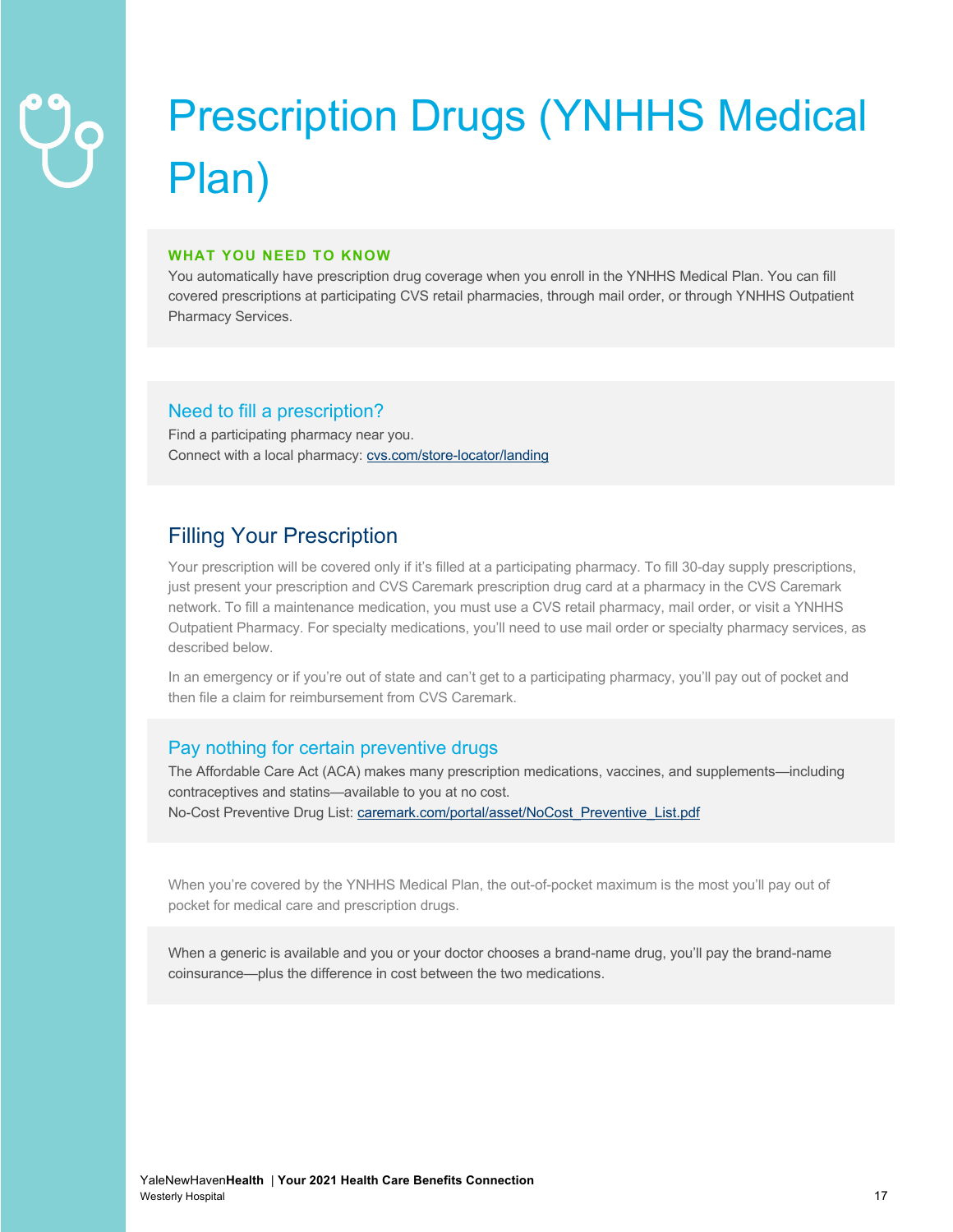

## Save on Maintenance Drugs

For medications you take on an ongoing basis, you'll use the CVS Caremark Maintenance Choice program to get refills at a lower copay for a larger supply. With CVS Maintenance Choice, you get up to two 30-day fills at a retail pharmacy before you'll need to use CVS Caremark mail service (https://info.caremark.com/mailservice) or a CVS Pharmacy for 90-day fills.

## What You Pay for Fills

What you'll pay depends on the type of medication and the amount prescribed. When the cost of a drug is less than the minimum copay, you'll pay the lower amount.

### **Tier 1: Generic**

- 30-day supply: \$10 copay
- 90-day supply through CVS Maintenance Choice: \$20 copay

#### **Tier 2: Brand name**

- **30-day supply:** 20% coinsurance (\$35 minimum, \$80 maximum) if the drug is on the list of preferred brand drugs (the formulary)
- **90-day supply through CVS Maintenance Choice:** 20% coinsurance (\$70 minimum, \$150 maximum) if the drug is on the list of preferred brand drugs (the formulary)

### **Tier 3: Non-preferred brand**

- **30-day supply:** 40% coinsurance (\$55 minimum, \$120 maximum) if the drug isn't on the list of preferred brand drugs (the formulary)
- **90-day supply through CVS Maintenance Choice:** 40% coinsurance (\$110 minimum, \$230 maximum) if the drug isn't on the list of preferred brand drugs (the formulary)

## **Tier 4: Specialty**

Up to a 30-day supply only through YNHHS Outpatient Pharmacy Services.

• Generic and brand name: \$20 copay

For certain high-cost specialty drugs not available through Outpatient Pharmacy Services or the Apothecary & Wellness Center, you'll use CVS Specialty Pharmacy. These medications are subject to 40% coinsurance (up to \$150 generic, \$200 brand name).

## Preauthorization and Other Special Circumstances

#### **Compounded Medications**

Some prescriptions, including compounded drugs, require preauthorization from CVS Caremark before they can be filled. Your pharmacist will let you know if your doctor needs to make that call.

## **Breast Cancer Drugs**

If you're taking raloxifene (brand name: Evista) or tamoxifen (brand name: Noladex) for primary prevention of breast cancer, these generics may be available at no cost to you through the preventive provisions of the Affordable Care Act. To learn if you qualify, your doctor will need to complete the Preventive Services Zero Cost Sharing Form and fax it to CVS Caremark.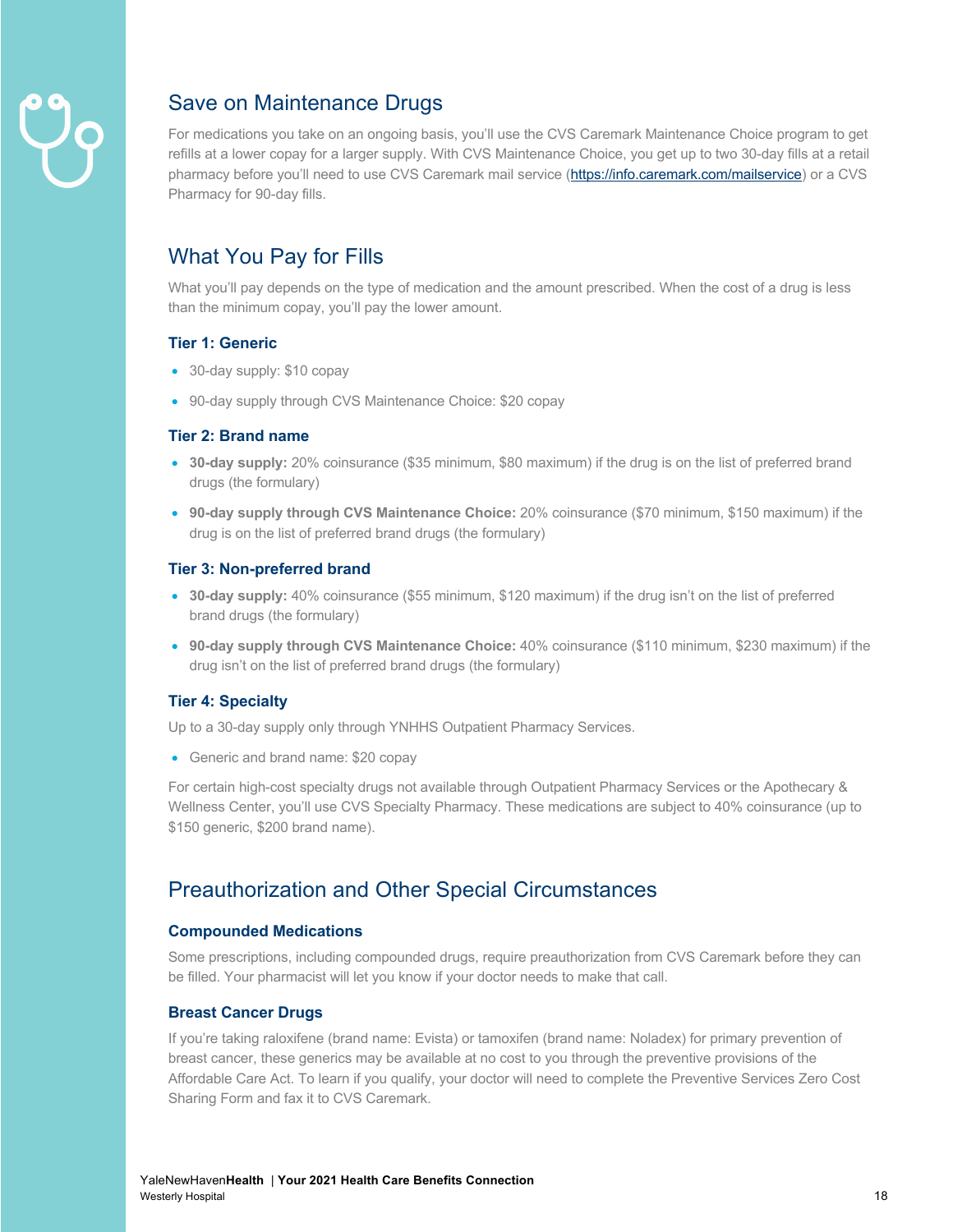

## **Step Therapy Program**

The step therapy program requires you to try one or two generic equivalents before the brand-name drug will be covered.

Drug classes included in this program include medications that treat high cholesterol, high blood pressure, gastrointestinal disorders (GERD, for instance), sleep disorders, depression, and other conditions.

### **Drugs and Supplies not Covered**

The following drugs and medical supplies are not covered by the plan:

- Medical devices and appliances
- Experimental drugs
- Drugs whose sole purpose is to promote or stimulate hair growth
- Retin A (for those over age 28)
- Weight-loss drugs
- Immunization agents, biological sera, blood or blood plasma
- Infertility medications
- Most over-the-counter drugs, vitamins, and nutritional supplements
- Ostomy supplies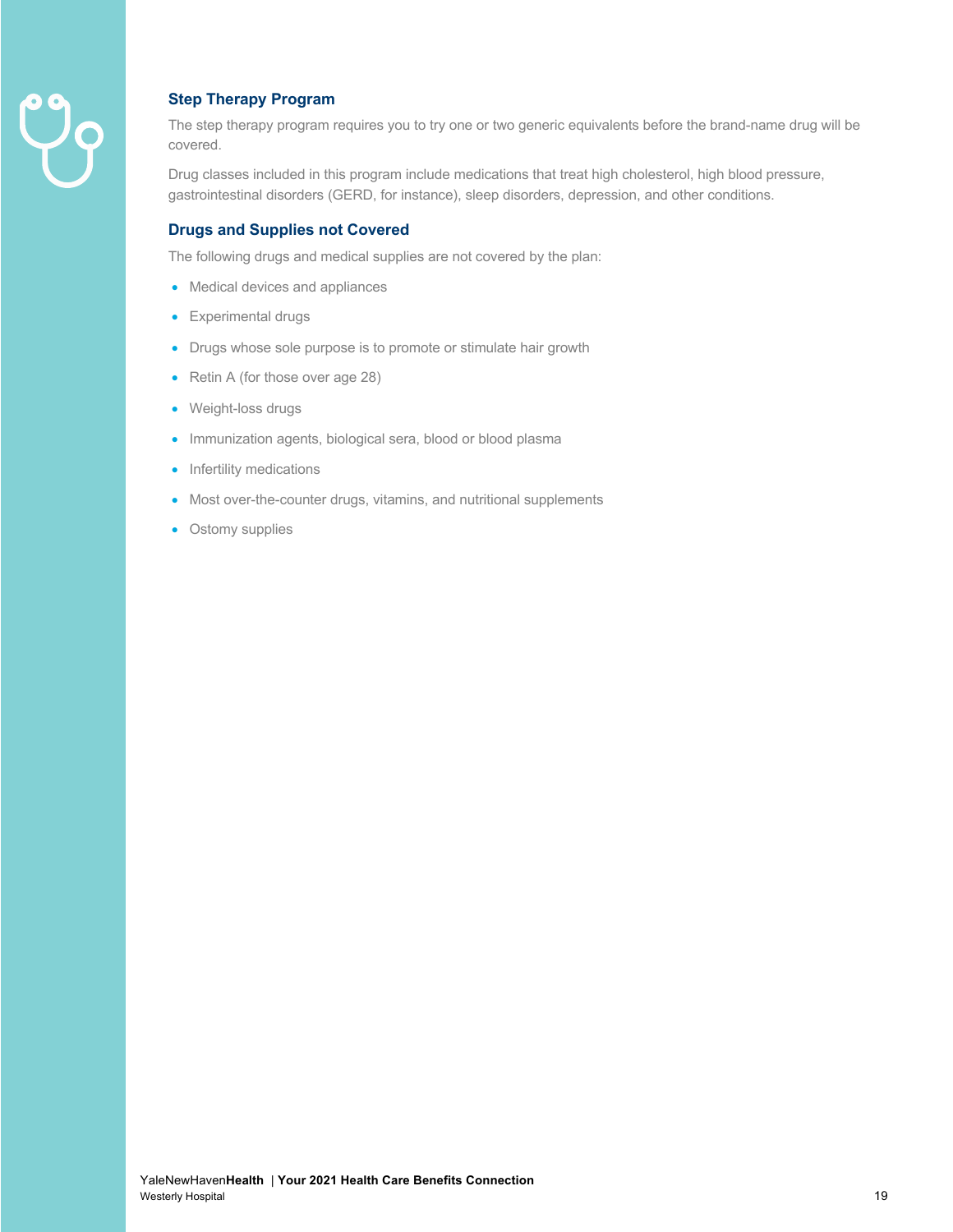## High Deductible Health Plan (HDHP)

You have two High-Deductible Health Plan (HDHP) options: the HDHP with Health Savings Account (HSA), or the HDHP with Healthcare Reimbursement Account (HRA). Both plans are administered by Anthem Blue Cross and Blue Shield. You can select the HDHP with HRA only if you have Medicare or TRICARE. With both plans, you pay the full cost of care until you meet your annual deductible. Your HSA or HRA can help you cover those costs.

## How the Plans Work

Your medical plan is designed to help keep you and your family healthy. Used in tandem with your other benefits—including dental and vision coverage and services offered through the integrated employee assistance and work/life program—it's also here to support you when you need care.

You may choose to waive medical coverage if you're covered by another plan or your spouse is a YNHHS employee.

Under both HDHP plans:

- Your coverage is identical.
- You pay nothing for preventive care—including some preventive tests and prescription medications—when you use network providers.
- You pay the full cost of care until you meet your annual deductible, after which the plan begins to share costs with you.
- You pay discounted rates when you use providers and facilities in the Yale New Haven Health System and Anthem PPO network.
- You have mental health and substance abuse benefits.
- Special rules apply when you or your covered dependents are covered by more than one plan.
- There's a combined annual deductible for medical and prescription services. Until the deductible is met, your eligible medical and prescription drug costs are applied against the deductible.

**The difference between the plans?** Only the account that comes with them—the HSA or HRA.

## Health Savings Account

The Health Savings Account (HSA) is a special account that you contribute to on a pretax basis through payroll deductions. Your employer contributes to it, too. You can use the money in your HSA to cover your health care expenses until you reach your annual deductible and the plan begins to share those costs with you. **The HSA is not available to you if you are currently enrolled in Medicare or TRICARE.**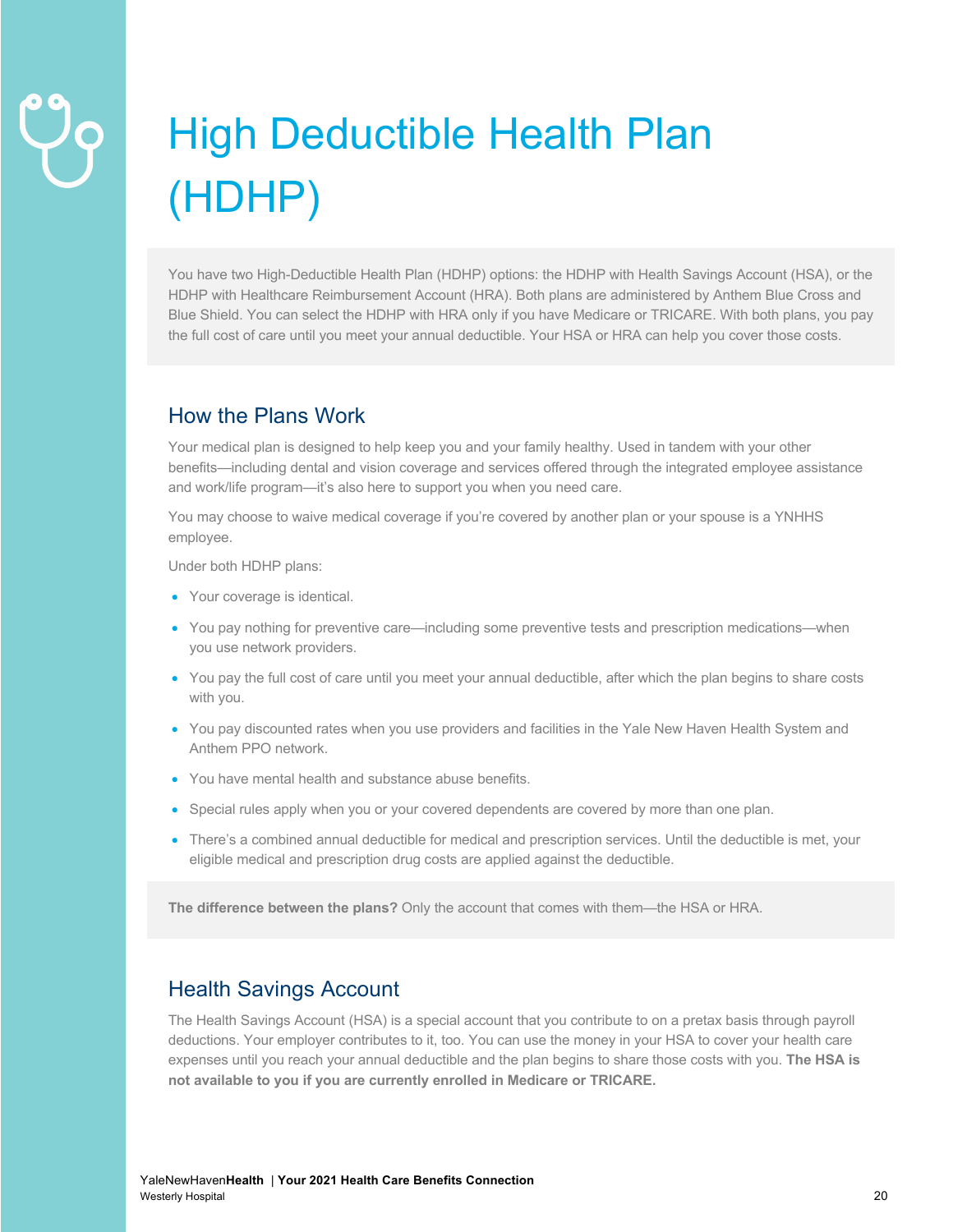

When you enroll for the HDHP with HSA, you will receive a welcome packet from HSA Bank, our HSA administrator. Follow the instructions to open your account.

After you meet your deductible, you can use your HSA to cover any coinsurance.

- For 2021, you can contribute up to \$3,600 in your HSA if you have individual coverage and \$7,200 if you're covering others, too. And if you're 55 or older, you can contribute an additional catch-up contribution of \$1,000. Keep in mind your employer's contribution, if any, when making your election. Total contributions to your account cannot exceed these IRS maximums.
- Your HSA contributions reduce your taxable income.
- Any unused funds roll over year after year, earning interest along the way.
- The money in your HSA is yours to use forever on qualified health expenses—even if you change employers or health plans, or retire.
- Once your balance reaches \$1,000, you have the opportunity to invest it for potential growth.

**Note:** You also have the option of opening your HSA at a financial institution of your choice. However, unlike an account opened with HSA Bank, you will not be able to fund your HSA through direct payroll contributions, nor will you receive your employer's contribution.

## Healthcare Reimbursement Account

The Healthcare Reimbursement Account (HRA) is a special account to which your employer contributes to help you cover the cost of your health care expenses. You can use these funds to cover your costs as you reach your annual deductible. **The HRA is available only to employees enrolled in Medicare or TRICARE.**

- As you receive services throughout the year, you pay out of pocket for expenses like coinsurance, copays, and other services, and then get reimbursed from your HRA up to the amount of your existing balance.
- Once you've met your annual deductible, you may pay coinsurance for the care you receive; the plan will cover the rest.
- You can use the HRA only while you are enrolled in this plan. You cannot take the money with you if you change plans or employers.
- You cannot contribute to your HRA.

## How much you pay depends on the provider or facility you choose:

## **Anthem PPO Providers**

When you choose to receive care from an Anthem Century Preferred Network provider:

- You'll need to meet your annual deductible (\$2,000 individual/\$4,000 family) before the plan begins to share the cost of your care.
- After you meet your deductible, you'll pay 20% coinsurance for care until you reach your annual out-of-pocket maximum.
- Once you meet your annual out-of-pocket maximum, the plan will pay 100% of covered expenses through that calendar year.

To find a provider in the Anthem Century Preferred Network, visit the Anthem website (http://anthem.com/) or call **888-266-2896**.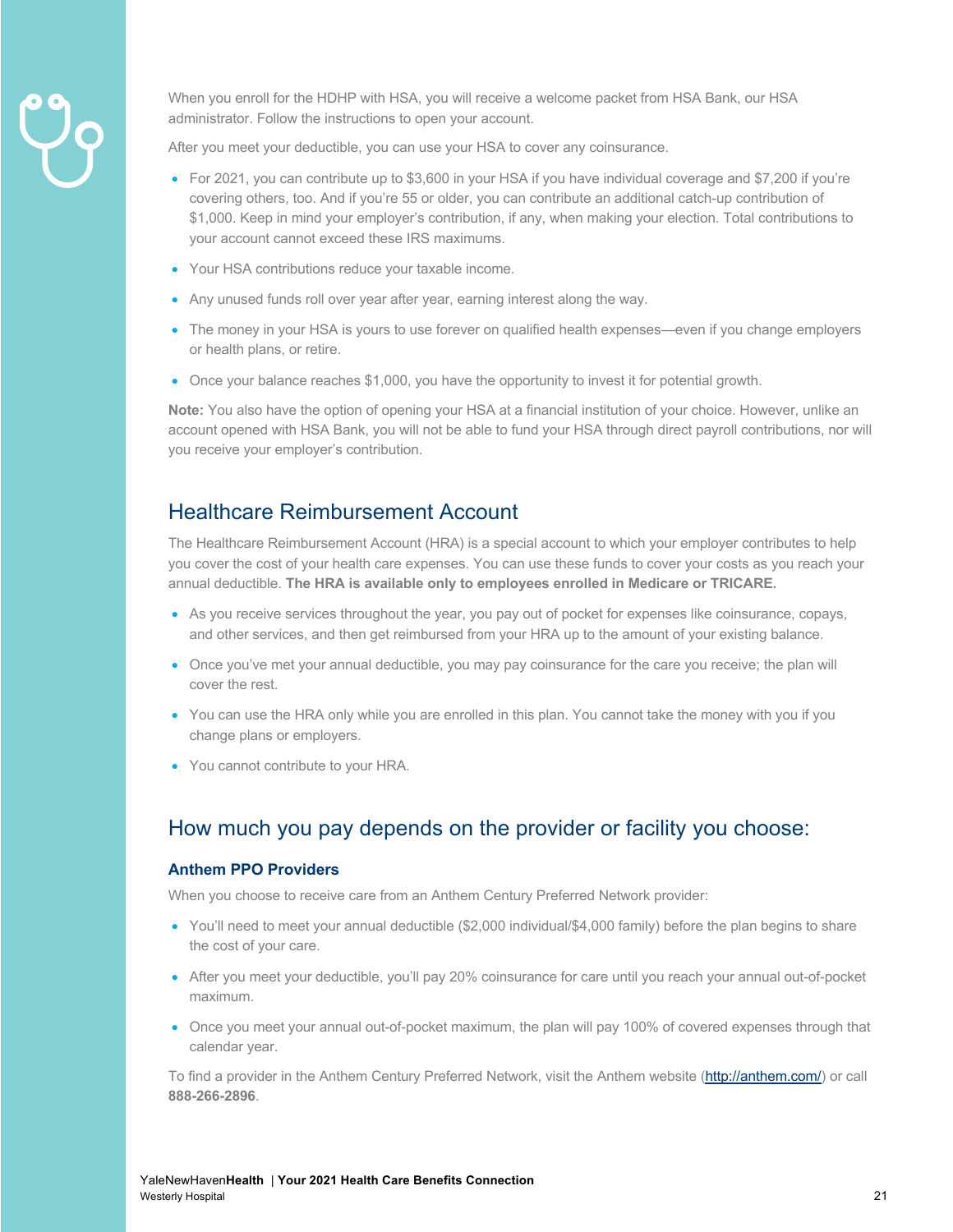

## **Out-of-Network Providers**

When you use a provider or facility that is not in the Anthem Century Preferred Network:

- You'll pay the most for care.
- Anthem will pay a maximum allowable amount (MAA).
- You will be responsible for costs up to your annual deductible, coinsurance, and any difference between the MAA and the amount billed by the provider.
- You'll need to file a claim for the care to be covered. Payments will be made directly to the provider unless you submit a bill showing you've paid it already.

## What You Pay for Care

Below is a summary of how certain services are covered. For a more complete list and any limitations, visit HRConnect to view the summary plan description (SPD), which will be available on January 1, 2021.

| <b>Plan Feature</b>                                                                                                                        | <b>Anthem PPO Provider</b>             | <b>Out-of-Network Provider</b>         |
|--------------------------------------------------------------------------------------------------------------------------------------------|----------------------------------------|----------------------------------------|
| <b>Annual Deductible</b>                                                                                                                   | Individual: \$2,000<br>Family: \$4,000 | Individual: \$2,000<br>Family: \$4,000 |
| <b>Out-of-Pocket Maximum</b>                                                                                                               | Individual: \$3,000<br>Family: \$6,000 | Individual: \$4,000<br>Family: \$8,000 |
| Member Coinsurance After Deductible                                                                                                        | 0% after deductible                    | 30% after deductible                   |
| <b>Preventive Care Exams</b>                                                                                                               | 0% deductible waived                   | 30% after deductible                   |
| <b>Office Visits</b>                                                                                                                       | 0% after deductible                    | 30% after deductible                   |
| Diagnostic Services Performed in Hospital<br>(Lab, x-ray, MRI, PET, CAT scan, nuclear<br>cardiology)                                       | 0% after deductible                    | 30% after deductible                   |
| <b>Rehabilitation Therapy Performed in</b><br>$H$ ospital <sup>1</sup><br>(Physical, speech, occupational, chiropractic,<br>cardiac rehab) | 0% after deductible                    | 30% after deductible                   |
| <b>Emergency Care</b><br>(Emergency room; copay waived if admitted)                                                                        | \$100 copay after<br>deductible        | \$200 copay after deductible           |
| <b>Urgent Care</b>                                                                                                                         | 0% after deductible                    | 30% after deductible                   |
| <b>Ambulance Services</b>                                                                                                                  | 0% after deductible                    | 30% after deductible                   |
| <b>Telehealth</b><br>Anthem PPO Providers:<br>LiveHealth Online and YNHHS OnDemand                                                         | \$49 after deductible                  | n/a                                    |
| <b>Outpatient Surgery Performed in Hospital</b><br>Ambulatory Care Center <sup>2</sup>                                                     | 0% after deductible                    | 30% after deductible                   |
| Inpatient Surgery <sup>3</sup><br>(Semi-private room and board)                                                                            | 0% after deductible                    | 30% after deductible                   |
| <b>Outpatient Mental Health/Substance Abuse</b><br>Services Performed in Office <sup>4</sup>                                               | 0% after deductible                    | 30% after deductible                   |
| <b>Inpatient Mental Health/Substance Abuse</b><br>$S$ ervices $5$                                                                          | 0% after deductible                    | 30% after deductible                   |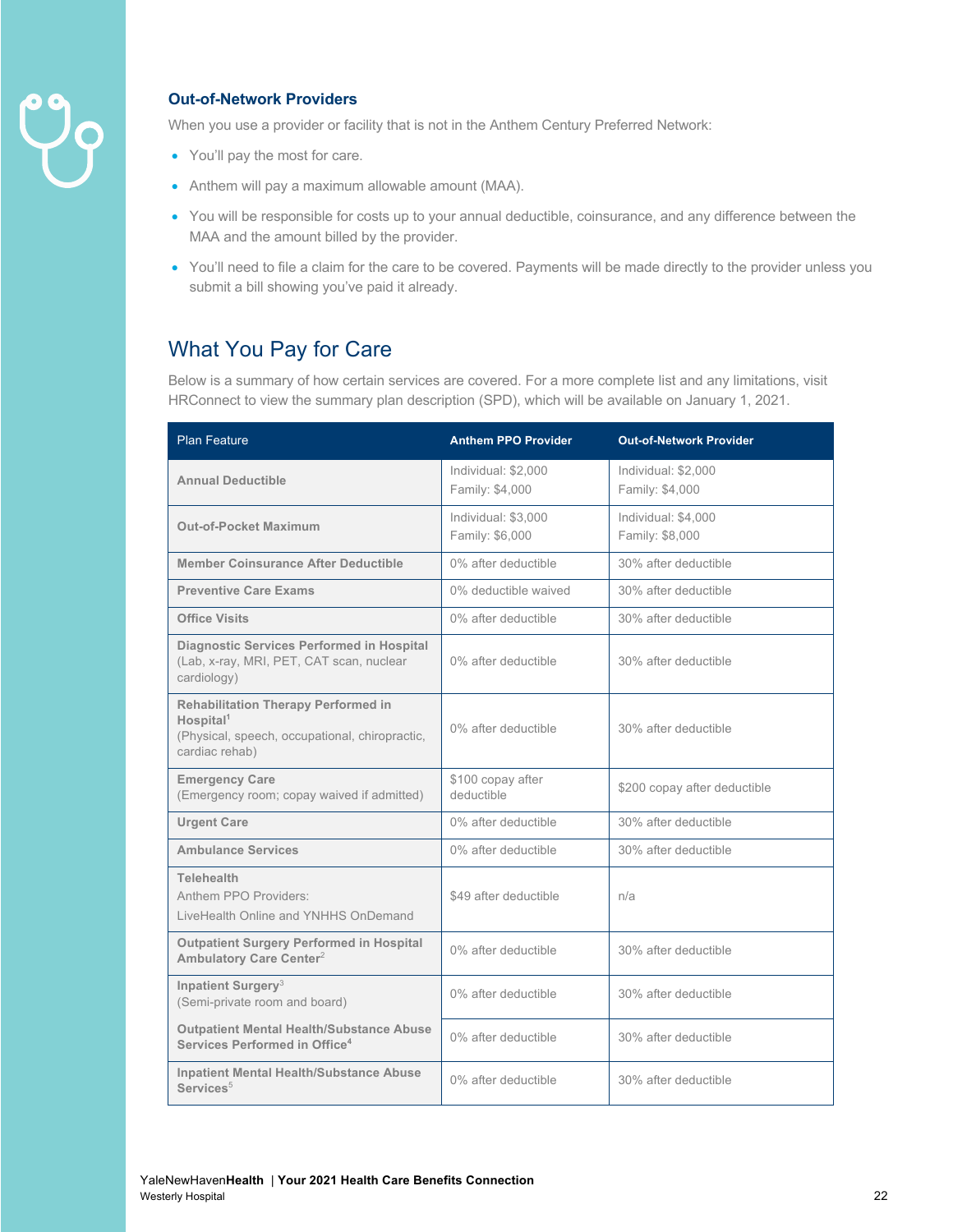| <b>Plan Feature</b>                         | <b>Anthem PPO Provider</b> | <b>Out-of-Network Provider</b> |
|---------------------------------------------|----------------------------|--------------------------------|
| <b>Skilled Nursing Facility<sup>6</sup></b> | 0% after deductible        | 30% after deductible           |
| Durable Medical Equipment <sup>7</sup>      | 0% after deductible        | 30% after deductible           |

<sup>1</sup> Physical, speech, and occupational therapy visits are limited to a combined total of 60 visits per member per calendar year. For physical therapy and occupational therapy, prior authorization is required after the first visit. Chiropractic services are limited to 12 visits per member per calendar year.

<sup>2</sup> Hospital or surgical center facility charges only.

- <sup>3</sup> Room and board, lab work, medical supplies, and other hospital ancillary services.
- <sup>4</sup> The Employee and Family Resources (EFR) program provides up to six (6) confidential counseling sessions at no cost to you.
- <sup>5</sup> Inpatient rehabilitative services are limited to 100 days per member per year.
- <sup>6</sup> Skilled nursing facility services are limited to 100 days per calendar year.
- <sup>7</sup> You must use a participating provider to be covered for durable medical equipment and prosthetic devices.

To see employee premium contributions for the medical plan, visit ynhhsbenefits.com.

## When to Connect with Anthem

For a medical stay and/or service preauthorization, call **800-238-2227** (in Connecticut) or **800-248-2227** (out of state). For behavioral health or substance abuse stays, call **800-934-0331**.

Before receiving any of the following services, you must call Anthem for preauthorization. Otherwise, your benefits will be reduced.

- **Inpatient stays** in a hospital, skilled nursing facility, hospice facility, subacute care or acute rehabilitation facility, or a behavioral health or substance abuse treatment center (CALL at least 24 hours before the start of your stay)
- **High-cost diagnostic imaging services** prescribed by an out-of-network provider
- **Organ/tissue transplants,** including evaluation, donor search, organ procurement/tissue harvest, or transplant

For admissions following emergency or urgent care, you, your representative, or your doctor must call Anthem within 48 hours of admission.

If you do not precertify for the services above:

- Benefits for inpatient stays will be reduced by \$200.
- Benefits for doctor fees will be reduced by 25%.

You can also connect with Anthem to:

- Find a provider in the Anthem Century Preferred Network
- Resolve insurance claim and billing issues
- Ask questions about preventive and/or diagnostic care
- Get general health information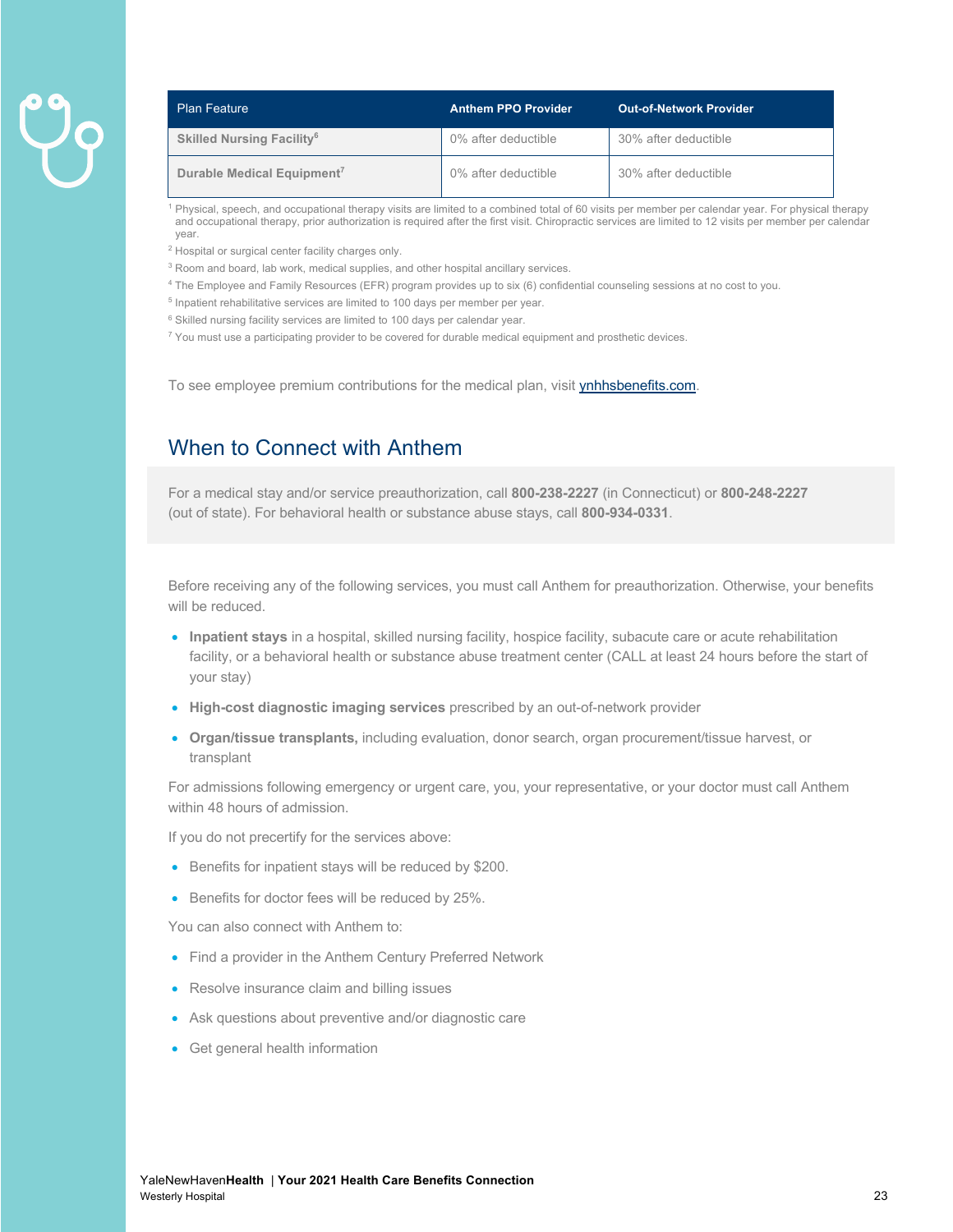## Urgent Care & Telehealth (HDHP)

### **WHAT YOU NEED TO KNOW**

Can't wait to see a doctor? Urgent care and telehealth services help you quickly connect with affordable care.

## Urgent Care

When you need immediate care for an illness or injury, you can visit any Anthem PPO urgent care center.

## **Telehealth**

Telehealth is an ideal alternative for immediate treatment of an illness or injury when you can't get to a doctor's office or urgent care center.

You and your covered family members can visit a doctor virtually, wherever you are, whenever you need care via phone, tablet, or computer. If you need medication, the doctor can even send a prescription to your pharmacy (in Connecticut, New York, Massachusetts, and Rhode Island).

Use the telehealth services below to connect to care outside the usual office hours. **Telehealth is not an alternative to emergency care for a life-threatening condition.** 

## **OnDemand**

See one of our own Northeast Medical Group (NEMG) providers weekdays from 7 a.m. to 7 p.m. ET, excluding holidays. To get started, download the MyChart mobile app.

The NEMG providers you see OnDemand can:

- Diagnose symptoms
- Order testing
- Prescribe medication
- Send prescriptions to the pharmacy of your choice in Connecticut, New York, Massachusetts, and Rhode Island.

If you've already met your annual deductible, you'll pay a \$49 copay to use OnDemand. OnDemand does not cover pediatric services. Find more information about OnDemand at HRConnect.

#### **How It Works**

- 1. Register with MyChart online at ynhhs.org/ondemand or through the mobile app.
- 2. Schedule your OnDemand visit. You'll get reminder emails, phone calls, and app pushes to remind you of your upcoming visit.
- 3. Complete e-Checkin on the mobile app or website 15 minutes before your visit. You'll answer questions about your medical history and insurance coverage.
- 4. Pay for your visit with a credit card, debit card, or your HSA Bank Flexible Spending Account debit card.
- 5. Join a virtual waiting room, where a medical assistant will greet you and confirm your information.
- 6. Visit your OnDemand doctor.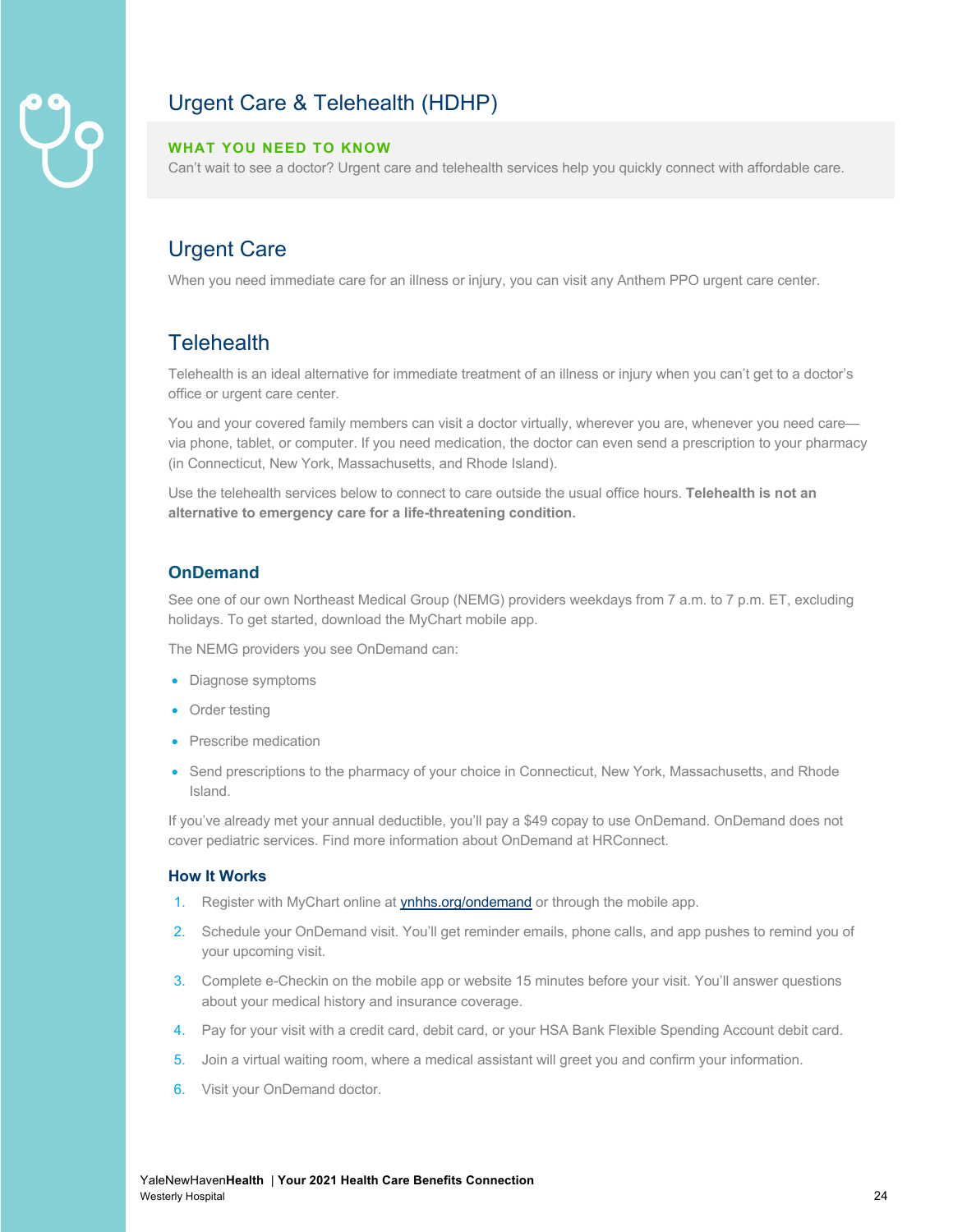- 
- 7. After your appointment, find a summary of your visit in the MyChart app.

## When you or your child can't wait for care

LiveHealth Online is there for you 24/7/365. Pediatric services are not covered by OnDemand. Call 888-548-3432.

## **LiveHealth Online**

If you've already met your annual deductible, you'll pay a \$49 copay to use LiveHealth Online. You can pay with a credit or debit card, including your HSA debit card or your FSA debit card. Be sure to provide your Anthem ID card information, so your claim is processed as an office visit.

For pediatric services, or to see a board-certified doctor after hours, on weekends and holidays, and when you're out of state, visit LiveHealth Online (livehealthonline.com), download the mobile app or call **888-548-3432**.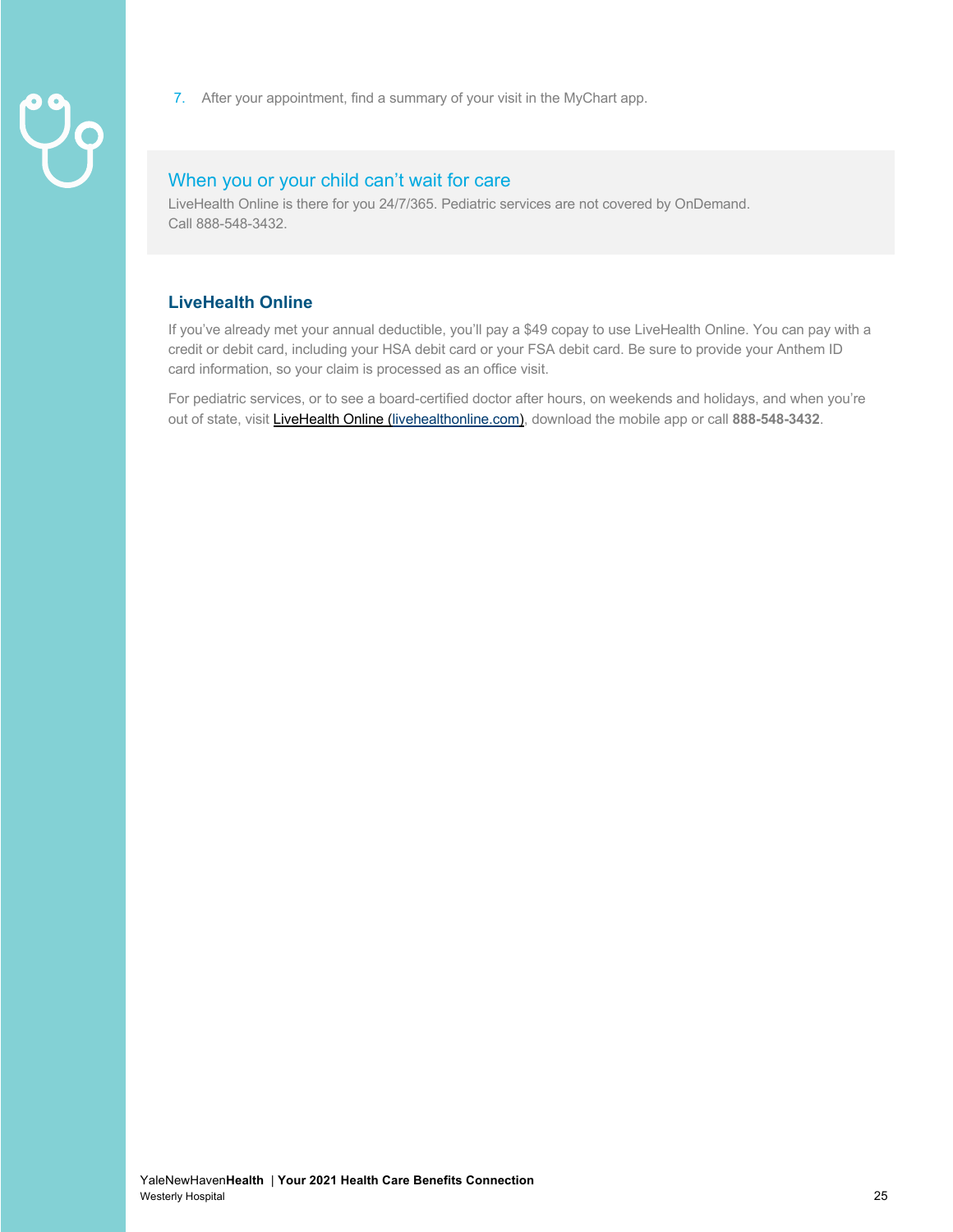## Prescription Drugs (HDHP)

#### **WHAT YOU NEED TO KNOW**

Until you meet your annual deductible, you'll pay the full cost of your prescription drugs. Those costs are applied against your deductible, and you can use funds in your HSA or HRA to cover them.

You can fill covered prescriptions at participating CVS retail pharmacies or through CVS Caremark mail service. You will pay the actual cost of your prescription, as negotiated between CVS Caremark and the pharmacy.

### Need to fill a prescription?

Find a participating pharmacy near you. Connect with a local pharmacy: www.caremark.com/

## Filling Your Prescription

## **Short-Term Medications**

You can fill up to a 30-day supply of a prescription at more than 5,000 participating pharmacies in the Connecticut, New York, and New Jersey area (64,000 nationwide), including major pharmacy and supermarket chains and most independent drug stores. To determine if a pharmacy is part of the CVS Caremark network, view the online pharmacy provider directory at caremark.com.

When you fill a short-term prescription, such as a 30-day supply, at a participating pharmacy, simply present the prescription and your CVS Caremark prescription drug card.

In an emergency or if you're out of state and can't get to a participating pharmacy, you'll pay out of pocket and then file a claim for reimbursement from CVS Caremark.

## Pay nothing for certain preventive drugs

The Affordable Care Act (ACA) makes many prescription medications, vaccines, and supplements—including contraceptives and statins—available to you at no cost.

When a generic is available and you or your doctor chooses a brand-name drug instead, you'll pay the brandname copay—plus the difference in cost between the two medications.

## What You Pay for Fills

The High-Deductible Health Plans have a combined annual deductible for medical and prescription drug services. You'll pay the full cost of services until you meet your deductible; for prescription drugs, you'll pay the actual cost of your medication, as negotiated between CVS Caremark and the pharmacy.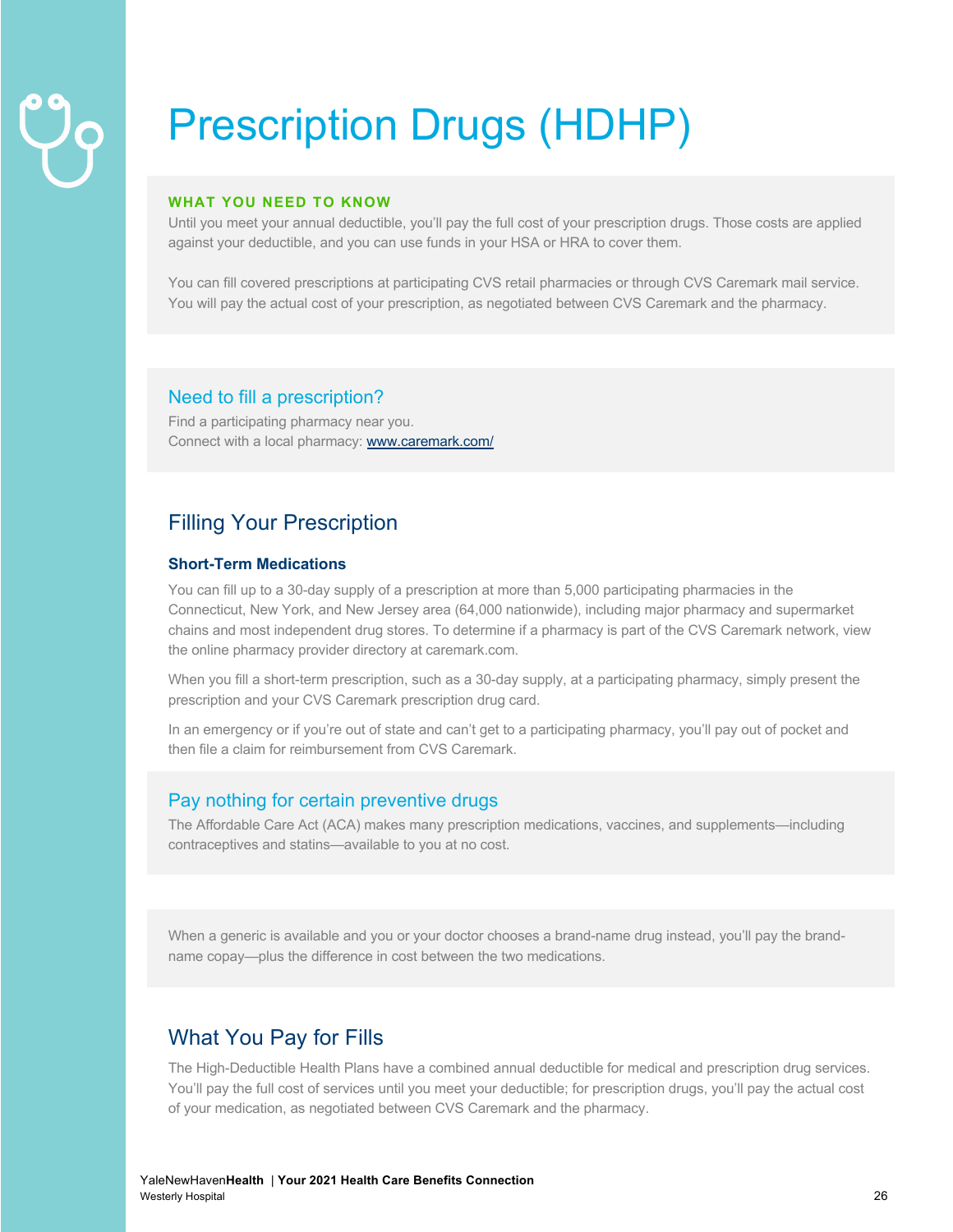

Under these plans, the most you'll pay out of pocket for medical care and prescription drugs in any calendar year is \$3,000 per individual or \$6,000 per family.

How much you'll pay for your prescription depends on the type of medication and the amount prescribed. When the cost of a drug is less than the minimum copay, you'll pay the lower amount.

#### **Tier 1: Generic**

- **30-day supply:** \$10 copay after deductible
- **31- to 90-day supply:** \$10 copay after deductible through CVS Caremark mail service (info.caremark.com/mailservice)

#### **Tier 2: Brand Name**

- **30-day supply:** \$25 copay after deductible, if the drug is on the list of preferred brand drugs (the formulary)
- **31- to 90-day supply:** \$50 copay after deductible through CVS Caremark mail service (info.caremark.com/mailservice)

#### **Tier 3: Non-Preferred Brand**

- **30-day supply:** \$40 copay after deductible, if the drug isn't on the list of preferred brand drugs (the formulary)
- **31- to 90-day supply:** \$80 copay after deductible through CVS Caremark mail service (info.caremark.com/mailservice)

#### **A Word About Specialty Drugs**

Certain high-cost specialty drugs are subject to the Advance Control Specialty Formulary. This formulary includes specialty generics and clinically effective brand therapies, and combines other specialty programs, such as Specialty Guideline Management to ensure proper utilization. For the most current formulary listing, visit the Caremark website (caremark.com/) or call CVS Caremark customer service at **877-636-0406**.

## Preauthorization and Other Special Circumstances

#### **Compounded Medications**

Some prescriptions, including compounded drugs, require preauthorization from CVS Caremark before they can be filled. Your pharmacist will let you know if your doctor needs to make that call. Compounded drugs are covered as Tier 3 medications.

#### **Breast Cancer Drugs**

If you're taking raloxifene (brand name: Evista) or tamoxifen (brand name: Nolvadex) for primary prevention of breast cancer, these generics may be available at no cost to you through the preventive provisions of the Affordable Care Act. To learn if you qualify, your doctor will need to complete the Preventive Services Zero Cost Sharing Form and fax it to CVS Caremark.

#### **Drugs and Supplies Not Covered**

The following drugs and medical supplies are not covered by the plan:

- Medical devices and appliances
- Weight-loss drugs
- Drugs whose sole purpose is to promote or stimulate hair growth

• Experimental drugs

• Immunization agents, biological sera, blood or blood plasma

• Retin A (for those over age 28)

- Infertility medications
- Most over-the-counter drugs, vitamins, and nutritional supplements

Ostomy supplies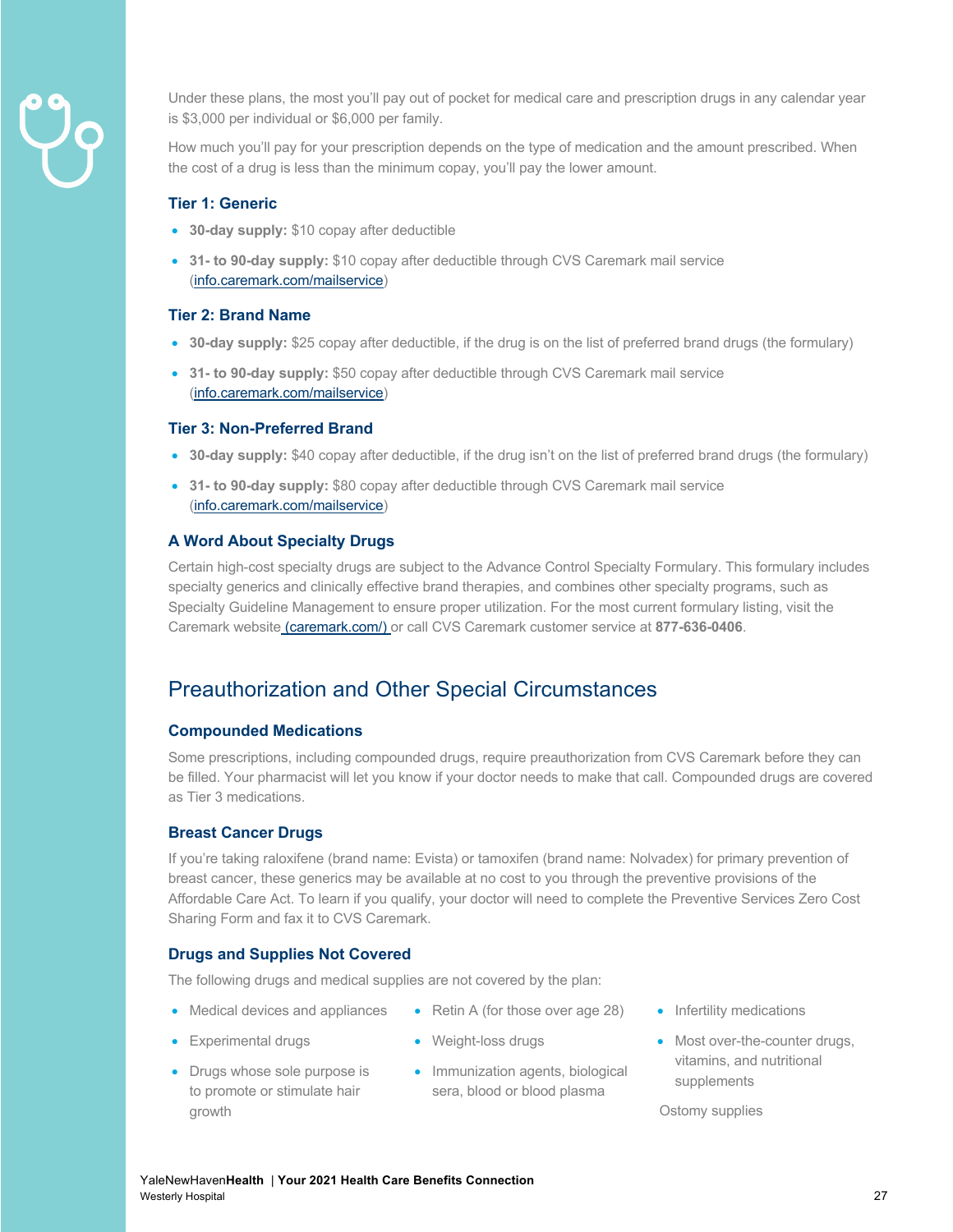## Health Care FSA

#### **WHAT YOU NEED TO KNOW**

A Health Care Flexible Spending Account (FSA) helps you set aside money to pay for health care expenses you'll have during the year. The pluses: You contribute pretax income, so you're paying no taxes on your contributions—plus, your contributions reduce your taxable income. The catch: You need to budget carefully, since you'll have to forfeit any unused balance over \$550.

## How It Works

When you elect your benefits as a new employee or during annual open enrollment, you choose your FSA contribution level for the calendar year (up to \$2,750 in 2021).

**Plan carefully!** You can carry over up to \$550 in unused funds to the next plan year, but you'll forfeit anything over that. You have until March 31, 2021, to submit your 2020 claims through PayFlex.

For example, as of December 31, **2020**, you have \$600 of unused FSA funds. You can carry over \$550 for use by December 31, **2021**. The remaining \$50 must be used for **2020** expenses. You have until March 31, **2021**, to submit them for reimbursement. If you don't submit 2020 claims by March 31, 2021, the \$50 is forfeited.

**Limited-Purpose FSA for the HDHP Medical Plan.** If you're enrolled in the HDHP with Health Savings Account (HSA) and want pretax options for covering out-of-pocket dental and vision expenses, you can open a Limited-Purpose FSA. This type of FSA covers out-of-pocket dental and vision expenses only.

**Full FSA for the YNHHS Medical Plan or if you waive medical coverage.** You can enroll in the full FSA if you want pretax options for covering medical, prescription drug, dental, and/or vision out-of-pocket expenses.

If you enroll in the YNHHS Medical Plan or you waive medical coverage, and you elect a Health Care FSA, your pretax paycheck contributions are deposited directly into your FSA, which is administered by HSA Bank.

You can use your FSA to pay for eligible expenses, including:

- Copays and coinsurance
- Prescription drugs and over-the-counter medications (with a doctor's prescription)
- Medical equipment, like crutches, and supplies such as bandages
- Vision care, like eyeglasses and contact lenses
- Dental expenses, such as fillings and braces

When you have eligible expenses, you can use your FSA debit card to pay for them. Or, you can submit receipts and file a claim for reimbursement.

Please keep in mind that you cannot reimburse yourself for the same expense with money from both your HRA and FSA.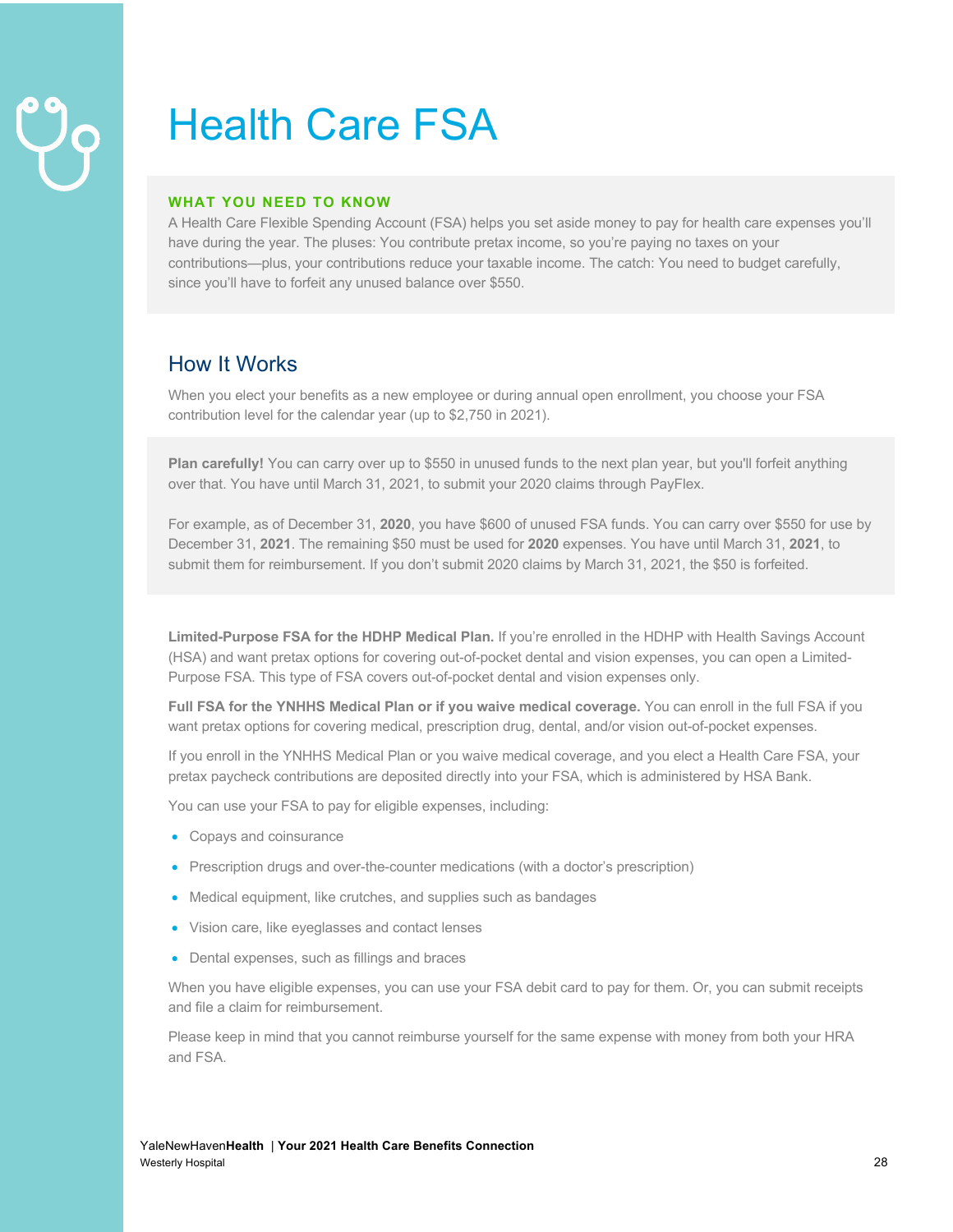

## Managing Your Health Care FSA

You set up and manage your FSA on the HSA Bank website or via the mobile app. Then, you can upload receipts and submit claims, pay providers, and track your account balance and transactions.

You have until March 31 of the following year to submit receipts for reimbursement.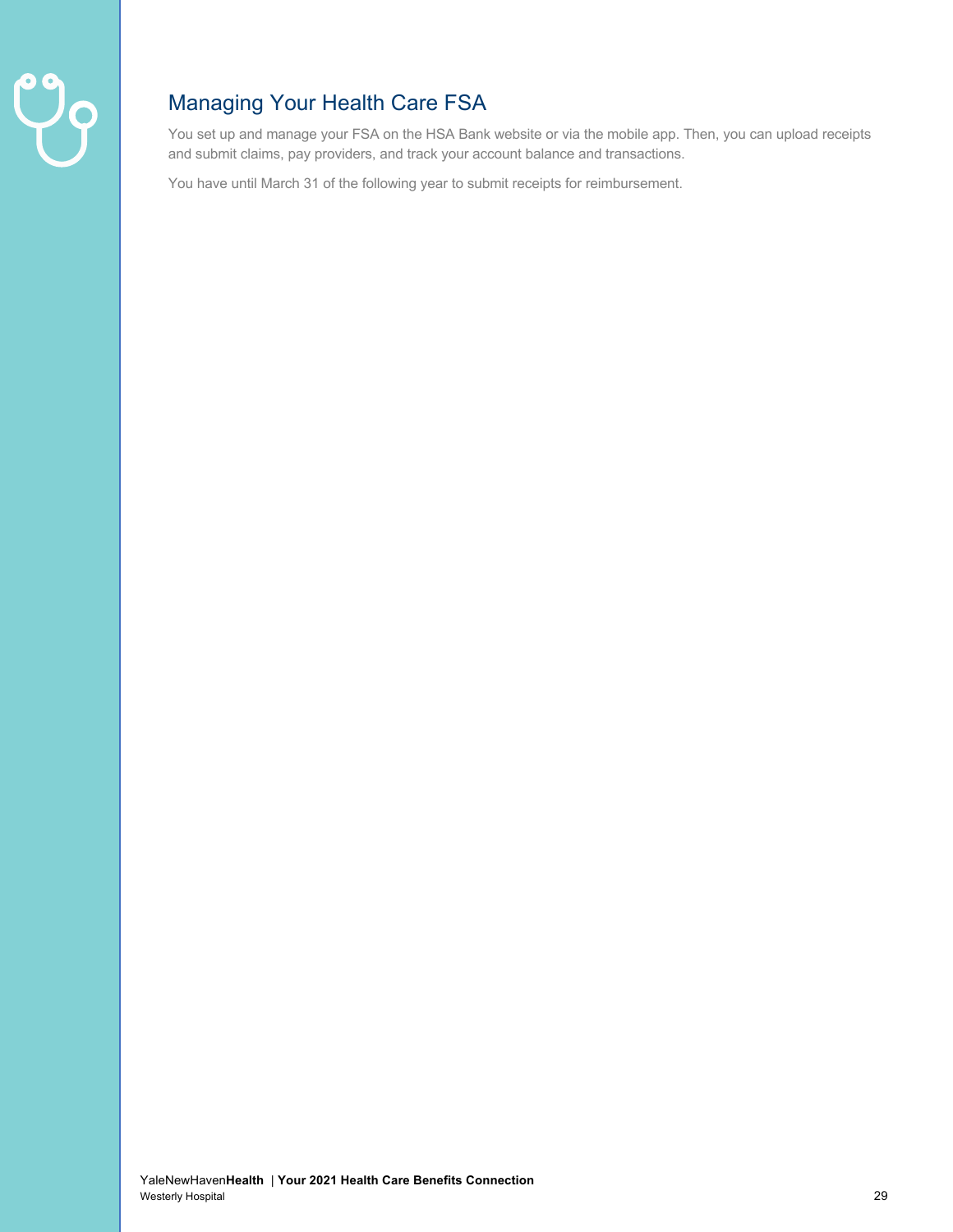## Dental Benefits

### **WHAT YOU NEED TO KNOW**

The Cigna Dental Option 1 (Basic) plan covers all your dental needs, from routine exams and cleanings to major services like bridgework and crowns and orthodontia. Although you may see any dentist you like, when you visit a network dentist, you'll pay less and you won't have to file a claim.

## Find a participating dentist

The Cigna website makes it simple to locate a participating dentist in your area. Connect with a network dentist: hcpdirectory.cigna.com/

## Plan Features

The Cigna Dental Option 1 plan features:

- A nationwide network of Cigna dentists
- Discounted rates for using participating Cigna network dentists
- Preventive services at no cost to you
- Coverage for restorative services

You can also choose to waive dental coverage.

## Know Before You Go

Before you sit down for a procedure that will cost more than \$200, contact Cigna to request a pretreatment review of benefits. That way, you'll know how much the plan will cover and how much you'll need to pay.

## What You Pay for Care

| <b>Plan Feature</b>                                                                                                                               | <b>In-Network</b>                        | Out-of-Network*                   |
|---------------------------------------------------------------------------------------------------------------------------------------------------|------------------------------------------|-----------------------------------|
| Annual Deductible**                                                                                                                               | Individual: \$50<br><b>Family: \$150</b> | Individual: \$50<br>Family: \$150 |
| Individual Maximum Calendar-Year<br>Benefit** (excludes orthodontia)                                                                              | \$1,200                                  | \$1,200                           |
| <b>Preventive &amp; Diagnostic Care</b><br>Services (no deductible) includes<br>routine exams, cleanings, x-rays,<br>sealants, and other services | \$0                                      | \$0                               |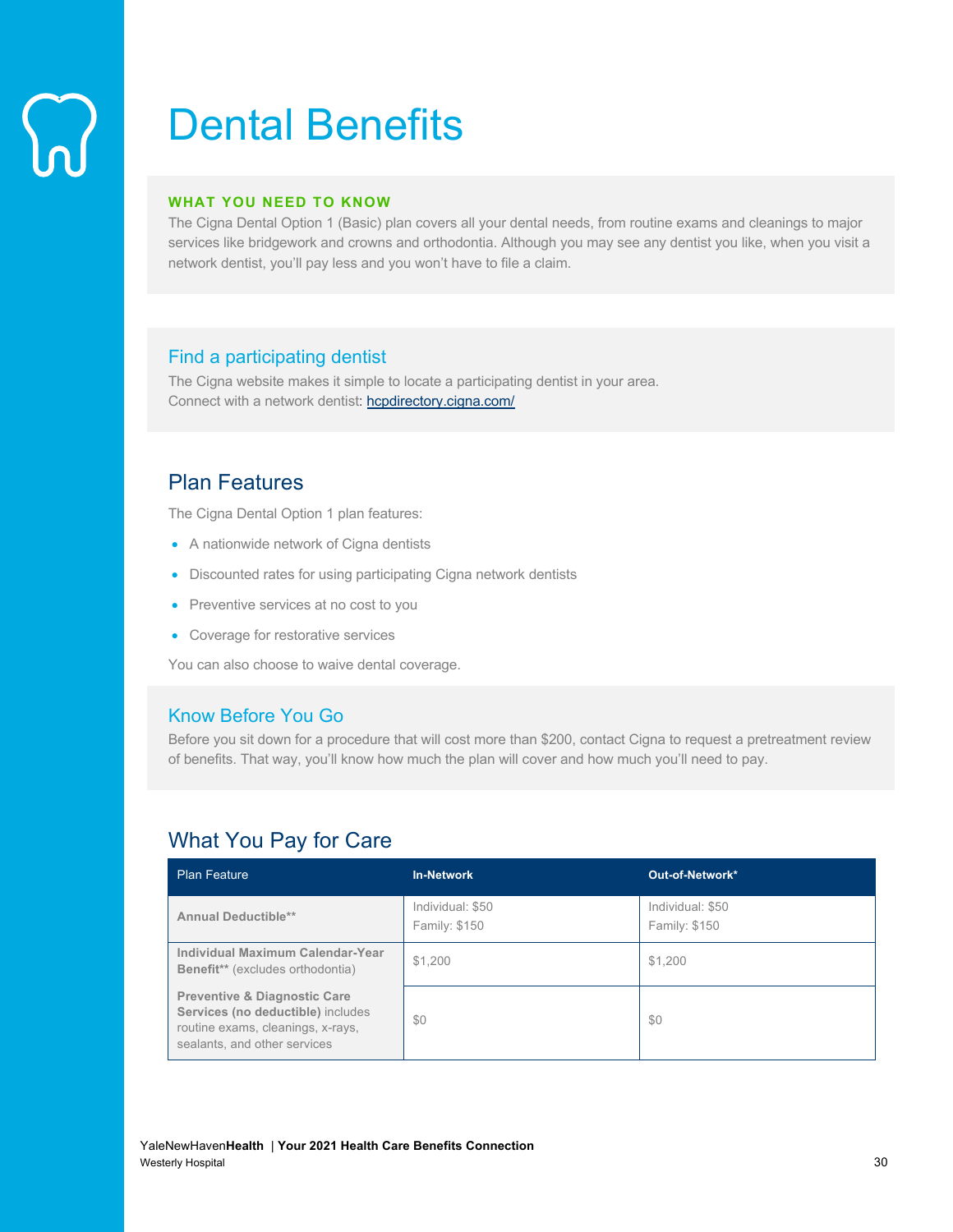| <b>Plan Feature</b>                                                                                                                                  | <b>In-Network</b>                                                                       | Out-of-Network*                                                                         |
|------------------------------------------------------------------------------------------------------------------------------------------------------|-----------------------------------------------------------------------------------------|-----------------------------------------------------------------------------------------|
| Basic Restorative Care such as<br>fillings, oral surgery, extractions, root<br>canals, periodontics, and repairs to<br>dentures, bridges, and crowns | 20% coinsurance after deductible                                                        | 20% coinsurance after deductible                                                        |
| Major Restorative Care such as<br>dentures, bridges, crowns, and<br>implants                                                                         | 40% coinsurance after deductible                                                        | 40% coinsurance after deductible                                                        |
| Orthodontia                                                                                                                                          | 40% coinsurance after deductible<br>Lifetime maximum benefit (per<br>person):** \$1,000 | 40% coinsurance after deductible<br>Lifetime maximum benefit (per<br>person):** \$1,000 |

\*All plan deductibles and maximums (dollar and occurrence) cross-accumulate between in-network and out-of-network unless otherwise noted.

For additional details about covered services, including what the plan pays if you use an out-of-network provider or facility, exclusions, and limitations, visit **HRConnect** to view the Cigna Dental Plan Option 1 summary plan description (SPD).

## If You Use an Out-of-Network Dentist

- You may pay more for services because non-participating dentists have not negotiated fee discounts with Cigna.
- You may need to pay the dentist yourself and then submit a claim to be reimbursed by Cigna.

If you need to submit a dental claim yourself, ask your dentist for a standard American Dental Association claim form.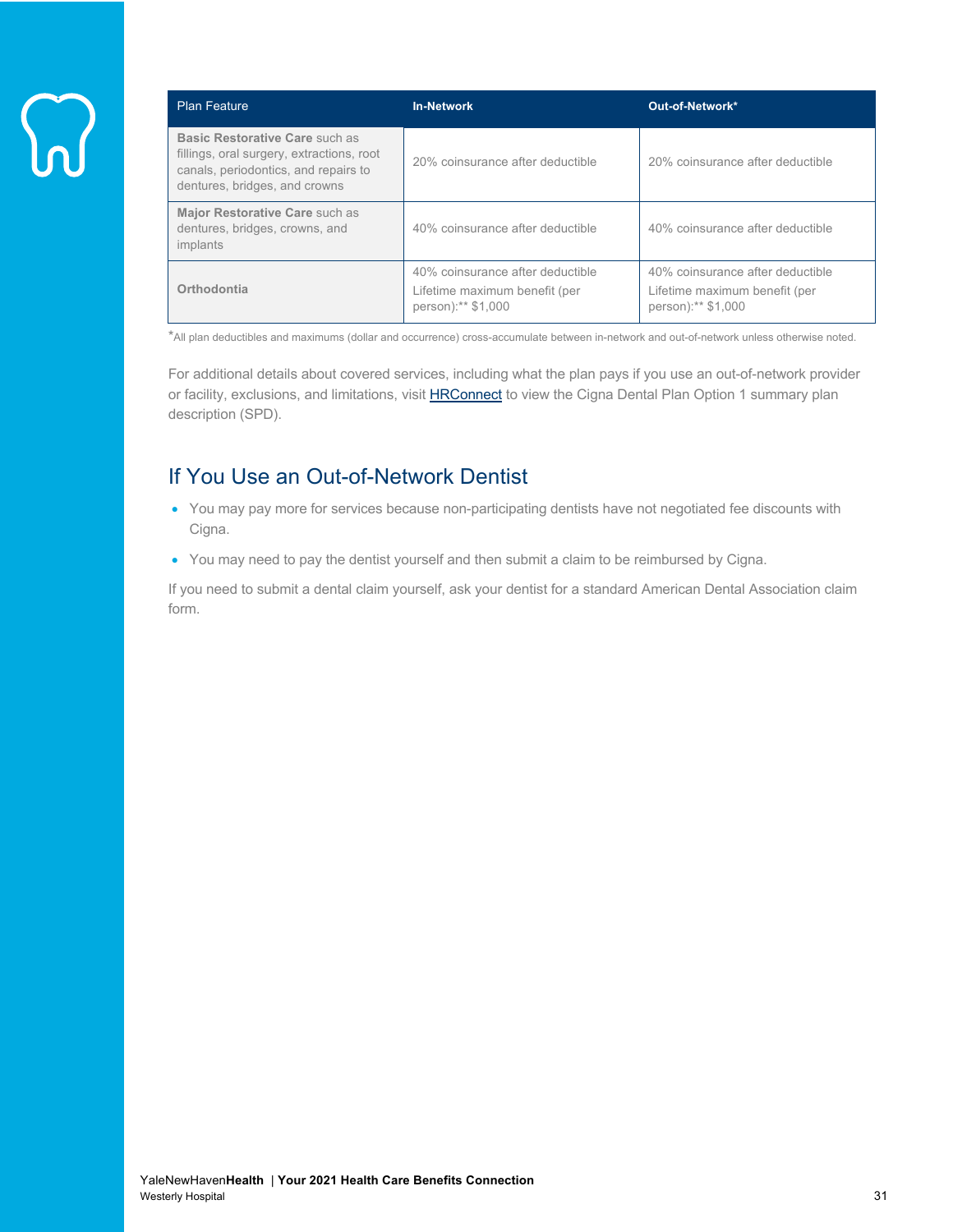## Vision Benefits

### **WHAT YOU NEED TO KNOW**

The Vision Plan from Vision Service Plan (VSP) covers an annual eye exam and a pair of glasses or contact lenses every calendar year.

## Find a participating doctor

You'll maximize your benefits and pay less out of pocket when you see a VSP doctor. Connect with a network doctor: www.vsp.com/

## Plan Features

The Vision Plan offers in- and out-of-network benefits. The chart below shows what the plan pays for care.

| <b>Plan Feature</b>                         | <b>In-Network Coverage</b>                                                                                               | <b>Out-of-Network Coverage</b>                                                                                            |
|---------------------------------------------|--------------------------------------------------------------------------------------------------------------------------|---------------------------------------------------------------------------------------------------------------------------|
| Eye exam (every calendar year)              | 100% after \$10 copay                                                                                                    | Up to $$50$                                                                                                               |
| Corrective lenses (every calendar<br>year)  | 100% after \$10 copay<br>Standard progressive: \$50<br>Premium progressive: \$80-\$90<br>Custom progressive: \$120-\$160 | Single vision: Up to \$50<br>Lined bifocal and trifocals: Up to \$75<br>Trifocals: Up to \$100<br>Progressive: Up to \$75 |
| <b>Frames</b> (every calendar year)         | Up to \$170, plus 20% discount after<br>\$25 copay                                                                       | Up to $$70$                                                                                                               |
| <b>Contact lenses</b> (every calendar year) | \$125 allowance, plus up to \$60 toward<br>contact lens exam                                                             | Up to \$105 when you choose contacts<br>instead of glasses                                                                |

For complete details about covered expenses, exclusions, and limitations, visit **HRConnect** to review the Vision Plan summary plan description (SPD) for your vision plan.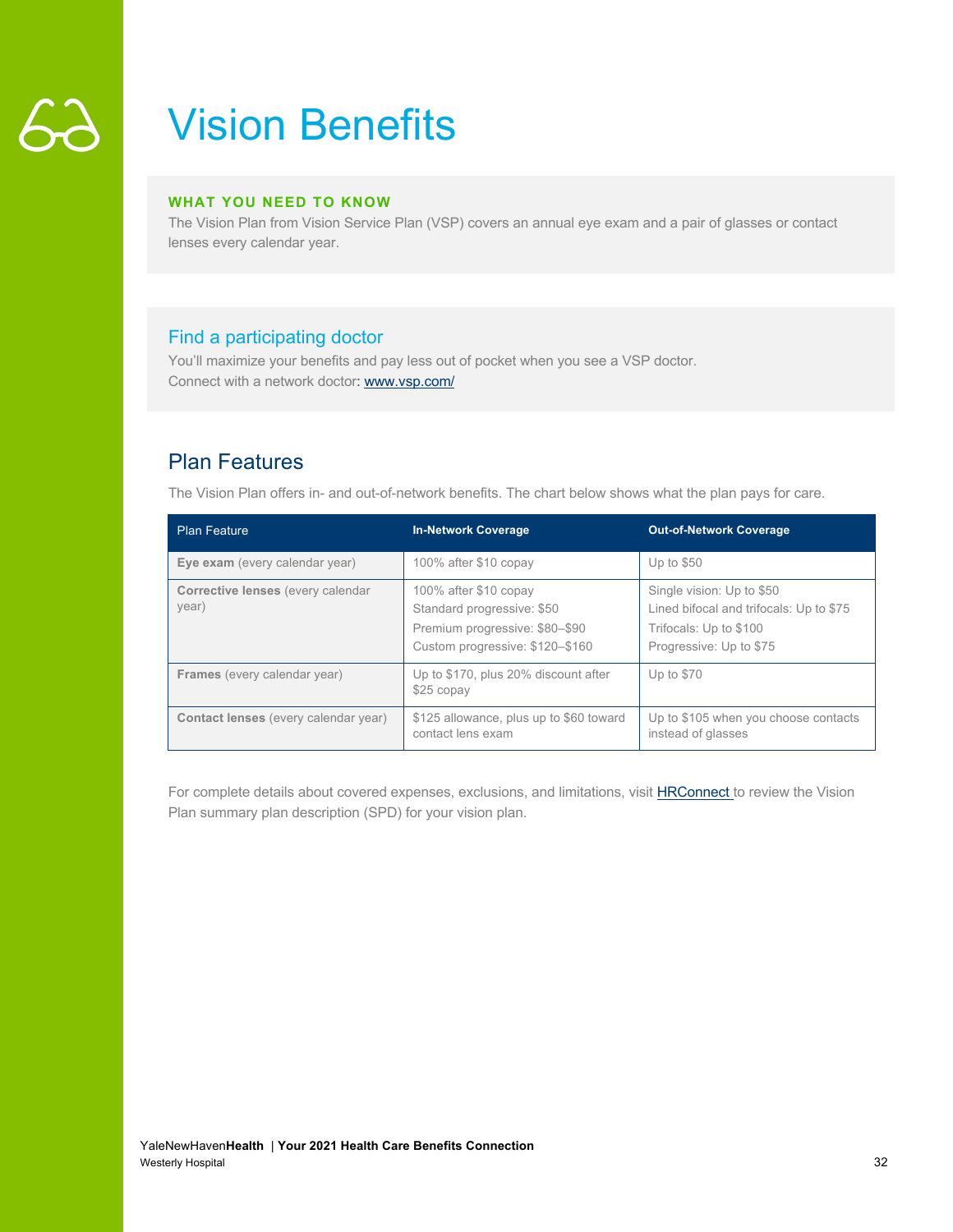## Employee & Family Resources

#### **WHAT YOU NEED TO KNOW**

Because life doesn't come with a playbook, the Employee and Family Resources (EFR) program, administered by Beacon Health Options, is here for you 24/7, at **no cost**. EFR connects you to the confidential support, referrals, information, and other resources you need to get you through the good and not-so-good times.

## Got more than you can handle?

Call toll-free: 24/7 **877-275-6226**

## Program Features

EFR is our employee assistance and work/life program, and it provides free, confidential services and resources to you and members of your family, 24/7.

#### **What can you use it for?**

- Get help dealing with relationship issues, anxiety and depression, substance abuse, and more.
- Have up to six free sessions with a licensed counselor.
- Get referrals to legal and financial services.
- Locate the perfect summer camp for your kids, or an adult day care provider to watch an elderly parent while you're at work.
- Find resources, like videos, articles, and webinars covering a variety of topics, on the Beacon Health Options website (www.achievesolutions.net/ynhhs).

Get help via phone, in person, or **online**.

Consider reaching out to a Beacon counselor for up to six free visits before accessing your Anthem behavioral health benefits, which require a copay.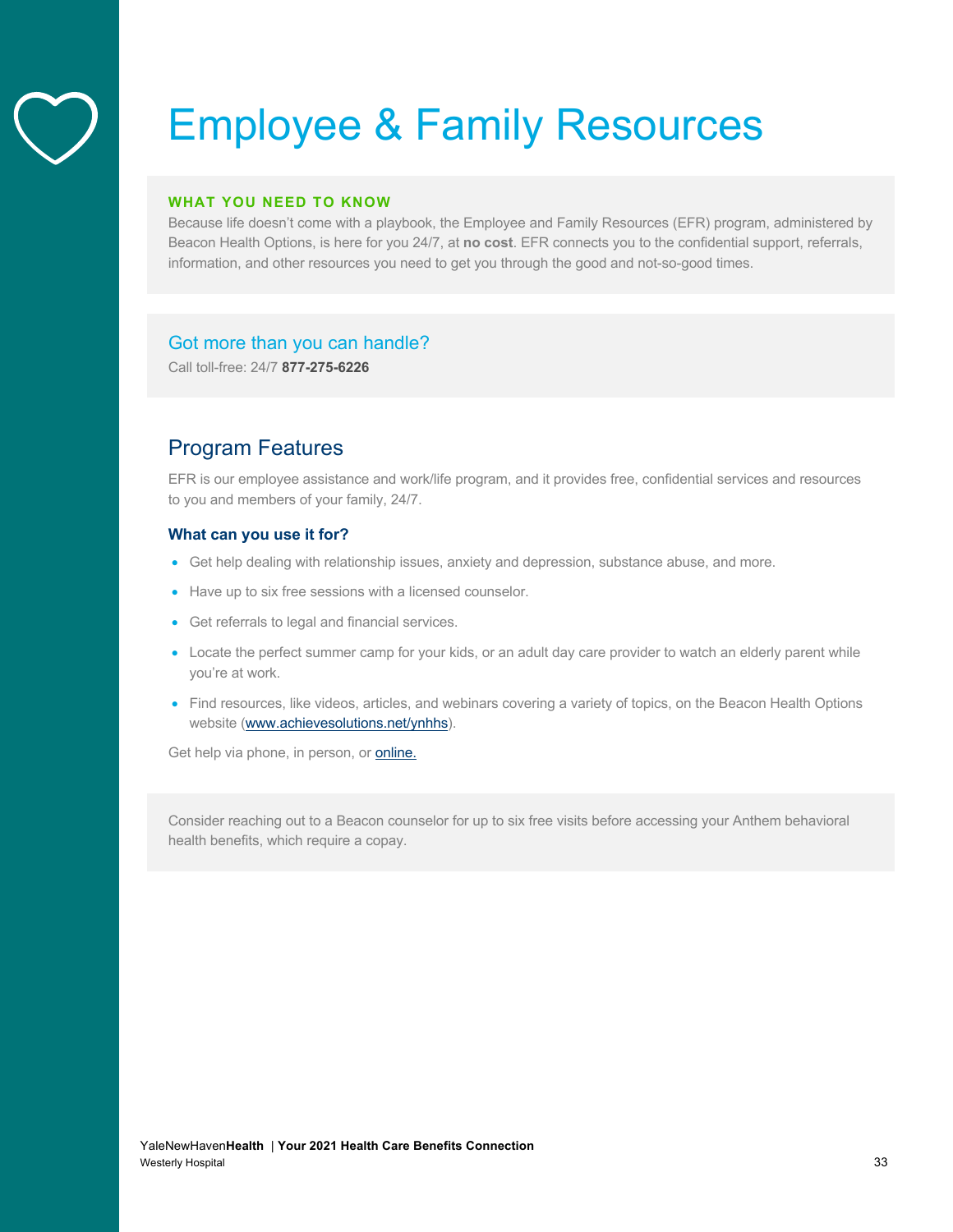

## *living***wellCARES**

### **WHAT YOU NEED TO KNOW**

Multiple medications. Doctor appointments. Screenings and tests. Lifestyle adjustments. There's a lot involved in managing a chronic condition. *living***wellCARES** offers free, confidential chronic care management to employees and family members enrolled in the YNHHS Medical Plan.

## Need support for a healthier lifestyle?

Even if you're not managing a chronic condition, you can tap the specially trained coaches at *living***wellCARES** for help creating healthy new habits and reducing your risk factors.

## **What's in It for You**

Ongoing, one-on-one support to help manage your care plan. Even better—you may save on what you pay for condition-related medication and supplies.

## **How It Works**

Specially trained nurses partner with you and your doctors. You speak with them often, either by phone, virtually, or in person.

They help you schedule appointments, manage medications, and support the changes you may need to make to manage your health condition successfully. Best of all, they offer the inspiration you and your family need to achieve your wellness goals.

## **How to Participate**

Unless you opt out during Open Enrollment, you may receive an invitation to participate if your recent medical claims reflect a diabetes or high blood pressure diagnosis. You can also enroll on your own. Either way, participating is confidential and voluntary. Your personal health information is protected by HIPAA; neither management nor Human Resources have access to that information.

To enroll, call **888-533-3742**. The *living***wellCARES** team of care coordinators and health coaches will set up a time to meet that's convenient for you.

## **Maternity Support, Too**

If you or your spouse/partner is expecting, you'll have access to these maternity resources when you enroll in *living***wellCARES**:

- A free Medela breast pump
- Free nutrition classes—whether you're expecting or thinking of becoming pregnant, simply send a quick email to sign up today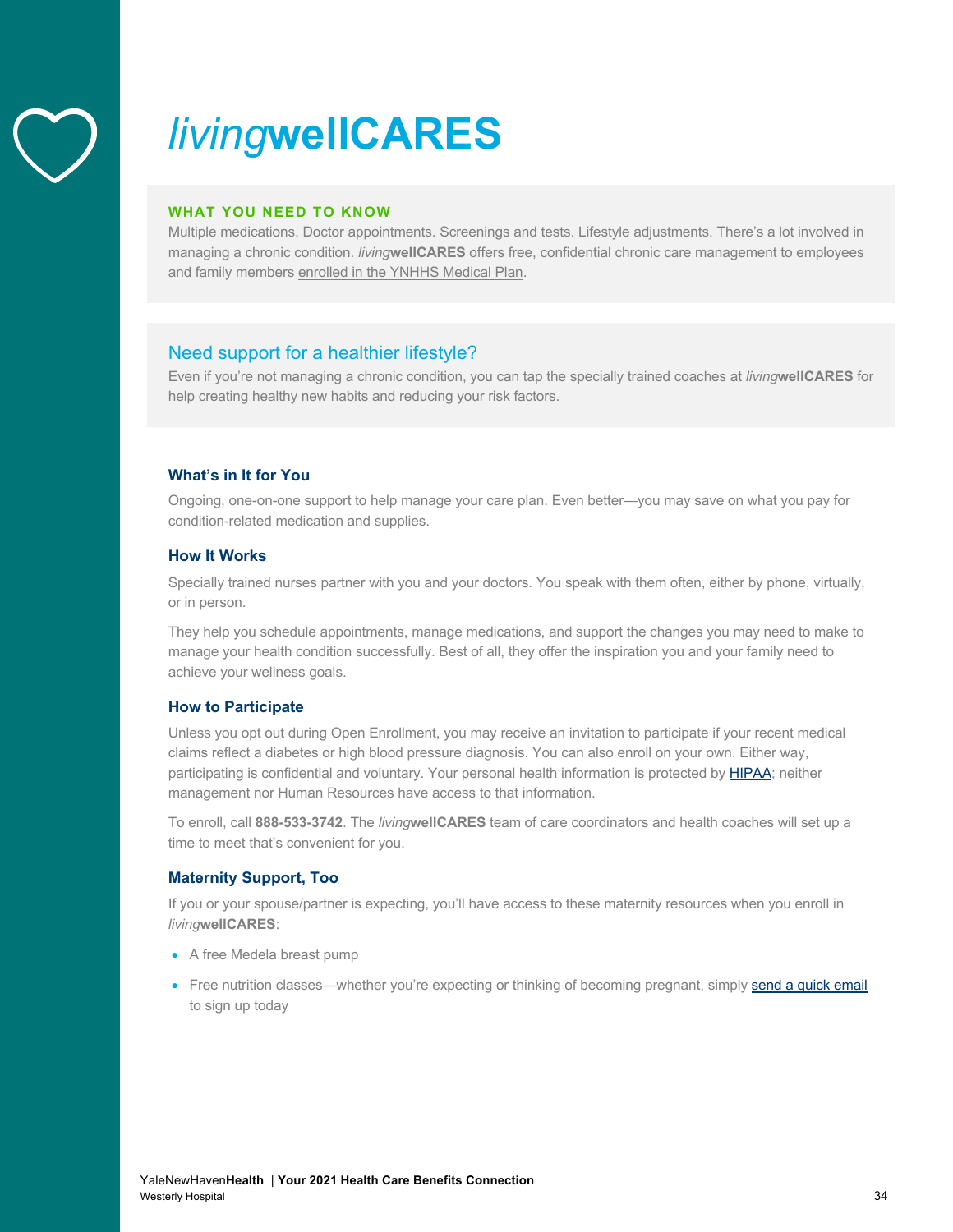## Quit For Life

### **WHAT YOU NEED TO KNOW**

You can connect with the resources you need to quit tobacco forever through the American Cancer Society's Quit For Life® program. You and your covered dependents can participate in the program at **no cost** when you're enrolled in the YNHHS Medical Plan.

Quit For Life provides free round-the-clock, confidential, telephone-based coaching. No-cost nicotine replacement therapy is also available, with counseling. If you need tobacco-cessation prescription drugs (e.g., Chantix), they're covered at the Tier 1 generic level through your YNHHS prescription drug plan.

You can enroll at Quit For Life or by calling **866-784-8454**.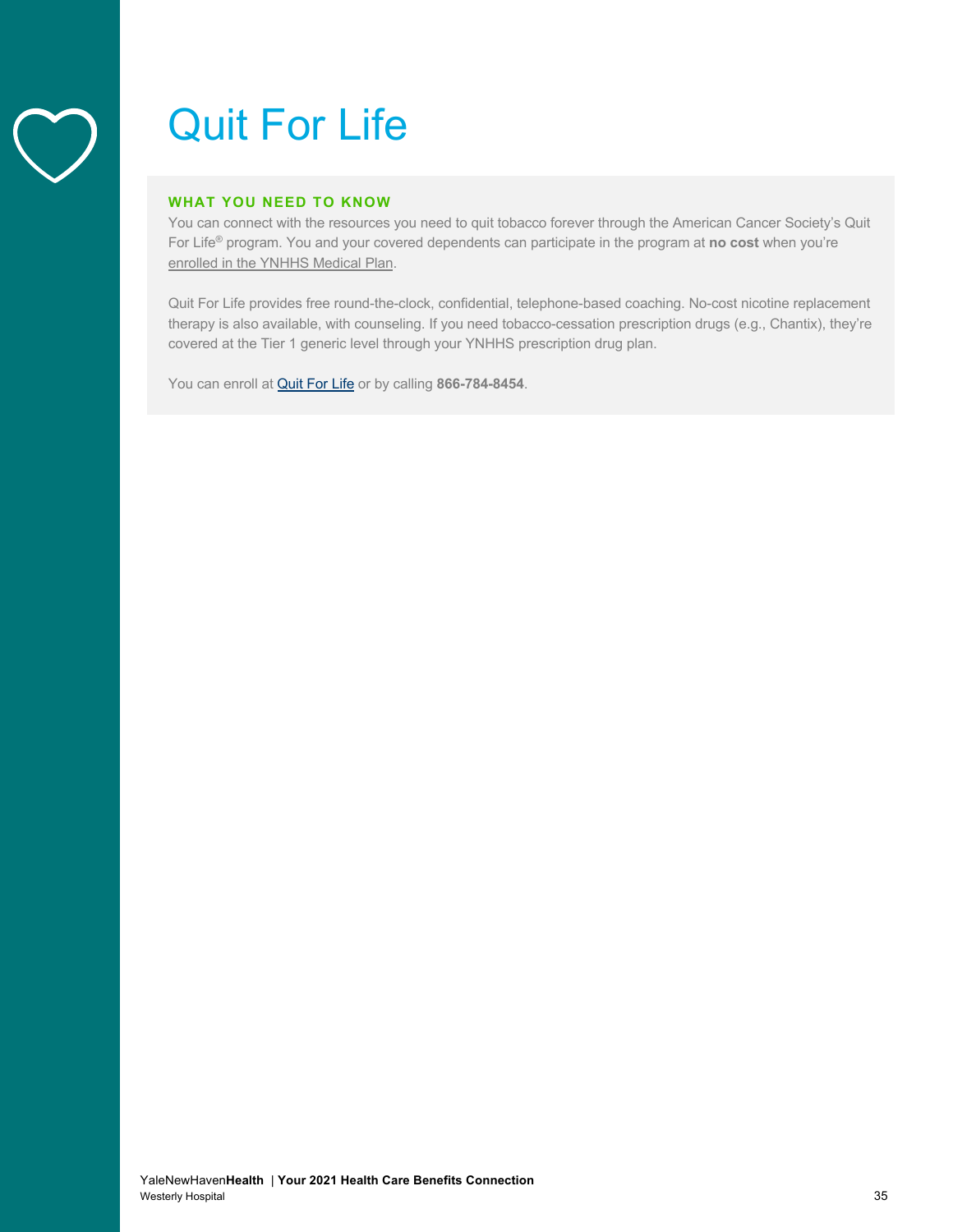

## Education Support for Children

## **WHAT YOU NEED TO KNOW**

When your child needs extra learning support or help taking that next educational leap, connect with the experts at Bright Horizons for free guidance and resources that address their unique needs.

## Special Needs Help

If your child is having trouble focusing, lagging behind developmentally, or struggling with social skills, you'll find personalized help from a compassionate Bright Horizons Special Needs™ advisor. You can also watch webinars to learn what you need to successfully guide and advocate for your child's education.

## College Advising

For students preparing to apply to college, there's College Coach. Offering expert guidance on the college admissions and financial aid process, college admissions consultants can help your child identify best-fit schools and review college admission essays.

To get started, visit Bright Horizons (clients.brighthorizons.com/ynhhs).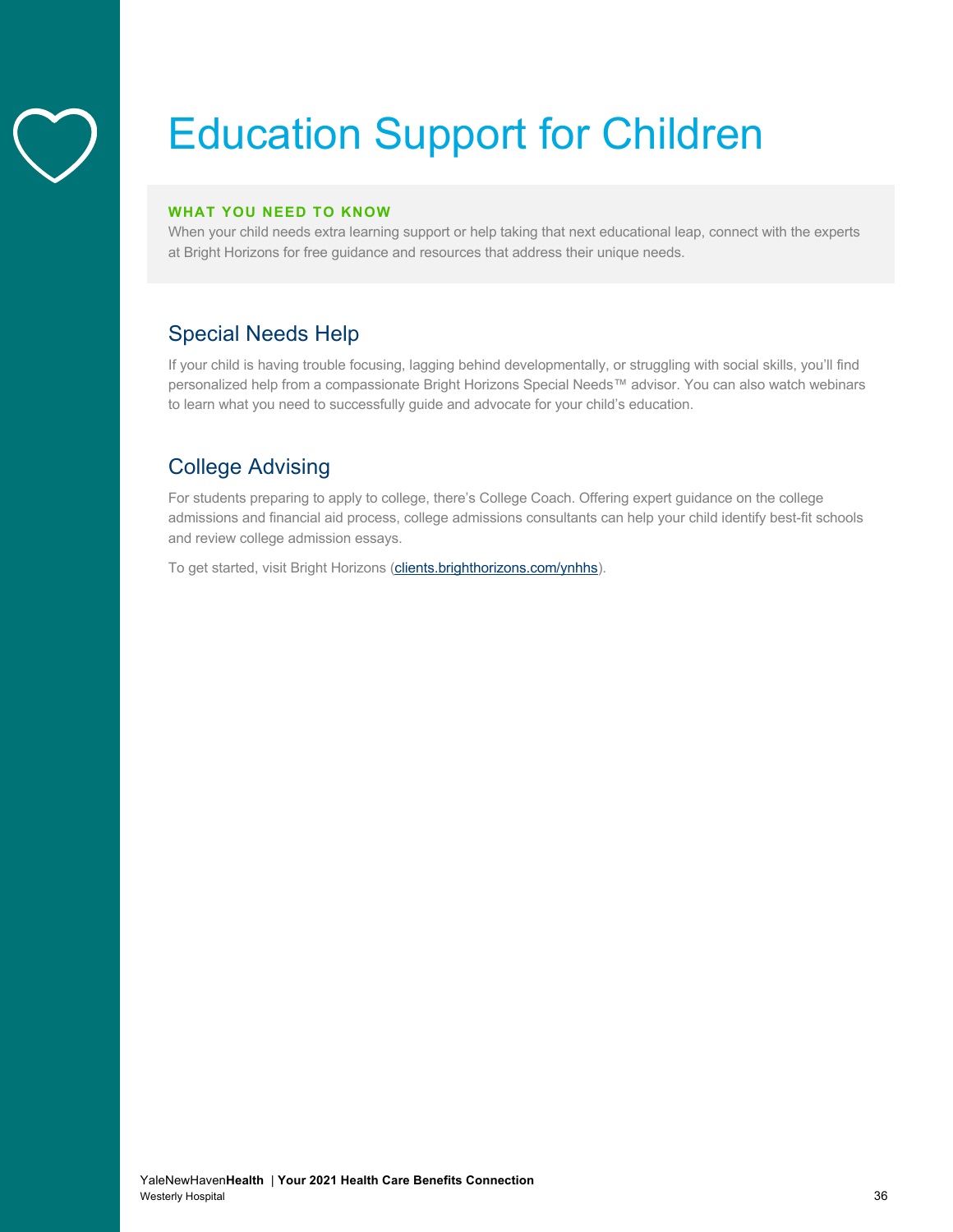

## Autism Spectrum Disorders

#### **WHAT YOU NEED TO KNOW**

Through Anthem's autism spectrum disorders (ASD) program, a team of dedicated clinicians and case managers guides you and your family through the complex care system while addressing your family's unique needs. You're eligible for this program only if you and your covered dependents are enrolled in the YNHHS Medical Plan.

Your YNHHS medical plan includes coverage for applied behavior analysis (ABA) therapy.

The ASD program includes:

- **Clinical review of your child's applied behavior analysis.** This ensures your child receives the right care from the right provider at the right time.
- **Coordination of care by case managers.** They develop a customized care plan that identifies available resources, secures access to care you may be missing, and facilitates collaboration among treatment providers.
- **Connection to community resources and support.** You need this to build a strong foundation of care and support for your family.

To learn more, call **844-269-0538**.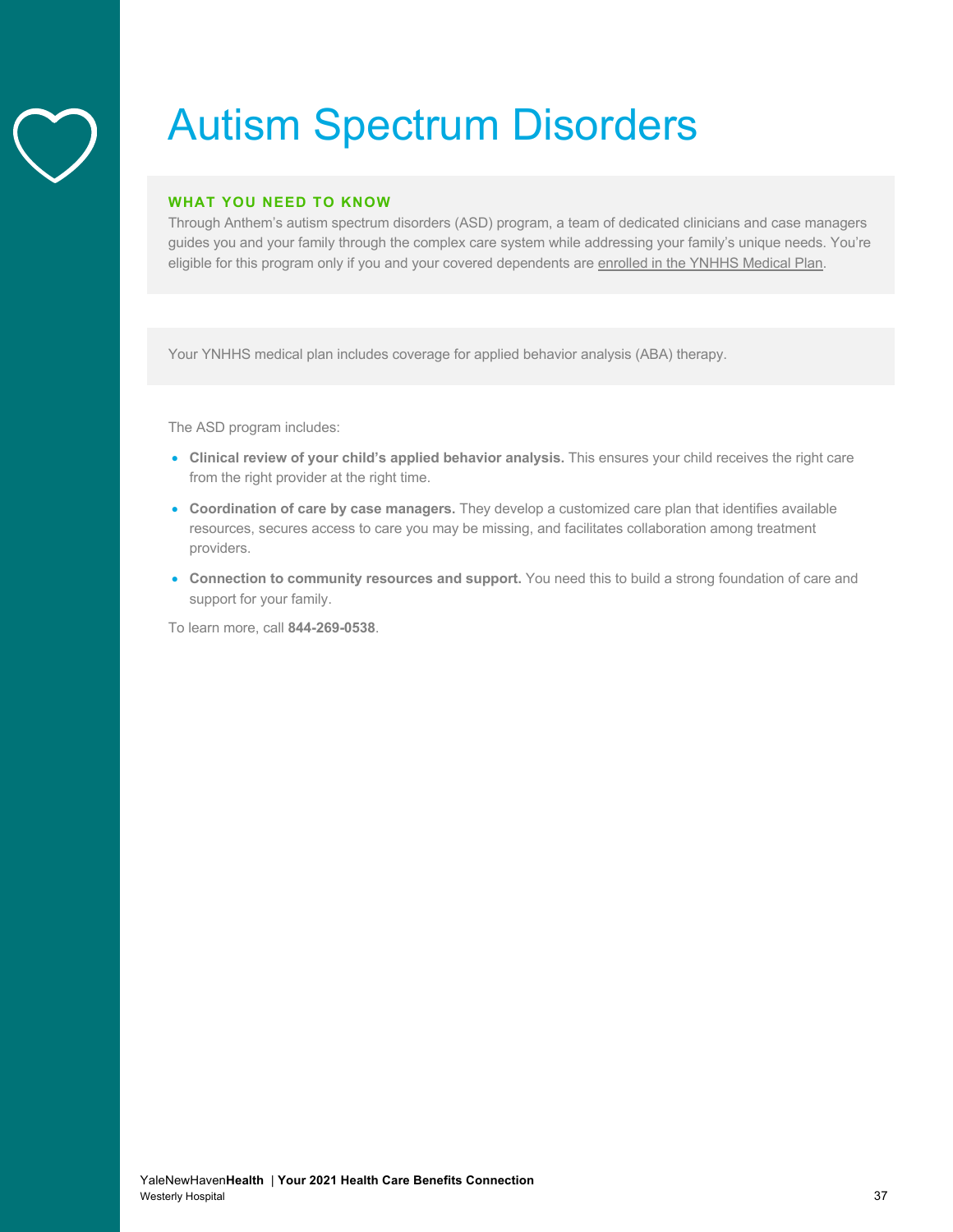

## Dependent Care FSA

### **WHAT YOU NEED TO KNOW**

Setting aside pretax dollars in a Dependent Care Flexible Spending Account (FSA) can help you save on child or adult day care expenses. The Dependent Care FSA covers eligible dependent care expenses, including preschool, summer camp, before- and after-school programs, and child and adult day care while you work.

## How It Works

When you elect your benefits as a new employee or during annual open enrollment, you choose your FSA contribution level for the calendar year (up to \$5,000 if you and your spouse file taxes jointly; \$2,500 if you file separately).

You'll need to elect your contribution level during open enrollment each year (as long as you have an FSA), because FSA elections don't roll over from year to year.

Your pretax paycheck contributions are deposited directly into your Dependent Care FSA, which is administered by HSA Bank.

## Managing Your Dependent Care FSA

You set up and manage your FSA on the HSA Bank website or via the mobile app. You have the option to pay dependent care expenses directly from your FSA using your HSA Bank debit card, or submit receipts and be reimbursed for expenses you pay out of pocket.

You have until March 31 of the following year to submit receipts for reimbursement.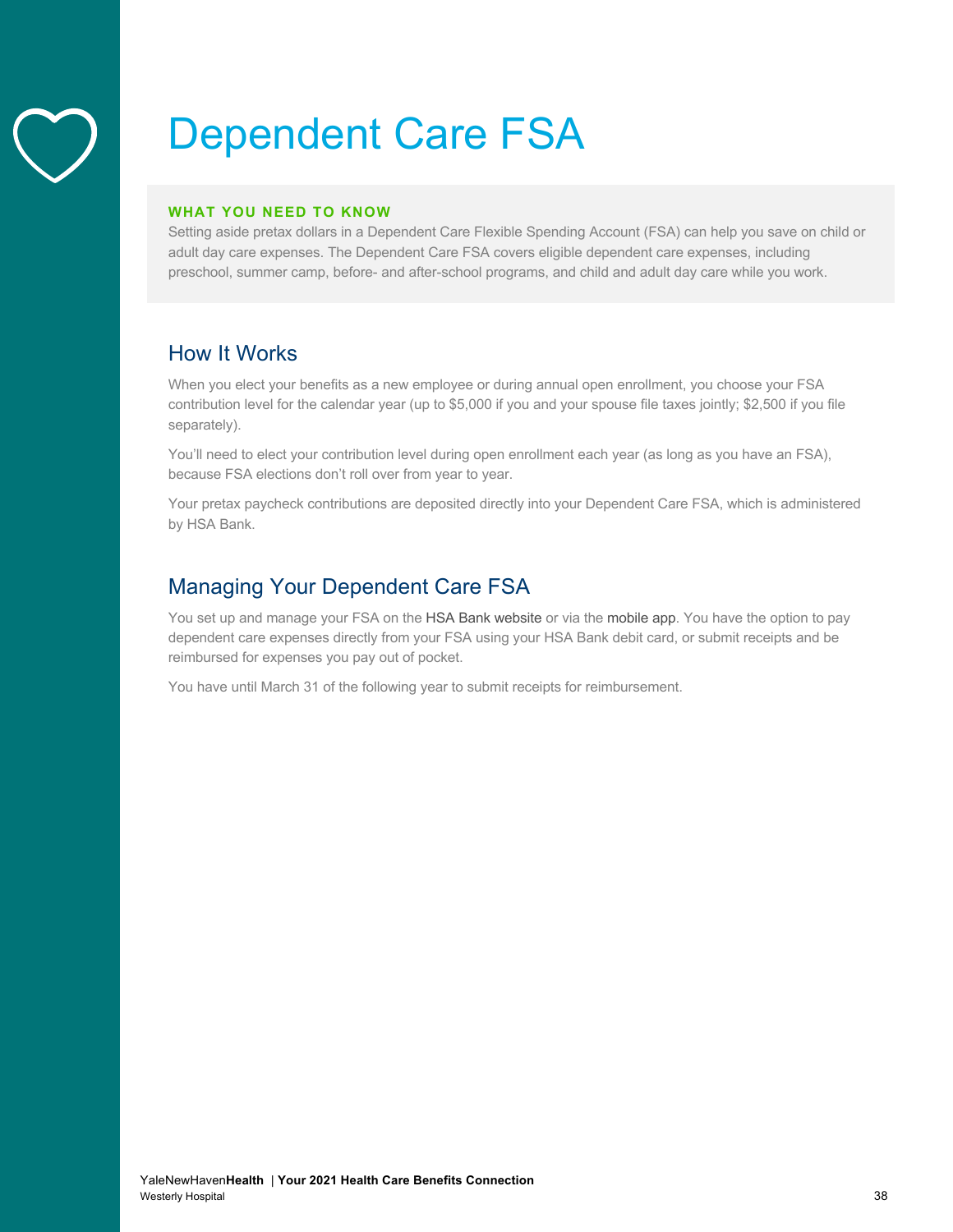

## **Contacts**

#### **Enrolling & Benefits Information**

**HRConnect** Monday–Friday, 7:30 a.m. to 5 p.m. ET 844-543-2147 203-200-3838 (fax) ynhhs.org/hrconnect

### **Medical Benefits**

Anthem Blue Cross and Blue Shield 844-963-0447 (YNHHS Medical Plan) 844-412-2983 (HDHP Plans) www.anthem.com/

## **COBRA**

bswift 866-365-2413 Email

## **Telehealth**

LiveHealth Online 888-548-3432 **Website** 

## **OnDemand**

833-483-5363 **Website** 

#### **Prescription Drug Benefit**

800-776-1355 800-294-5979 (Preauthorization) 800-237-2767 (Specialty Pharmacy) **Website** 

## **YNHHS Outpatient Pharmacy Services (YNHHS Medical Plan)**

844-881-0043 203-230-0679 (fax) **Website** 

## **Dental Benefit**

Cigna Dental Plan 800-244-6224 **Website** 

#### **Vision Benefit**

Vision Service Plan (VSP) 800-877-7195 **Website** 

### **Employee & Family Support Benefits**

Employee assistance and work/life program Beacon Health Options 877-275-6226

## **Website**

## **Care coordination, maternity resources, wellness coaching**

*living*wellCARES 888-533-3742 **Website** 

#### **Smoking cessation (YNHHS Medical Plan)**

Quit For Life American Cancer Society 866-784-8454 **Website**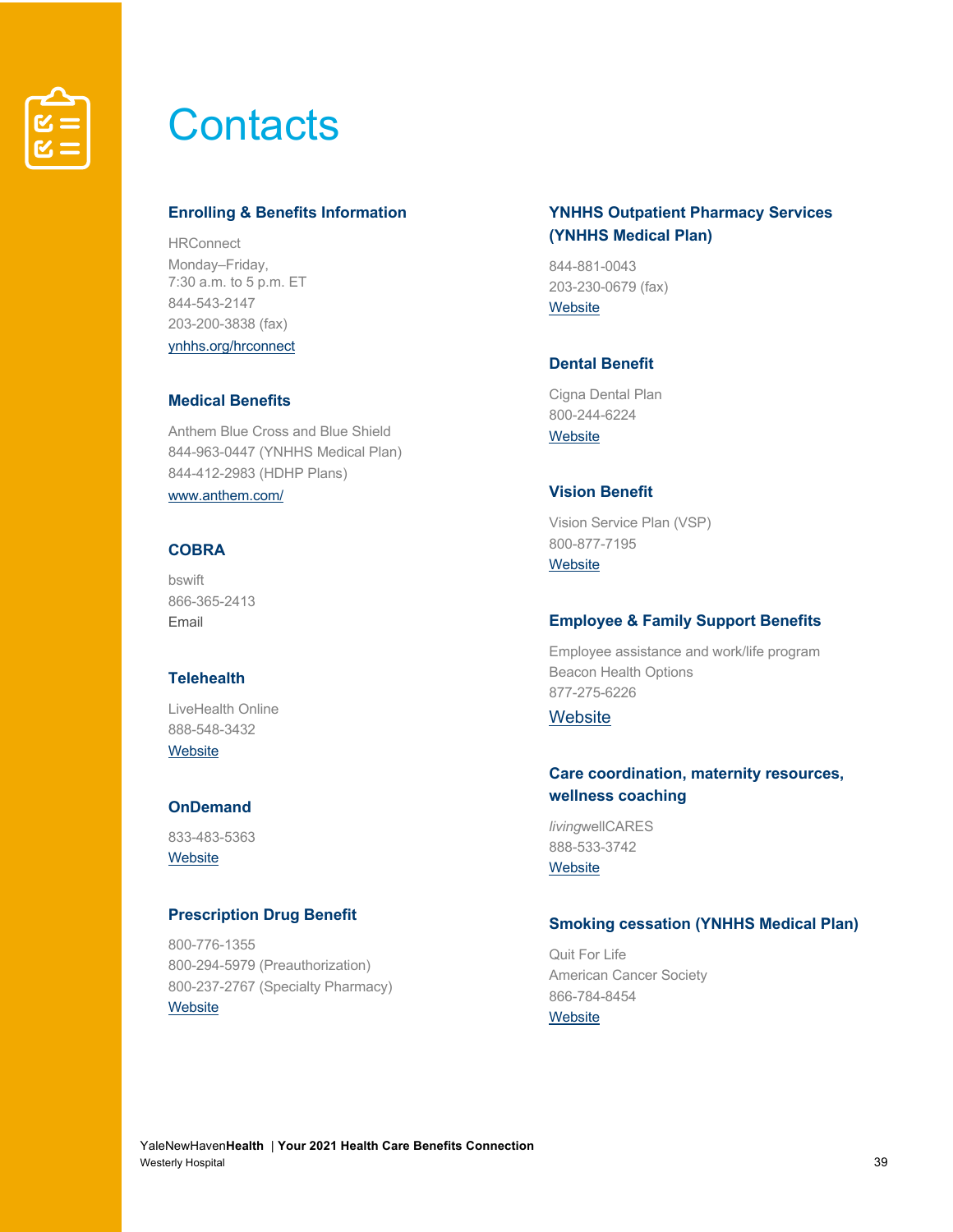

## **Education support for children**

Bright Horizons

For children who need extra help **Website** 

For individual advising **Website** 

College Coach 888-527-3550

ynhh@getintocollege.com **Website** Employer Username: YNHHS Password: Benefits4You

## **Autism Spectrum Disorders (ASD) Program (YNHHS Medical Plan)**

844-269-0538

## **Voluntary Benefits**

YNHHS Voluntary Benefits 866-874-2837 **Website** 

## **Financial Benefits**

Dependent Care FSA Health Care FSA HSA Bank 800-357-6246 866-357-6232 (Spanish) **Website** 

PayFlex (for 2020 FSA claims) 844-729-3539 **Website** 

## **Family/medical leave and long-term disability**

The Hartford 888-301-5615 **Website** 

## **Retirement 403(b)**

Fidelity 800-343-0860

**Website** 

## **Tuition assistance**

EdAssist 844-266-1531 **Website**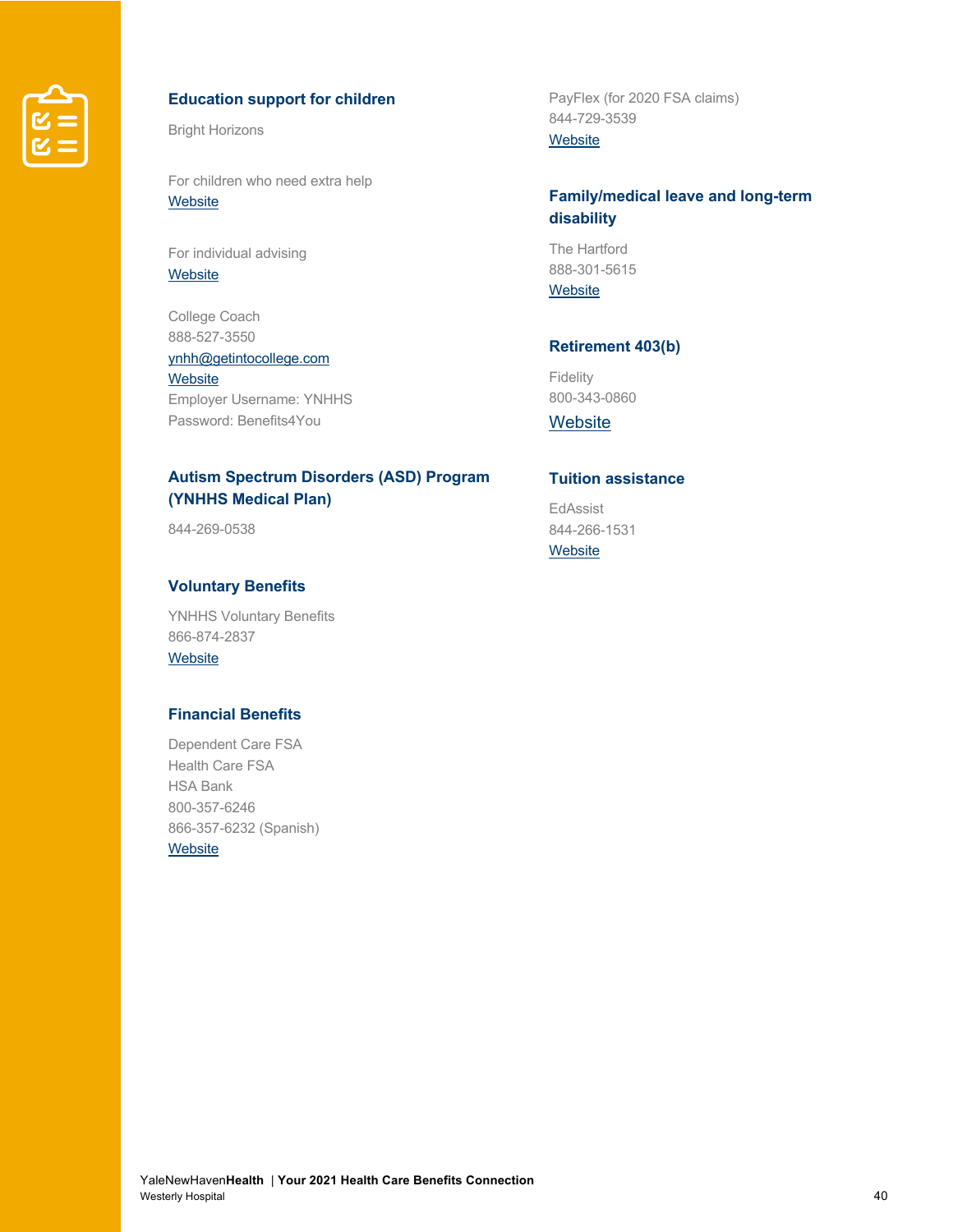

## Terms to Know

### **Claims Administrator**

The insurance company or third party that reviews, approves, and pays benefits claims.

#### **Coinsurance**

Once you've met your annual deductible, coinsurance is the percentage of costs you'll pay out of pocket for services covered by your plan (until you meet your out-of-pocket maximum for the calendar year).

#### **Compounded Drugs**

Customized medications developed for an individual based on a doctor's prescription. Prescriptions for compounded medications will require prior authorization from CVS Caremark. They will be covered as Tier 3 medications. You can get 30-day fills at a CVS retail pharmacy; larger fills are available through the CVS Caremark Maintenance Choice program.

#### **Copay**

The fixed amount you pay for an in-network service.

#### **Deductible**

The amount you must pay for covered health services each year before the plan begins to pay its share of costs. The deductible may not apply to some services, including preventive care, in-network doctor visits, and services billed by a YNHHS facility.

#### **Dependent Children Over Age 26**

You can continue coverage for your fully handicapped dependent child past the child's 26th birthday only if you submit proof within 31 days of the child's 26th birthday that the child is disabled. Coverage will end in the following situations: when your child is no longer handicapped, if you do not provide proof of continued disability, if you fail to have any required exam for that child, or when dependent coverage terminates for any other reason.

#### **Diagnostic Care**

Specific care and/or procedures that help a doctor investigate symptoms or test results and make a diagnosis.

Example: You typically receive preventive care during an annual checkup. If a preventive screening yields an abnormal result, you may receive diagnostic care to determine why.

#### **Health Reimbursement Account**

An account offered in conjunction with the HDHP for employees enrolled in Medicare or TRICARE. Your employer contributes to your HRA, and you can use these funds to cover the cost of your care until you meet your annual deductible. At that point, the plan will begin to share the cost of your care. Unlike an HSA, the HRA is not portable; you can't take it with you if you leave your employer or change medical plans.

#### **Health Savings Account (HSA)**

A special account that's typically paired with a high-deductible health plan (HDHP). You and/or your employer contribute to the account, and you can use these funds to cover qualified healthcare expenses, including your annual deductible, copays, and coinsurance. Annual contributions for individuals and families are set by the IRS; for 2021, you can contribute up to \$3,600 if you have individual coverage, and up to \$7,200 if you cover others, too. The money in your HSA is yours to use into retirement, even if you change plans or employers.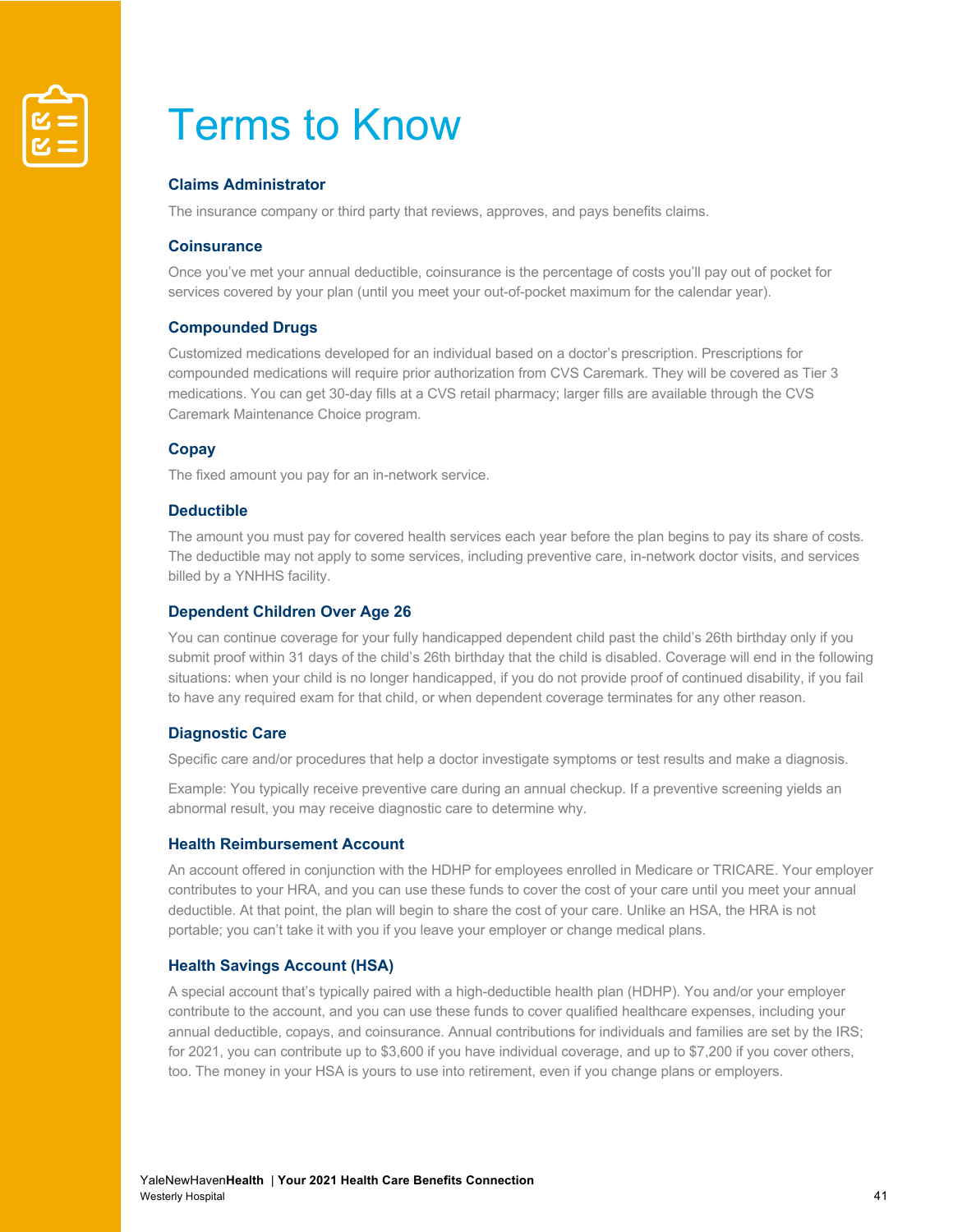

## **High-Deductible Health Plan (HDHP)**

A health plan with a higher annual deductible than most PPO plans. It doesn't begin to share the costs for covered services until you meet the annual deductible. The annual deductible is \$2,000 for individual coverage and \$4,000 for family coverage (2 or more people). To help you cover these costs, you can use funds in the Health Savings Account (HSA) or Health Reimbursement Account (HRA) that's paired with your HDHP.

Example: The individual deductible for the High-Deductible Health Plan is \$2,000. When two covered members of your family have each met their \$2,000 deductible, the \$4,000 family deductible for the year will have been met. After you meet the deductibles, the plan will pay its share of costs for all covered family members during that calendar year.

### **In-Network Provider**

The facilities, providers, and suppliers that Anthem Blue Cross and Blue Shield has contracted with to provide health care services. The Westerly High-Deductible Health Plans use Anthem's National PPO Provider Network; the YNHHS Medical Plan offers two different in-network provider networks:

- 1. The Signature Network (YNHHS Medical Plan only) includes facilities owned by Yale New Haven Health, Yale Medicine, and Trinity New England. The Signature Clinician network includes our Signature PCPs and any specialist with privileges at a hospital owned by Yale New Haven Health. For a complete list of all the Signature Network facilities and providers, please visit HRConnect
- 2. Anthem Preferred Provider Organization (PPO) includes providers and facilities in Anthem's Century Preferred Network.

#### **Maximum Allowable Amount (MAA)**

The maximum amount that Anthem will pay for a covered service or the billed charge—whichever is lower. Applies to out-of-network services only.

#### **Out-of-Network Provider**

Any provider or facility that has not contracted with Anthem Blue Cross and Blue Shield and is not part of Anthem's Century Preferred Network. Anthem will pay up to the MAA for these services, and all claims will be subject to applicable deductibles and coinsurance.

#### **Out-of-Pocket Costs**

Any cost or fee that you pay for medical services, prescription drugs, or medical supplies. These include your annual deductible, and copays and coinsurance.

#### **Out-of-Pocket Maximum**

The most you will pay in a calendar year for medical or prescription drug expenses. Once the out-of-pocket maximum has been met, the play pays 100% of covered expenses for the covered person or family for the remainder of the calendar year, including copays and expenses that are applied toward the annual deductible.

The out-of-pocket maximum does not include benefit reductions due to failure to precertify, covered expenses paid at 100%, expenses exceeding the MAA, expenses not covered by the plan, or employee premium contributions.

#### **Preferred Provider Organization (PPO)**

Doctors, hospitals, and other providers who have agreed to negotiated fees with Anthem. Typically, you'll pay less than you would for services from a non-PPO provider.